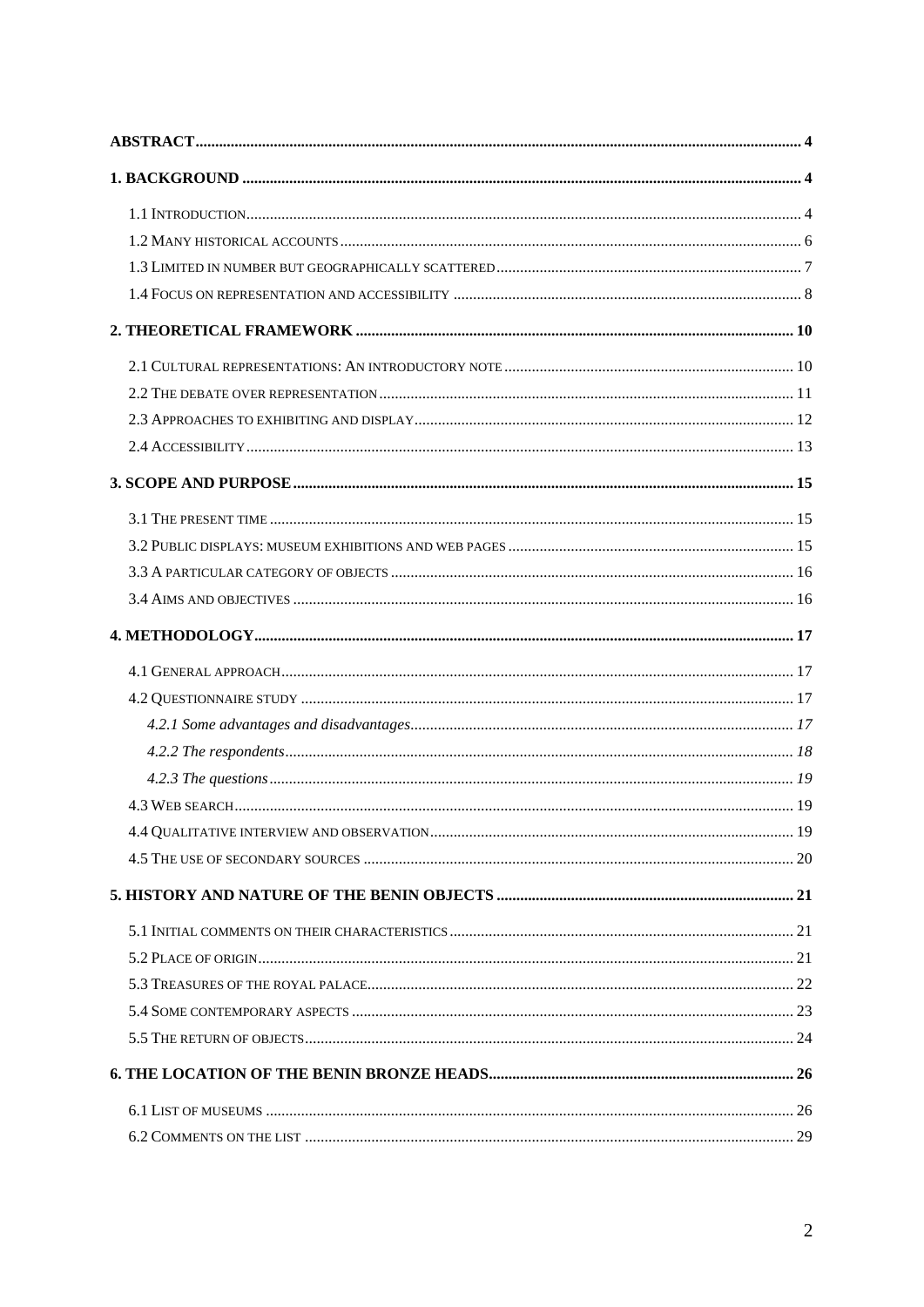| 9.3 TO INVESTIGATE HOW THE BENIN BRONZE HEADS AND ASSOCIATED BENIN OBJECTS ARE REPRESENTED VIA |
|------------------------------------------------------------------------------------------------|
|                                                                                                |
| 9.4 TO INVESTIGATE HOW THE BENIN BRONZE HEADS ARE REPRESENTED ON MUSEUM WEBSITES 40            |
| 9.5 TO EXPLORE ATTITUDES OF THE MUSEUM PROFESSION TO THE REPRESENTATION OF BENIN BRONZES 40    |
|                                                                                                |
|                                                                                                |
|                                                                                                |
|                                                                                                |
|                                                                                                |
|                                                                                                |
|                                                                                                |
|                                                                                                |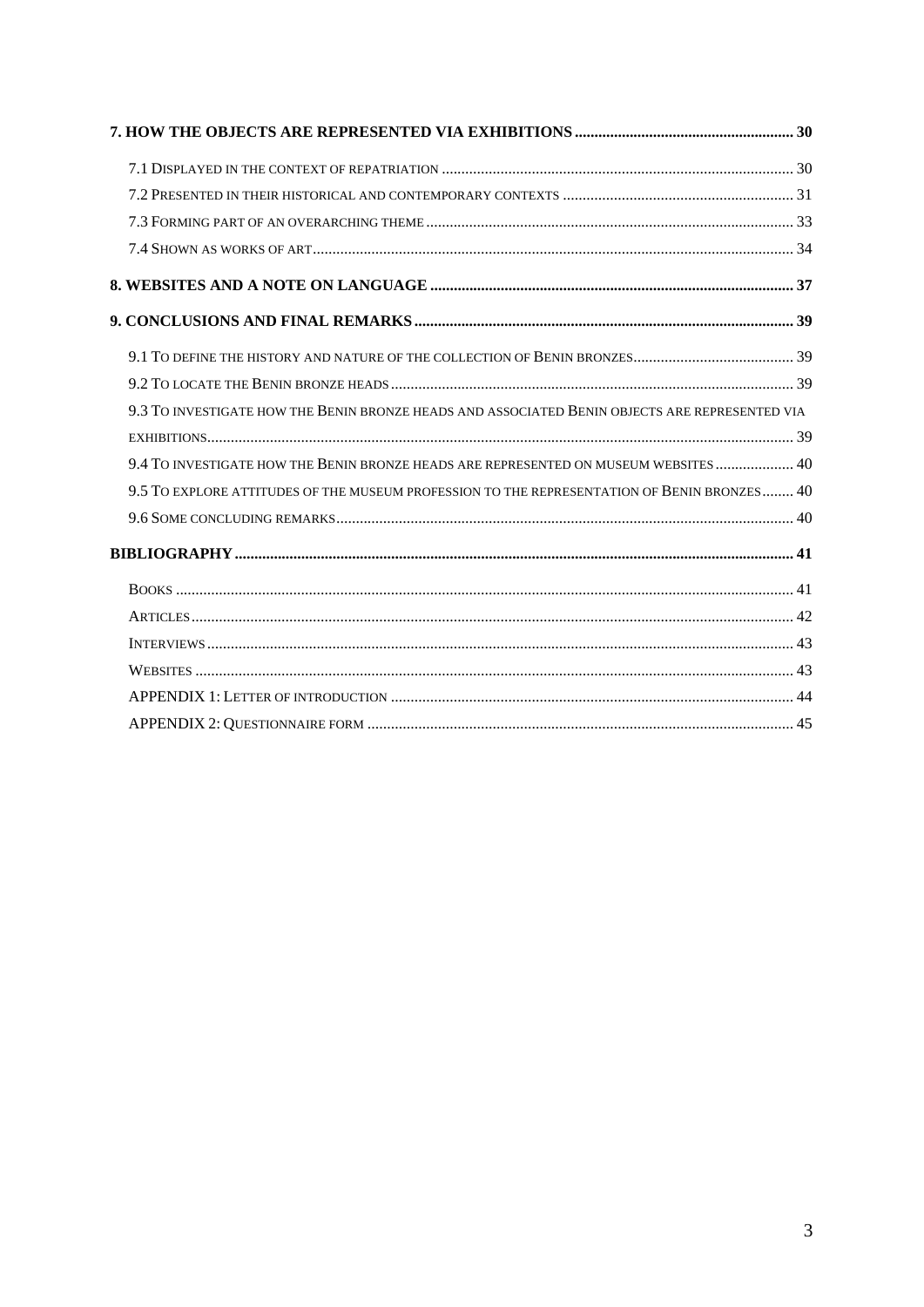# <span id="page-3-0"></span>**ABSTRACT**

This dissertation is concerned with the internationally renowned collection of Benin bronzes, often considered the repatriation icon of the African continent. The study looks at the way in which these objects are interpreted, presented and made accessible in museums today. Based on data collected from a variety of sources, it initially gives an account of the history and nature of the collection of Benin bronzes. This is followed by an examination of the way in which the objects are currently presented on public displays. The study looks more closely at a number of museum contexts, and explores some attitudes of the profession around the representation of Benin artefacts. One of the main conclusions of the study is that museum exhibitions offer a broad variety of interpretations about the objects' value and meaning.

#### **1. BACKGROUND**

# **1.1 Introduction**

1

This dissertation seeks to examine the way in which the Benin bronzes are interpreted, presented and made accessible to the public in museums today.<sup>[1](#page-3-1)</sup> As highly acclaimed artefacts from one of the great kingdoms of West Africa, often regarded as some of the most important cultural symbols of the African continent, these objects have been the subject of a great deal of interest, both within the museum world and in the arenas of scholarly research and more recently also in international restitution debates.<sup>[2](#page-3-2)</sup>

Indeed, many scholars in different academic fields have through the years conducted various types of studies on the Benin kingdom and its rich cultural material, based in large measure on the specific approaches and methodologies of each institutional discipline. A common feature of much of the research carried out at universities and museums is, however,

<span id="page-3-1"></span><sup>&</sup>lt;sup>1</sup> Conventionally called the Benin bronzes these objects are in fact a large collection that consists of a variety of items in different materials. Apart from metal, it includes pieces in materials such as ivory and wood. A more detailed description of the different types of artefacts as well as a definition of the specific category of objects under enquiry will follow. Worth noting is that the dissertation will use the term 'bronzes' to refer to the collection more broadly even though not all objects are castings of bronze.

<span id="page-3-2"></span> $2^2$  For example, Jeanette Greenfield, who holds a Ph.D. in international law, has included the Benin bronzes in her book on a great number of restitution cases of international significance. See Greenfield 1995, pp. 118-123. In the UK, the organisation Africa Reparations Movement (ARM) has been campaigning for the return of the bronzes, see <http://www.arm.arc.co.uk/home.html> (14-03-2006)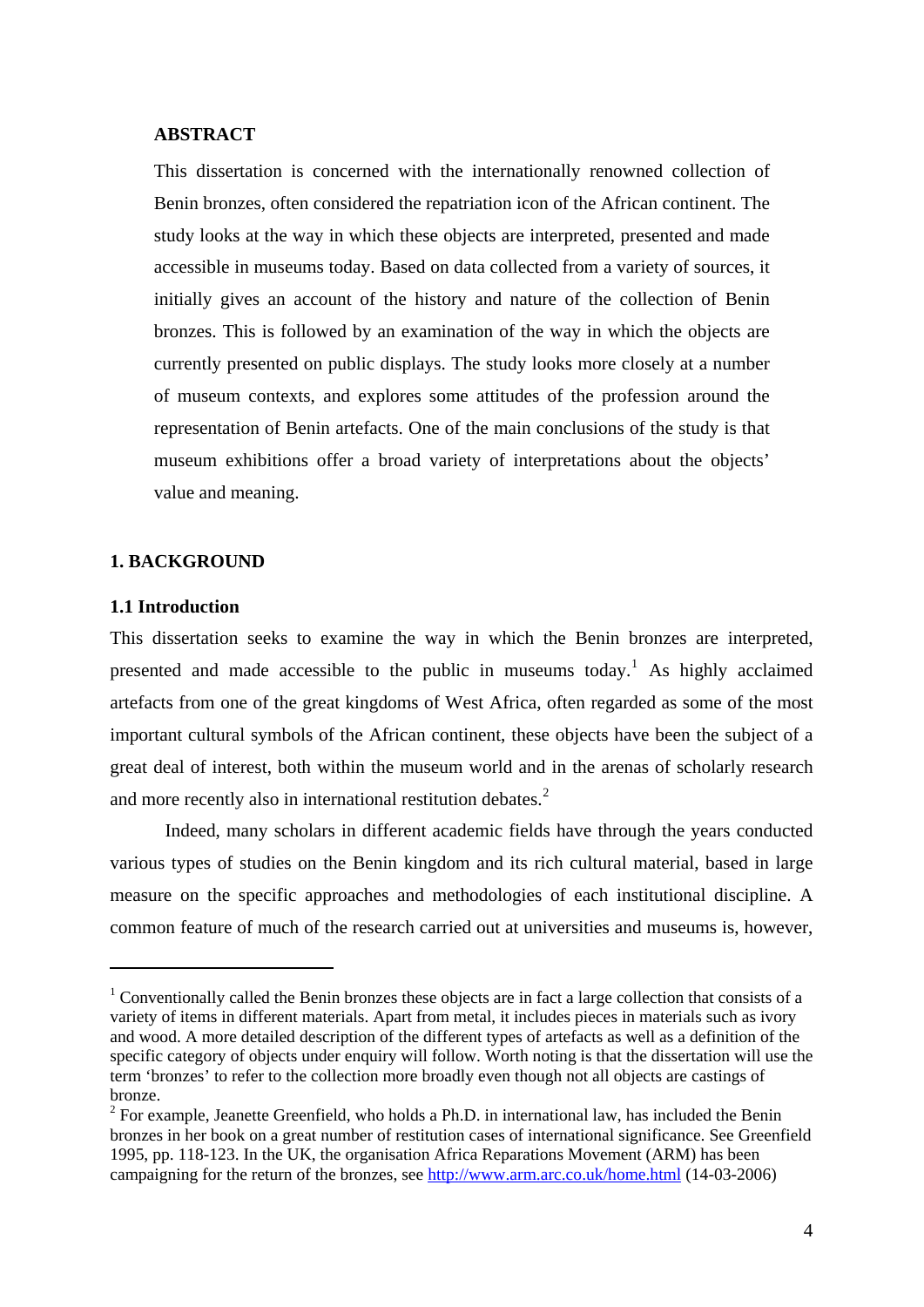the attention given to issues relating to the historical role and developments of these objects. Among some of the most recurring themes are, for example, the bronzes' collection history and their social, political and religious role within Benin society.

A number of publications outline detailed stylistic chronologies for the different types of objects. The museum ethnographer William Fagg is one of several prominent scholars who have contributed to the development of a chronology for the artefacts on the basis of stylistic identification. Having worked mainly on the Benin collection in the British Museum his important book *Nigerian Images* was published in 196[3](#page-4-0).<sup>3</sup>

Fagg's pioneering efforts were later built upon by the anthropologist Philip J. C. Dark, who in 1975 published a stylistic chronology of the Benin bronze heads, a particular category of objects that will be further described in the following.<sup>[4](#page-4-1)</sup> In addition to these stylistic typologies could be mentioned the research work undertaken by the art historian Barbara Blackmun. She has conducted fieldwork on Benin art, and is perhaps particularly renowned for her study from 1984 in which she outlines a stylistic chronology of the ivory tusks.<sup>[5](#page-4-2)</sup>

Moreover, in the anthropological field there are similarly a great number of scholars to be mentioned, among others R. E. Bradbury, who did extensive fieldwork in Benin in the 1950s, and Joseph Nevadomsky, Flora E.S. Kaplan and Paula Girshick Ben-Amos, who have conducted research in Benin more recently. $6$  The last three will be referred to throughout the study, particularly the work by Ben-Amos who has published extensively on Benin since the 1960s, including her Ph.D. thesis from  $1971<sup>7</sup>$  $1971<sup>7</sup>$  $1971<sup>7</sup>$  One of her recent contributions to the understanding of the Benin kingdom and its artistic expressions is the richly illustrated publication entitled *The Art of Benin*, published in 1995 by the British Museum Press.<sup>[8](#page-4-5)</sup>

The great quantity and variety of Benin artefact has, however, not only drawn the attention of museum professionals and university scholars of disciplines such as anthropology, ethnography and art history. Other areas covered over the years are, for example, the study of casting techniques and the metallic composition of the different types of Benin objects. Also in these fields there are many publications available, but perhaps the one that has seen the most scholarly attention lately is the one by Frank Willett, Ben Torsney and

<span id="page-4-0"></span><sup>&</sup>lt;sup>3</sup> Fagg 1963.

<span id="page-4-1"></span><sup>4</sup> Dark 1975.

<span id="page-4-2"></span><sup>5</sup> Blackmun 1984.

<span id="page-4-3"></span><sup>6</sup> Willett 2002, p. 42.

<span id="page-4-4"></span> $7$  Ben-Amos 1971.

<span id="page-4-5"></span><sup>8</sup> Ben-Amos 1995.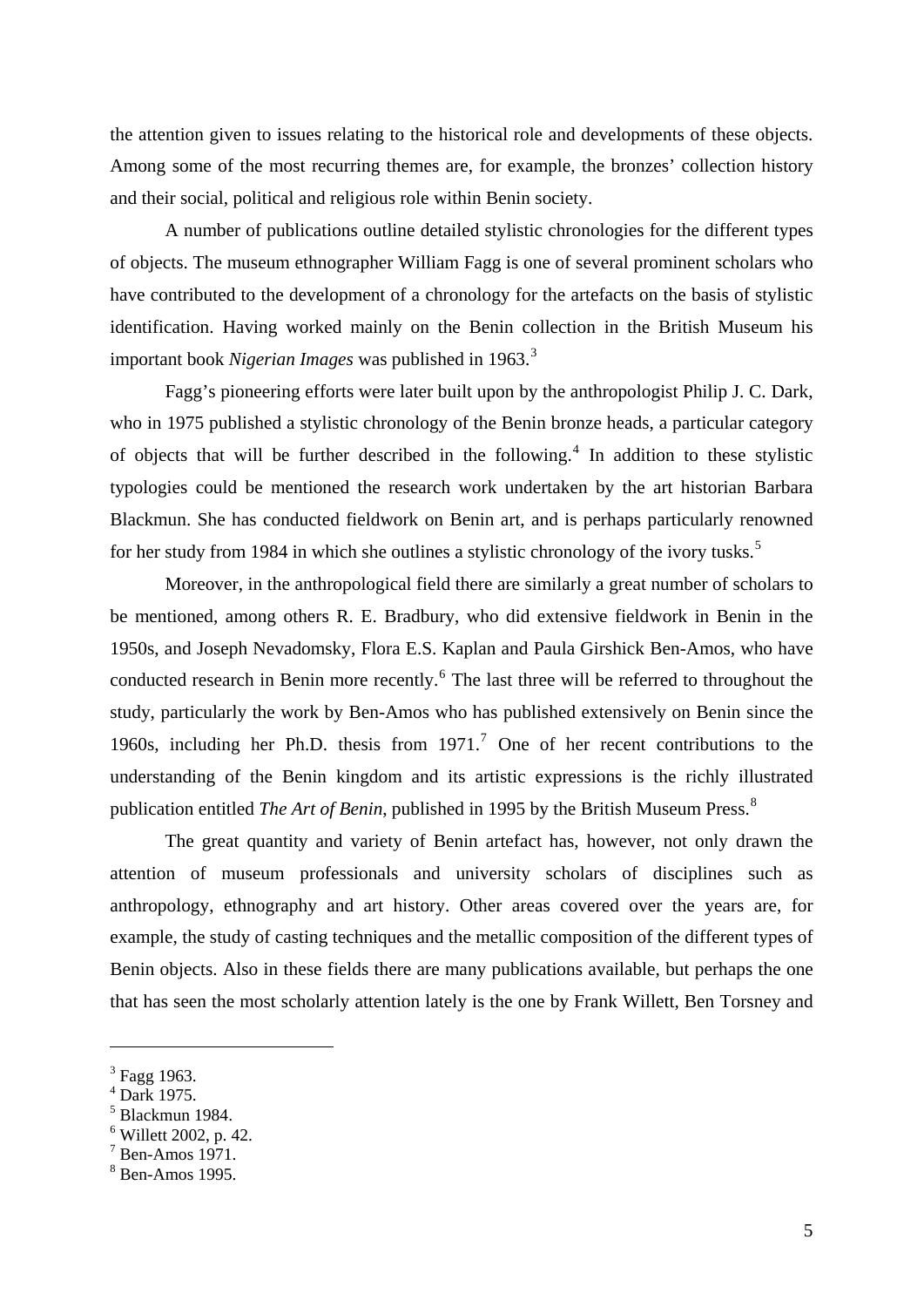<span id="page-5-0"></span>Mark Ritchie. Their paper 'Composition and Style: An Examination of the Benin "Bronze" Heads' published in 1[9](#page-5-1)94 is a metallurgical analysis of the commemorative heads.<sup>9</sup>

### **1.2 Many historical accounts**

The introductory text above is not a comprehensive and representative account of previous studies on the collection of Benin bronzes. Instead, its purpose is to contextualise the topic by illustrating that this particular group of artefacts have drawn the attention of a wide range of scholars over a considerable period of time. In an attempt to evaluate existing research, the introductory text however suggests that much of what has been carried out to date has had the overall aim of expanding the knowledge and understanding about the past. Issues of origins and date, various styles of production as well as past events in Benin and their wider influence in the region and beyond are all subject matters that have played a significant part in previous research efforts. It is for this reason that the present study will examine the Benin bronzes in terms of interpretation and representation from a mainly contemporary perspective.

Nonetheless, the general emphasis placed on historical phenomena and perspectives is by no means surprising considering the long and complex history of these artefacts and the society they originate from, a piece of history which is not only fascinating but also largely reflected in an array of local oral traditions and written records. It is not least as a consequence of the early and frequent contacts between a number of European powers and the kingdom of Benin, beginning with the arrival of the Portuguese towards the end of the fifteenth century, from which one can find a wealth of information in the forms of trade records, correspondence and various descriptions of Benin's cultural life.<sup>[10](#page-5-2)</sup> One of the best known and detailed accounts from this period of early European travellers and traders along the African coast is the book by the Dutch geographer Olfert Dapper (1636-89). His book entitled *Olfert Dapper's Description of Benin* was published in 1668.<sup>[11](#page-5-3)</sup>

It may also be noted that the specific circumstances under which the essential part of the Benin artefacts was appropriated, and subsequently brought to Europe, are well recorded in various forms of written material and pictures.<sup>[12](#page-5-4)</sup> The particular moment of appropriation dates back to the important events surrounding the raid and subsequent looting of Benin City

<span id="page-5-1"></span><sup>&</sup>lt;sup>9</sup> Willett, Torsney and Ritchie 1994.

<span id="page-5-2"></span> $10^{10}$  Ben-Amos 1995, p. 20.

<span id="page-5-3"></span> $11$  Willett 2002, pp. 41-42. Dapper's book is, for example, mentioned in the Horizon exhibition at the Museum of World Culture in Gothenburg, as part of the introduction to the African kingdoms of precolonial times.

<span id="page-5-4"></span><sup>&</sup>lt;sup>12</sup> That these events are well recorded is, for example, pointed out in Dark's study from 1975, p. 32.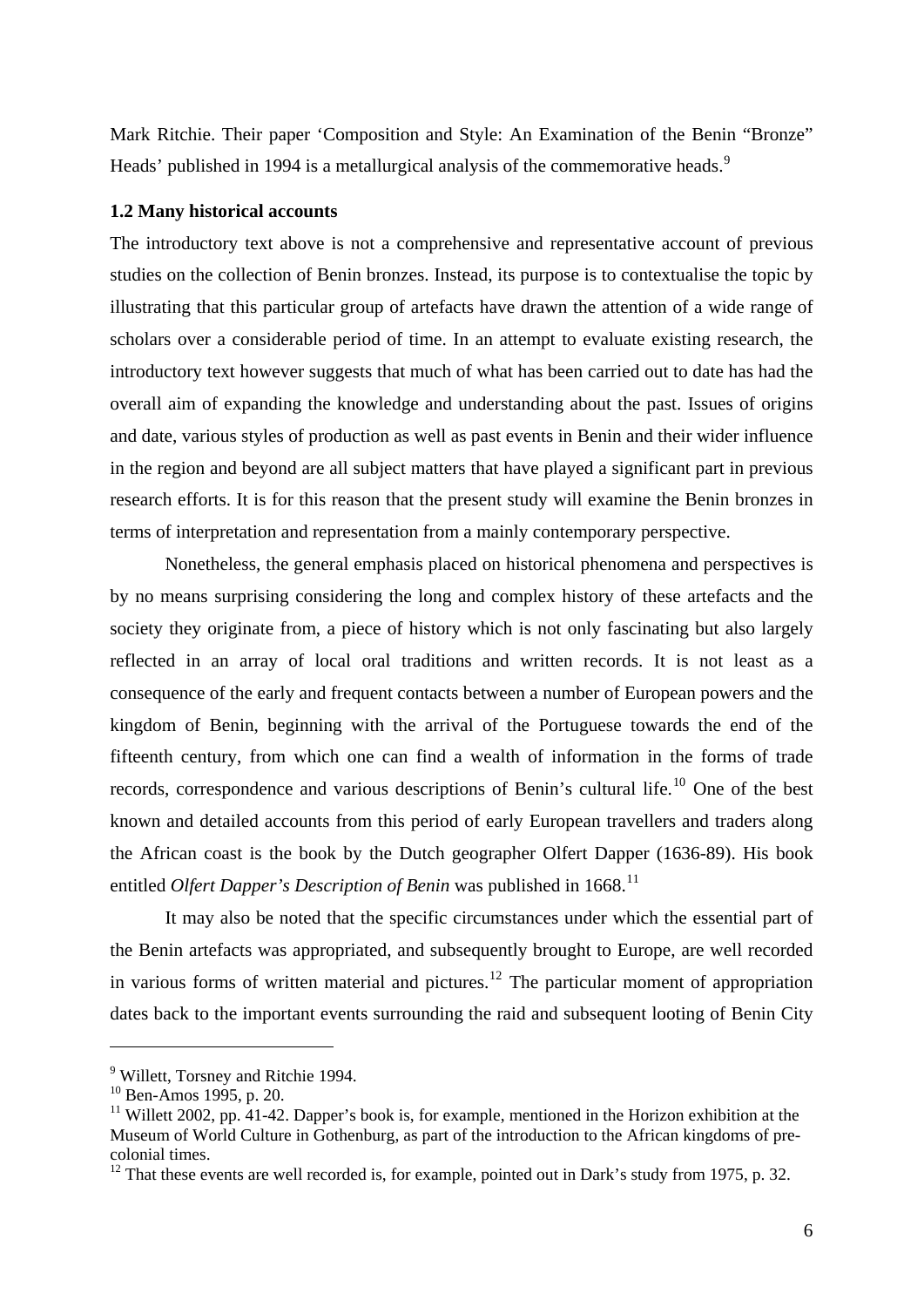<span id="page-6-0"></span>in 1897. While this historical moment will be described in more detail in the following, it needs to be made clear that it was at this point in the history of British colonisation when thousands of artefacts were removed and taken as war booty.<sup>[13](#page-6-1)</sup>

An interesting account of these events and the role that they came to play in relation to the British public and its perception of the African continent during the late nineteenth and early twentieth centuries is given in a book by the art historian Annie E. Coombes. Using a number of case studies and making reference to the collection of Benin items taken by the British, the book explores a number of representations of colonial encounters in visual culture, more particularly how these views were discursively constructed and presented to the wider public. The book argues, *inter alia*, that the culture of Benin at the time of European colonisation was largely perceived as a degraded society, as part of a discourse on degeneracy.[14](#page-6-2)

### **1.3 Limited in number but geographically scattered**

The events that surrounded the British raid of 1897 were decisive in many respects. Important to point out is that they not only led to the plundering of Benin and the removal of thousands of artefacts from their original source, but also to the destruction of Benin as an independent kingdom. Thus, the sacking of Benin City and the subsequent incorporation of Benin into the British Protectorate of Nigeria are historical events that fundamentally changed the social, political and religious circumstances surrounding the artistic production of bronzes and other cultural artefacts, activities that over the centuries had been carried out under a system of royal art patronage and control centrally structured around the kingship.<sup>[15](#page-6-3)</sup>

Seen in this light, the year of 1897 serves as an important time marker in history. With regard to the production of cultural materials, it clearly represents a dividing line between, on the one hand, those objects that were made and formed part of an independent monarchical empire ruled by powerful kings, and on the other those artefacts that at a later stage have been created under different types of colonial and post-colonial constituencies. In consequence, what are conventionally called the Benin bronzes is a distinguishable corpus of objects

<span id="page-6-1"></span> $13$  Difficult to find detailed information about the number of objects taken from the Benin kingdom, much of the literature speaks about thousands of objects. Slightly more specific is Nevadomsky, who states that about 3000 to 5000 objects were removed. See Nevadomsky 2005, p. 66.

<span id="page-6-2"></span> $14$  Coombes 1994, pp. 1-6, 11-15, 23-24.

<span id="page-6-3"></span><sup>&</sup>lt;sup>15</sup> Freyer 1987, pp. 16-17.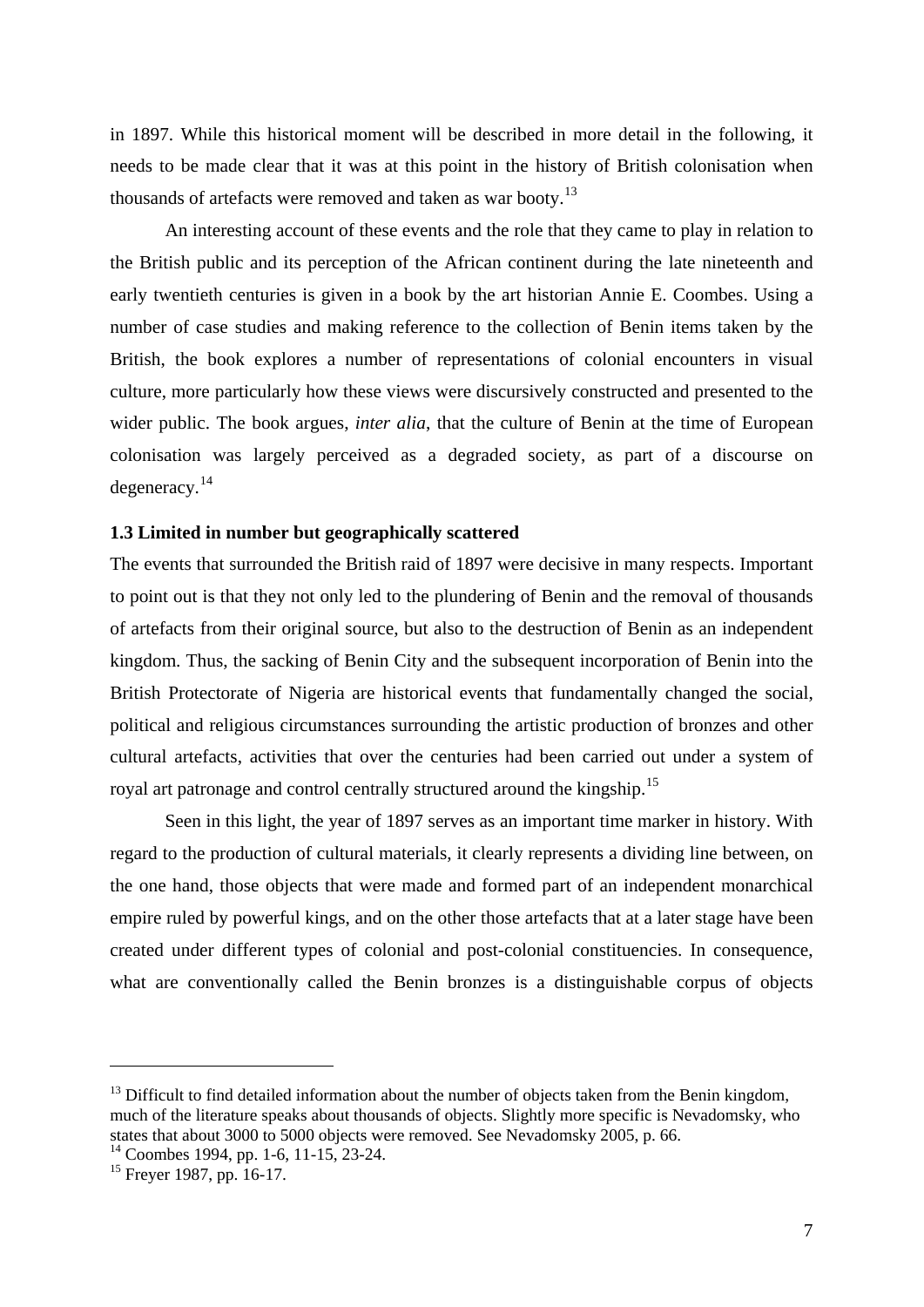<span id="page-7-0"></span>created and produced under a system of royal patronage, thus amounting to a limited number of objects.

The two most extensive collections of Benin artefacts are today located in the Ethnological Museum in Berlin and the British Museum in London, while the third largest one is found in different museums in Nigeria, most notably in the National Museum in Lagos.<sup>[16](#page-7-1)</sup> Acknowledging the political tension of this relationship it is not surprising, therefore, that this unique collection of objects in the more recent past has become a controversial issue in the international restitution debate. Nigeria has since the country's independence in 1960 made several requests for the return of artefacts but has so far not been successful.

The issue of restitution will be further described in one of the forthcoming sections of this study, however, regarding the bronzes' physical location it needs to be pointed out that they are far from limited to a handful of countries, although first taken to London after their appropriation, but scattered throughout a diverse range of museums and private collectors in many different countries.<sup>[17](#page-7-2)</sup>

### **1.4 Focus on representation and accessibility**

That the Benin bronzes are cultural artefacts of great admiration and significance while at the same time found in many museums make them an interesting case of comparison within the field of museums' institutional practices. This is one of my main points of departure for the present study.

At this instance, and for my purposes here, it should be made clear that the Benin bronzes currently in the possession of private collectors, or dealers, will not be attended to. Instead, what has been identified and formulated as the main research question of this dissertation is to critically examine how public museums working within different museum traditions choose to deal with these objects that are subject to such conflicting emotions and interests.

Entering this field of study and the great variation of research approaches and opportunities it presents, the dissertation will more specifically look at the Benin bronzes with regard to two major aspects within the museological field of research, namely the process of

<span id="page-7-1"></span><sup>&</sup>lt;sup>16</sup> Greenfield 1995, p. 122.

<span id="page-7-2"></span> $17$  Eyo 1994, pp. 335-337.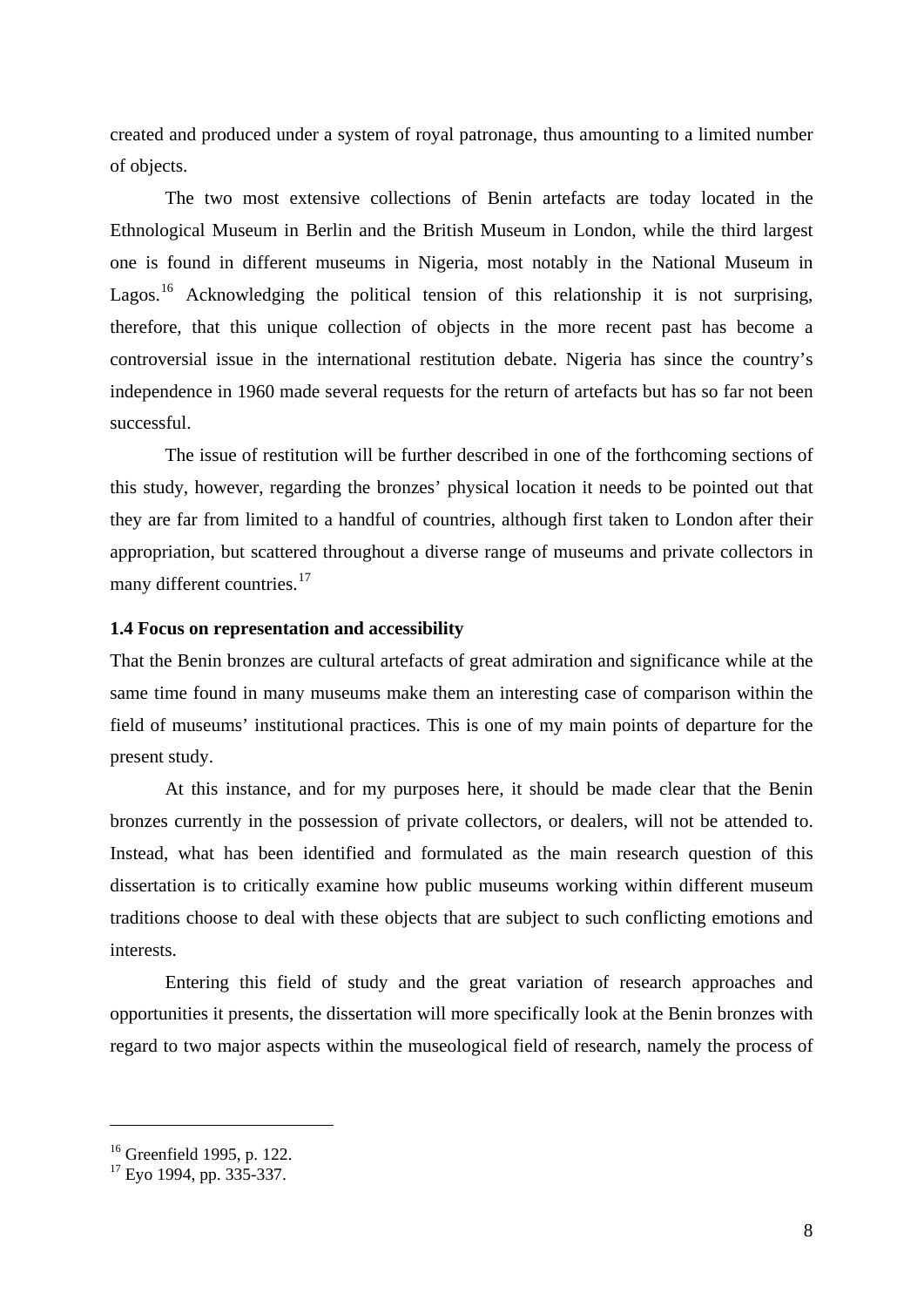cultural representation and the issue of accessibility. These aspects will first be discussed in view of their wider theoretical contexts.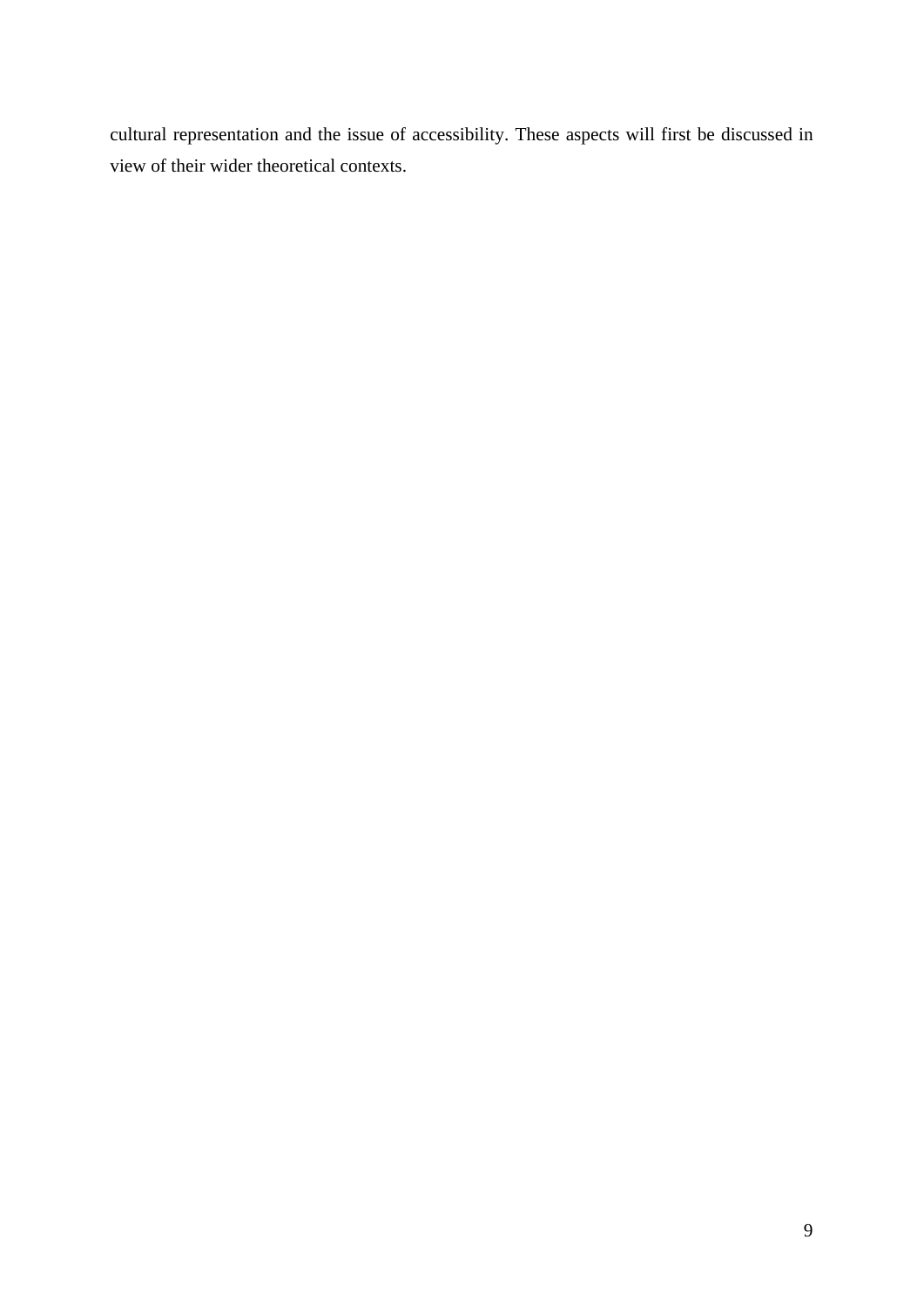### <span id="page-9-0"></span>**2. THEORETICAL FRAMEWORK**

# **2.1 Cultural representations: An introductory note**

For the purpose of this study, the question of cultural representations refers to the manner in which the Benin bronzes are interpreted, communicated and exhibited to the general public within the institutional context of museums. My interest in this area is essentially a wish to understand some of the aspects around museums' discourses, in other words to examine how the voice of the museum is expressed through the presentation of cultural material in public displays. The term 'voice' is here used to describe the point of view that museums make through the display of objects.<sup>[18](#page-9-1)</sup>

It should at this instance be emphasized that even though a large number of museums, as a rather uniform set of cultural institutions worldwide, are actively engaged in the arrangement and display of similar artefacts, they do not necessarily perceive and narrate them in similar ways. Instead, what needs to be recognized on a more general level of understanding is that the work of categorising, constructing and communicating various forms of cultural representations through textual and visual displays are complex processes that are strongly informed and constrained by a diverse range of structural, institutional and ideological factors. In other words, the making of representations in museums or elsewhere is neither apolitical nor fixed.<sup>[19](#page-9-2)</sup>

In fact, the collection of Benin bronzes has in the recent literature on representational issues been held up as an example of how the construction of cultural representations has worked in the past. Based on short extracts drawn from Coombes,  $20$  Henrietta Lidchi has discussed some aspects around the making of cultural representations in the light of Foucault's notion of discursive formations. Referring to the close links between power and knowledge as well as the historical articulation of several sets of discourses around the Benin bronzes as shown by Coombes, Lidchi concludes her analysis of these historical events by pointing to museums' institutional power and the way it partakes in the process of exhibiting. $^{21}$  $^{21}$  $^{21}$ 

<span id="page-9-1"></span><sup>18</sup> Crew and Sims, 1991, p. 163.

<span id="page-9-2"></span> $19$  Hallam and Street, 2000, pp. 6-8.

<span id="page-9-3"></span><sup>20</sup> Coombes, Annie E., 1994, *Reinventing Africa: Museums, Material Culture and Popular Imagination in Late Victorian and Edwardian England*, Yale University Press, New Haven and London.

<span id="page-9-4"></span><sup>21</sup> Lidchi 1997, pp. 191-194.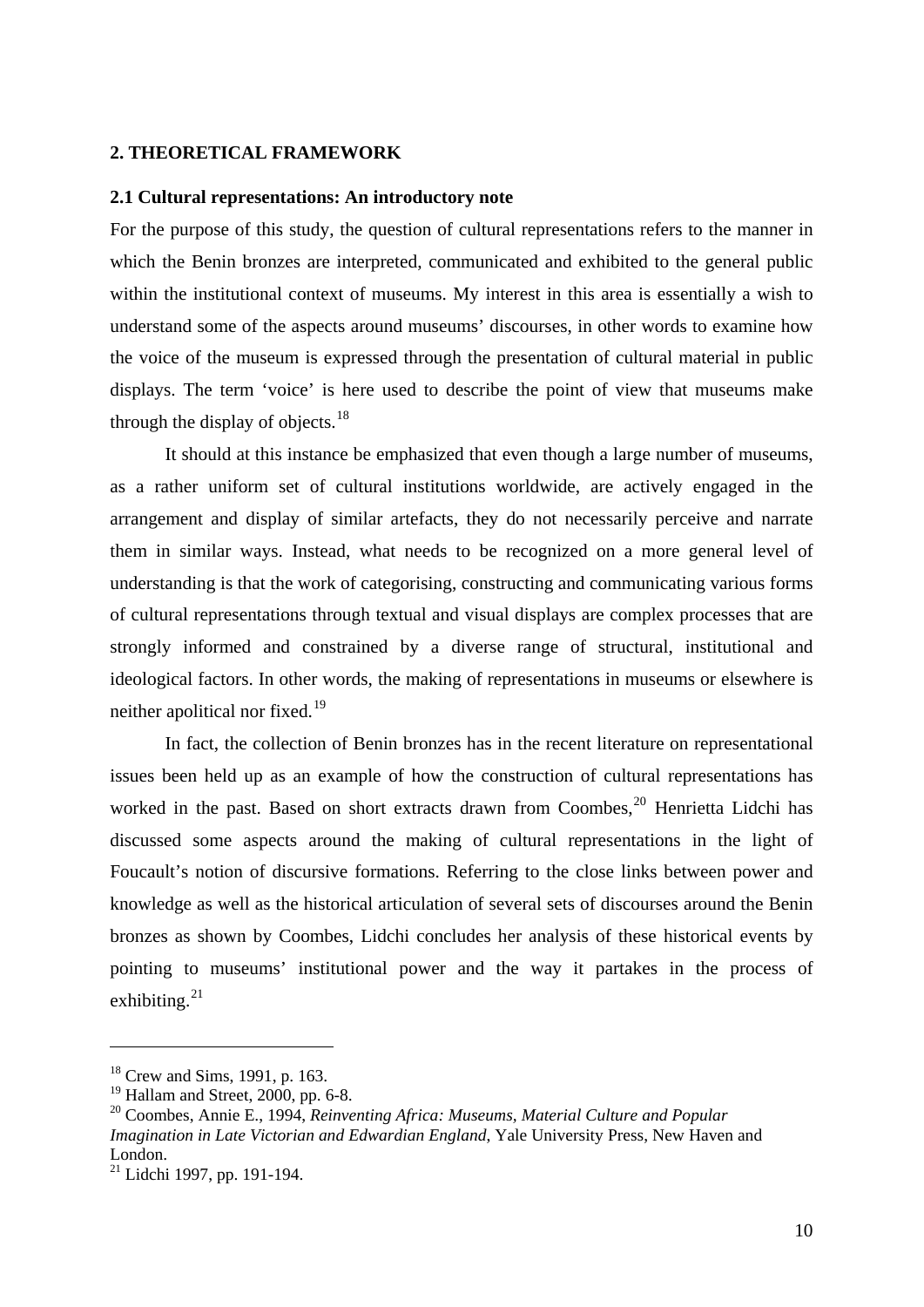# <span id="page-10-0"></span>**2.2 The debate over representation**

Aspects of power, especially matters pertaining to colonialism and imperialism, has been the topic of considerable attention and interest in debates of recent years, both with regard to the language of museological research but also in several other scholarly fields.<sup>[22](#page-10-1)</sup> Forming part of these academic discourses are the major issues of postmodernism and postcolonialism, which foreground a mixture of criticism of past museum practices encompassed in the Enlightenment ideals of objective knowledge and a realization of a different world order that since the decolonisation decade of the 1960s has entered into a composition of politically independent and sovereign countries.

Increasingly recognized in these debates of more recent years is the importance given to the issues of personal and group identities, claims to belonging and more generally the politics of recognition in the wider context of cultural diversity.<sup>[23](#page-10-2)</sup> For example, with reference to the debates on multiculturalism, the philosopher and political scientist Charles Taylor has suggested that a new politics of recognition has entered into the public sphere as part of a general trend that emphasizes the close connection between recognition and identity.<sup>[24](#page-10-3)</sup>

Within this framework of a growing identity politics, the 'new museology' as an emerging area of museum criticism and scholarship has called for a change of museums' roles in society, a call which springs from a general discontent with old practices and a conviction that there is an urgent need for the development of a democratized politics of representation by making museums more open and accessible.<sup>[25](#page-10-4)</sup>

There is a wide range of influential scholars within this academic discourse that argue in favour of changing forms of museological practices in an attempt to include more voices in the making of cultural representations. These important but difficult questions have, however, largely been placed within a Western discourse. In the newly published work *New Museum Theory and Practice: An Introduction* one can, for example, find that the texts are written solely by authors from the UK, Canada, the US and Australia.<sup>[26](#page-10-5)</sup> At the same time, the book makes clear that "the essays call for the transformation of the museum from a site of worship

<span id="page-10-1"></span> $22$  These issues are, for example, discussed from an interdisciplinary perspective in Barker, Francis, Peter Hulme and Margaret Iversen (eds), 1994, *Colonial discourse / postcolonial theory*, Manchester University Press, Manchester and New York.

<span id="page-10-2"></span> $23$  Rowlands 2006, p. 443.

<span id="page-10-3"></span><sup>&</sup>lt;sup>24</sup> Taylor 1994, pp. 75-102.

<span id="page-10-4"></span> $25$  Vergo, 1989, pp. 1-3. For a more recent discussion about the area of 'new museology', see also Ross, Max, 'Interpreting the new museology', *Museum and Society*, 2(2) 84-103, July 2004.

<span id="page-10-5"></span><sup>26</sup> Marstine 2006, p. 8.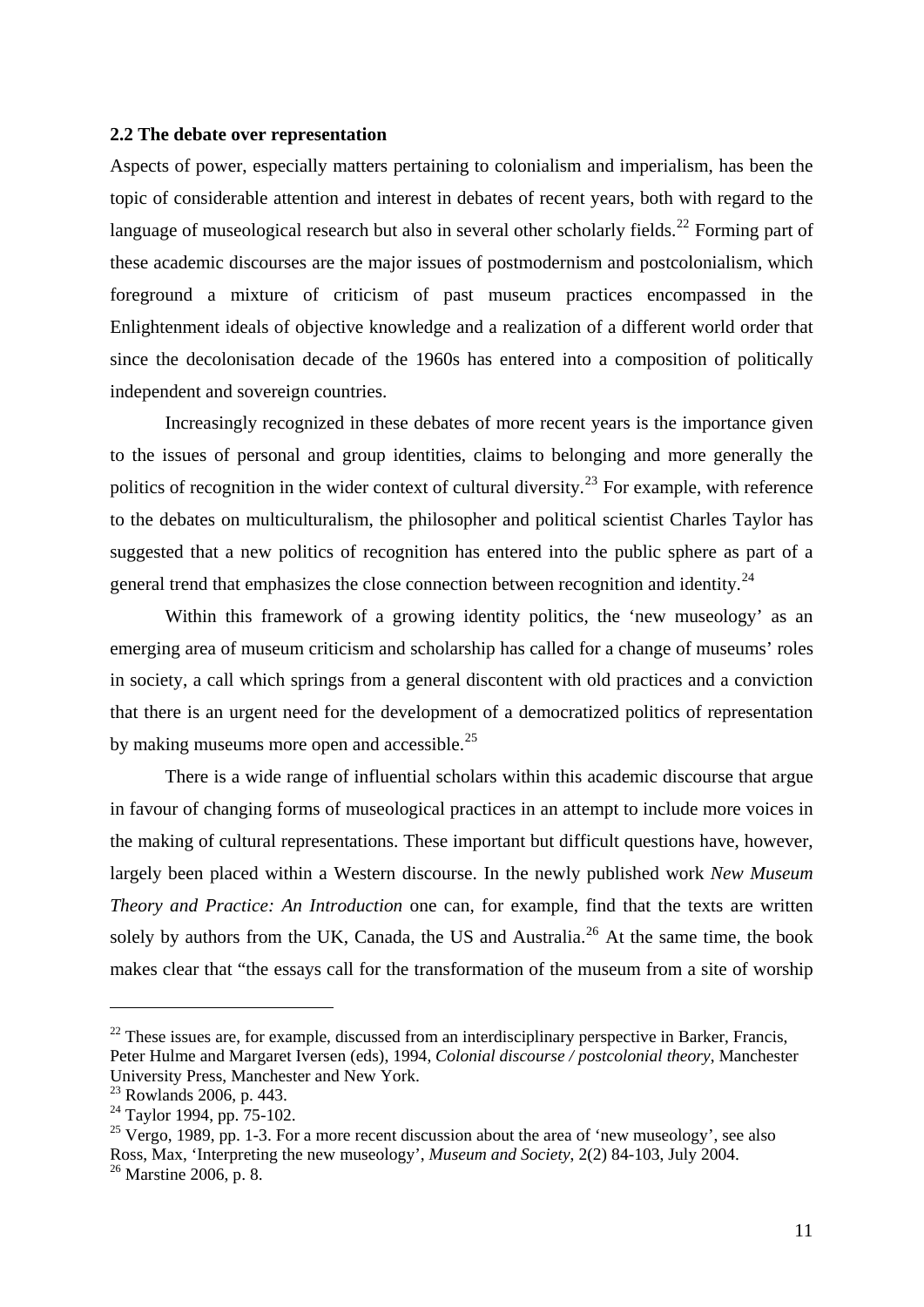<span id="page-11-0"></span>and awe to one of critical inquiry; they look to a museum that is transparent in its decision-making, willing to share power, and activist in promoting human rights".<sup>[27](#page-11-1)</sup>

Issues of representivity, in the light of the effects of underrepresentation and the uneven distribution of resources and capacity on the global level, present a major challenge to the larger museum world in its aim to include more voices. Particularly in view of the stereotypes that have existed of Africa and African cultures it is important to carefully consider the complex processes involved in representational work. Quoting the museum curator Mary Jo Arnoldi, she has given the following incisive description: "The politics of defining and representing Africans often has more to do with the interests of those with the power to represent African cultures than it does with understanding the groups being represented".[28](#page-11-2)

# **2.3 Approaches to exhibiting and display**

Turning to the public domains of museum exhibiting more specifically it is clear that the collection of Benin bronzes could be displayed in a number of different ways. This makes it necessary to recall some of the central themes and approaches in the field of museums' institutional practices. Discussing the contemporary debates over the general value of cultural artefacts, Coombes has suggested that the collections of objects that once used to be the concern of ethnography currently "inhabit an ambiguous terrain somewhere between fine art and ethnography".<sup>[29](#page-11-3)</sup> Furthermore, with reference to the Benin artefacts particularly, she has described this category of objects as having an ambivalent status "as neither art nor ethnography, but simultaneously both".<sup>[30](#page-11-4)</sup>

On the basis of these statements it is useful to refer briefly to some general display techniques in different museum traditions. Here, art museums exist within a tradition that arrange and display objects individually, with little focus on their contextual and original historical meanings. Implicated in this way of treating objects is the idea that the aesthetic qualities can be understood and appreciated from a standpoint of universality, in other words that all visitors may enjoy the aesthetic experience. $31$ 

<span id="page-11-1"></span> $27$  Marstine 2006, p. x (preface).

<span id="page-11-2"></span><sup>28</sup> Arnoldi 1997, p. 71.

<span id="page-11-3"></span> $29$  Coombes 1994, p. 217.

<span id="page-11-4"></span><sup>30</sup> Coombes 1994, p. 223.

<span id="page-11-5"></span><sup>31</sup> Davalos 2004, pp. 527-528.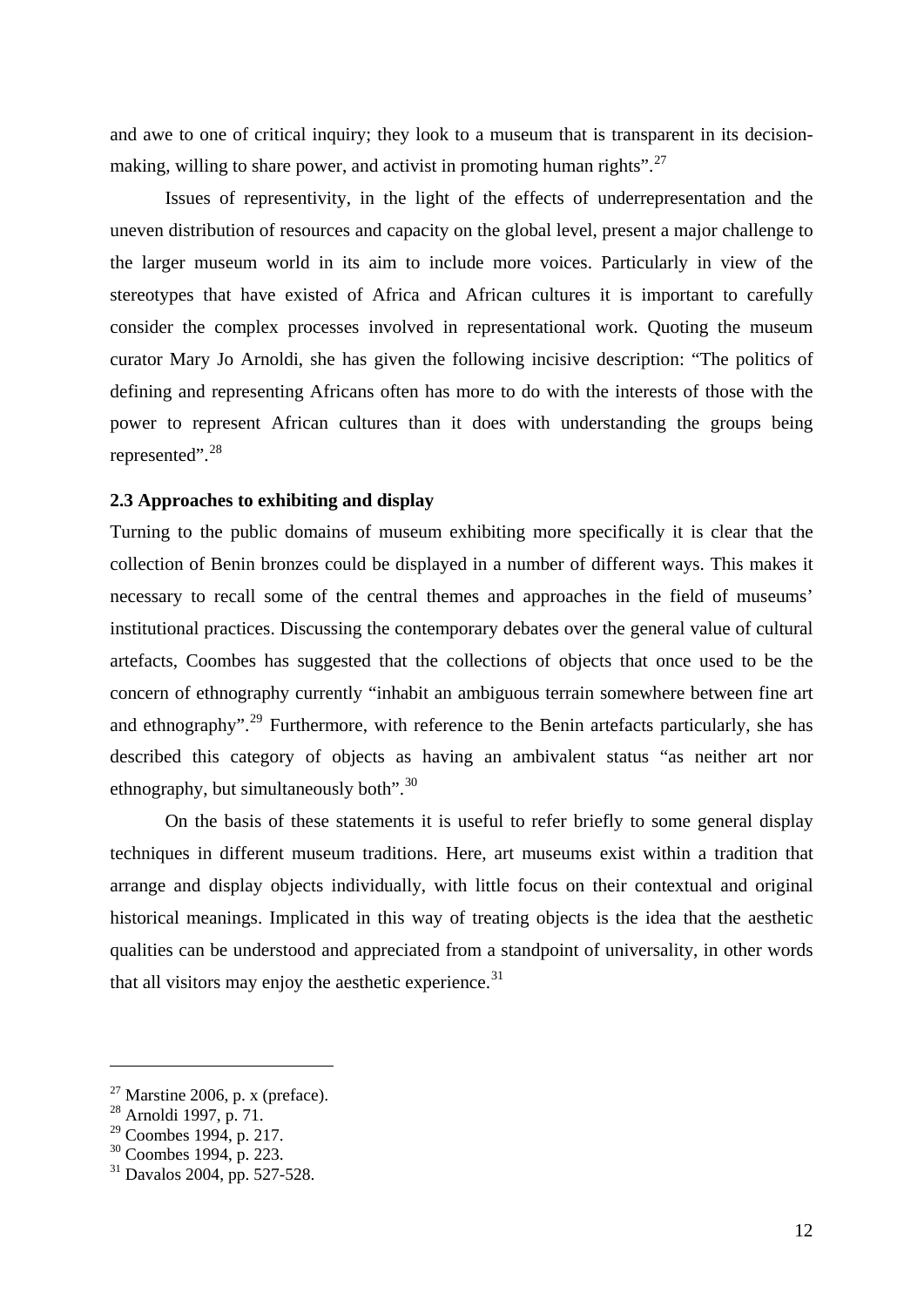<span id="page-12-0"></span>In museums of ethnography, on the other hand, exhibitions are driven by interpretive ideas, and artefacts are thought of as representing a culture, not the individual. As such the objects are often displayed together with other artefacts from the same culture or geographical area, in addition to labels and time lines that provide the historical and social contexts in which the object can be understood. This technique is often labelled the contextual approach to museum exhibition. $32$ 

#### **2.4 Accessibility**

In addition to the different conceptions of how to use and present museum objects through the work of cultural representations, the second major theme to be examined in this dissertation involves the issue of accessibility. The main reason for including this aspect specifically is that it relates closely to the contemporary discourse on cultural identity, ownership rights, and claims to intellectual and cultural property in the global world of today, in other words some of the issues that have been touched upon earlier on.

Within this framework of ideas it is clear that the long-lived domination of Western concepts, traditions and ways of thinking, out of which the public museum once emerged, at least in the sense we know it today, and the global problems that stem from the ideologies of colonialism and neo-colonialism are some of the factors that have placed the right of respect for cultural identity under critical discussion.

These issues of globalization, profoundly linked to the repatriation debates over the ownership of artefacts, has raised important questions about museums' rights and obligations when displaying objects drawn from other places, and how to successfully exhibit objects in an attempt to represent the cultures of 'others'. For example, Simpson (1996) has addressed the question of the holding on to collections that are the result and expression of a period of European colonial and imperial expansion, in some cases also of looting and plunder.<sup>[33](#page-12-2)</sup> Such issues raise underlying questions like: How should collections that are the product of imperial and colonial conquest be organized and handled by the museum community? And what are the wider responsibilities of museums today in the process of making their collections more accessible to an international public?

One significant viewpoint in this debate about the value of cultural objects and the appropriate physical location for them in terms of public access was introduced some years

<sup>32</sup> Davalos 2004, pp. 527-528.

<span id="page-12-2"></span><span id="page-12-1"></span> $33$  Simpson 1996.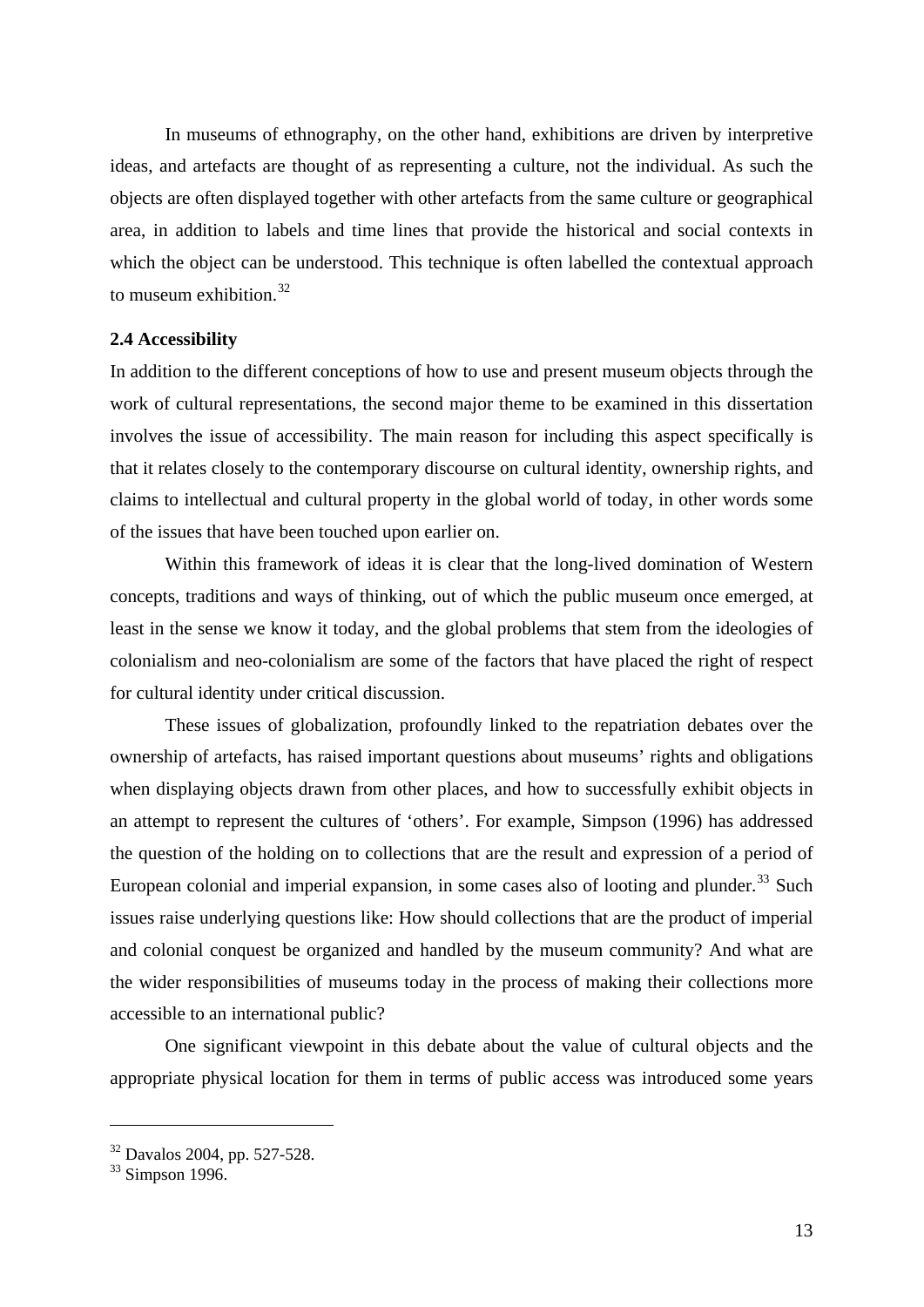ago through the launching of the *Declaration on the Importance and Value of Universal Museums*. The Declaration, signed in December 2002 by the directors of some of the world's leading museums, boldly asserts that these are universal museums that hold collections for the world. Quoting the declaration, it states that "we should acknowledge that museums serve not just the citizens of one nation but the people of every nation."<sup>[34](#page-13-0)</sup>

However, one the problems with this claim of universality in the name of all peoples is that these museums, although forming part of societies with democratic aspirations, have assumed this authority without the agreement of others. As such they have furthermore formulated a perceived legitimate base for how to reject calls of repatriation. This is, for example, the interpretation made by Mark O'Neill, Head of Glasgow Museums. In his article 'Enlightenment museums: universal or merely global?' he argues that "the credibility of the idea is undermined by its being deployed chiefly as a defence against repatriation claims".<sup>[35](#page-13-1)</sup>

The text above does not to suggest that only so called universal museums have Benin bronzes in their holdings, but is rather an attempt to illustrate that matters around accessibility have been brought into focus in recent years. It also highlights the argument that museums are institutions in the service of the people of every nation, interpreted by some as a justification for the holding on to their collections. This argument makes it interesting to study the accessibility of the Benin bronzes.

<span id="page-13-1"></span><span id="page-13-0"></span> $34$  "Declaration on the Importance and Value of Universal Museums" (including the nineteen signatories of the declaration), published in *ICOM News*, No 1, 2004. The roles and responsibilities of universal museums are in the same issue of *ICOM News* discussed by Geoffrey Lewis, Chair of ICOM Ethics Committee, as well as by some of the museum directors that have signed the Declaration. 35 O'Neill 2004, p. 190.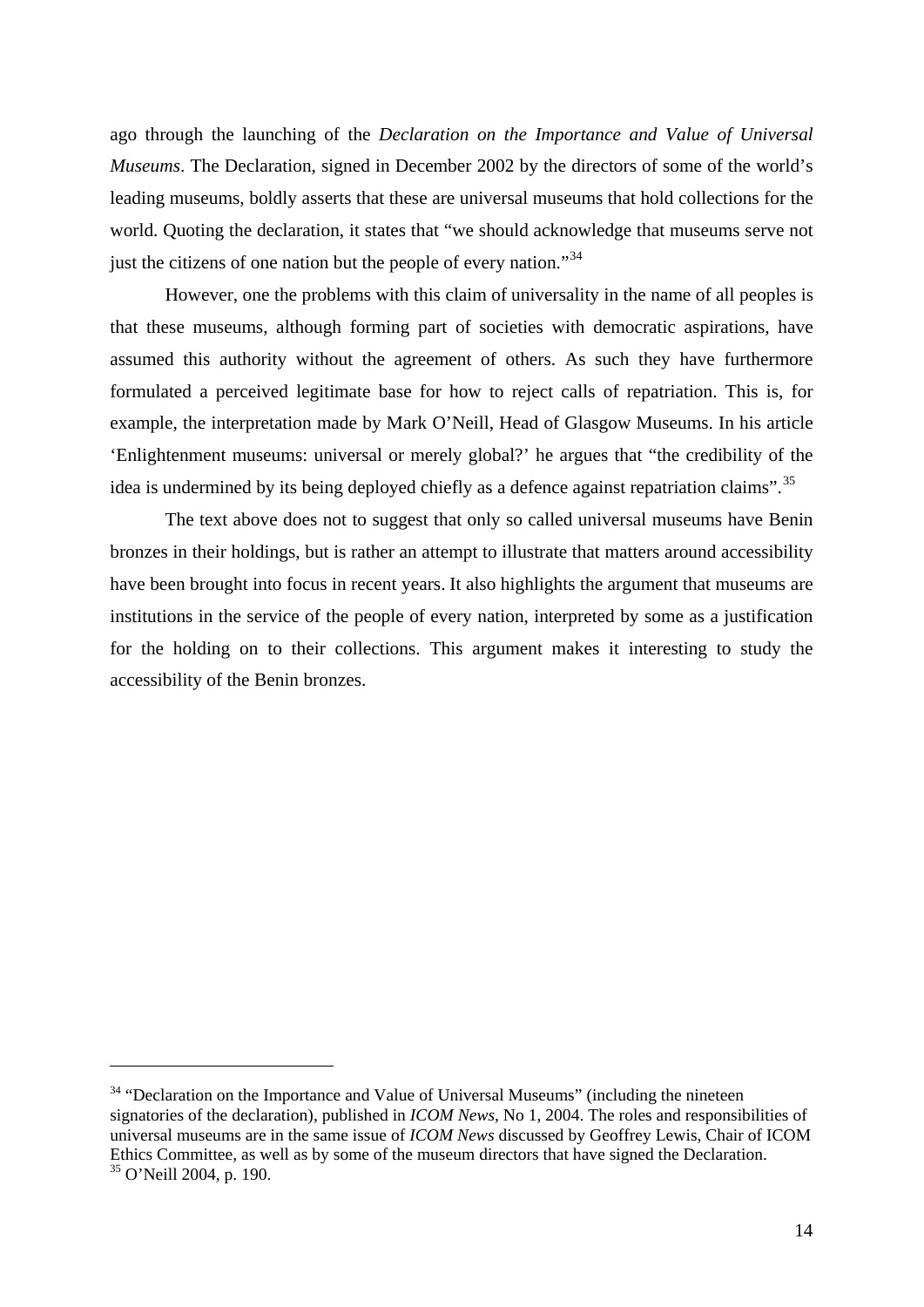#### <span id="page-14-0"></span>**3. SCOPE AND PURPOSE**

# **3.1 The present time**

By exploring the way in which the Benin bronzes are interpreted, presented and made accessible to the public, this dissertation is an attempt to understand a little more about the cultural politics of museums and the power of representational work. As stated previously, the present study focuses on the contemporary situation. Although it would be both interesting and relevant to undertake an investigation within the larger framework of a historical analysis in order to compare various methods of display over a longer span of time, for example by looking into museums' archival material and exhibition work of the past, my choice of direction is motivated by the fact that the dissertation needs to be narrowed down to a manageable size in view of the time available.

Another reason for making a contemporary analysis is that it appears a useful research approach in consideration of the nature of much of previous scholarly work, with its emphasis on the origins and developments of the bronzes and the historical accounts of events. This is not to suggest that the complex history of the Benin bronzes is fully covered, let alone understood, but rather that the perspective gained through a contemporary study is well motivated in the light of the research works already in place.

#### **3.2 Public displays: museum exhibitions and web pages**

The empirical work carried out as part this dissertation is furthermore defined in terms of space. In this regard, it should be noted that the present study mainly concentrates upon the public aspects of museums, in other words the public face and the public voice of museums. Concerned with the way in which the Benin bronzes are shown to the public at large, the focus is more precisely placed on two of the main points of contact between the museum institution and the differentiated audiences to whom it presents its activities.

The first area to be investigated is the way objects are shown to the public eye in the context of *museum exhibitions*. It is obvious that the exhibition context represents a significant forum within museums, both as a medium of and setting for representation.<sup>[36](#page-14-1)</sup> An increasingly important arena of communication of more recent times is also found in the information taking place through the presentation of objects via *museum web pages*, which is here defined as the second point of contact.

<span id="page-14-1"></span><sup>36</sup> Karp 1991, p. 12.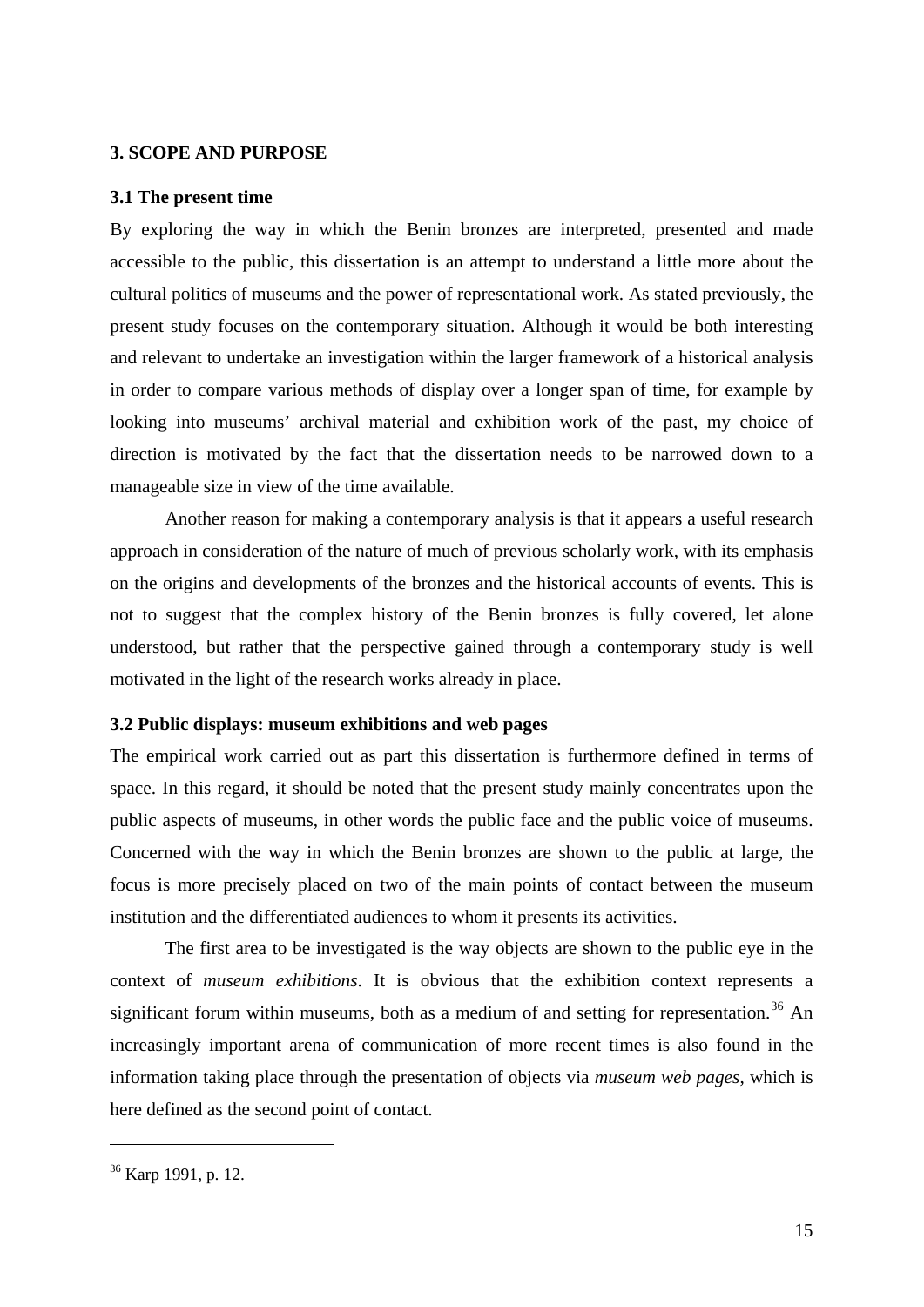# <span id="page-15-0"></span>**3.3 A particular category of objects**

As a last major delimitation, it should finally be made clear that the dissertation is concerned mainly with a specific group of objects, namely the commemorative heads. This choice has been made in view of the necessity of identifying a limited and manageable group of objects, bearing in mind that the collection of artefacts from the Benin kingdom consists of altogether thousands of objects.

However, while making this selection there is at the same time little doubt about the importance attached to the commemorative heads. As one of the most significant categories of Benin objects, these heads were traditionally created to be part of the furnishings of an altar to a deceased  $Oba<sup>37</sup>$  $Oba<sup>37</sup>$  $Oba<sup>37</sup>$ . Thus, made in memory of the kings the objects constitute the chronological records of past monarchs.<sup>[38](#page-15-2)</sup> Although it has not been ascertained when the heads were first produced, thus indicating the age of the present dynasty, it is believed that the dynasty that rules today was founded in the  $14<sup>th</sup>$  century or somewhat earlier with the installation of the first Oba.[39](#page-15-3) Also with regard to the amount of commemorative heads it is difficult to give a precise number, although an often-stated estimation is that they amount to some 160 heads altogether. $40$ 

#### **3.4 Aims and objectives**

Following the intellectual and practical contexts discussed above, the research aim and objectives that guide this dissertation are formulated as follows:

*Research Aim* To investigate the current status, presentation and access of the Benin Bronze Heads *Objectives* To define the history and nature of the collection of Benin Bronzes To locate the Benin Bronze Heads in museum collections To investigate how the Benin Bronze Heads and associated Benin objects are represented in museums via exhibitions To investigate how the Benin Bronze Heads are represented on museum websites To explore attitudes of the museum profession to the representation of Benin Bronzes

<span id="page-15-1"></span><sup>37</sup> Dark 1975, p. 30.

<span id="page-15-2"></span><sup>38</sup> Greenfield 1995, p. 121.

<span id="page-15-3"></span><sup>39</sup> Ben-Amos 1995, pp. 20-21.

<span id="page-15-4"></span> $40$  Greenfield suggests that 160 heads were removed by the expedition in 1897. See Greenfield 1995, p. 121.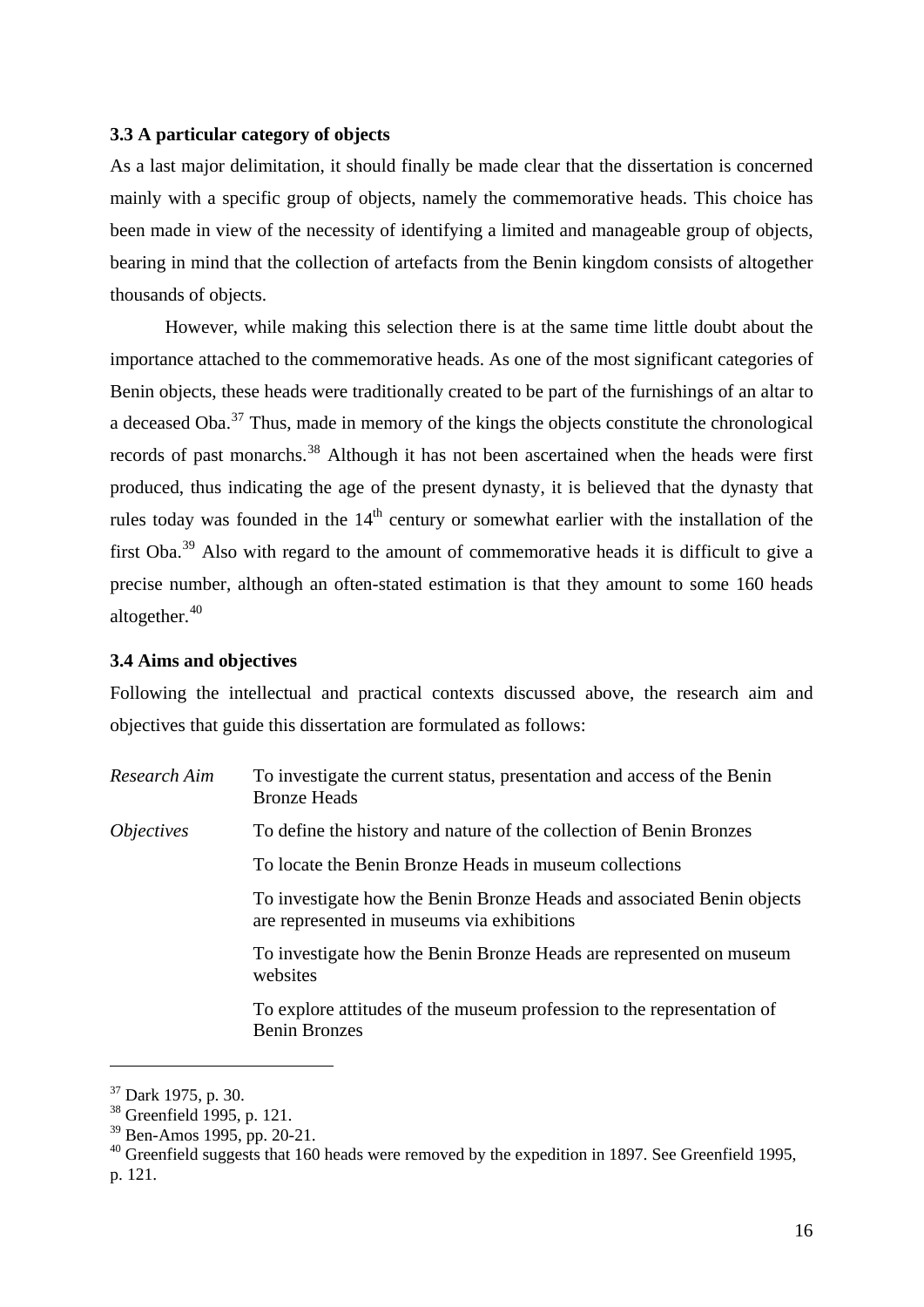#### <span id="page-16-0"></span>**4. METHODOLOGY**

#### **4.1 General approach**

The general research approach of this dissertation is one characterized by a plurality of methods. The study uses both quantitative and qualitative methods, as well as information collected from a variety of sources, such as a questionnaire study, interview material, direct observation, exhibition materials, web search and the use of secondary source materials. Each of these research methods, and how they more specifically relate to the research objectives, will be described in further detail in the sections that follow.

#### **4.2 Questionnaire study**

#### *4.2.1 Some advantages and disadvantages*

In order to ascertain the physical location of the Benin commemorative heads and to obtain relevant data about how these are represented in the institutional setting of public museums, one of the principal research methods of this study involves the gathering of firsthand material through a questionnaire sent out by e-mail and ordinary post. This way of collecting information is generally viewed as a useful method in cases where the selected objects or the respondents of an investigation are dispersed over a large geographical area.<sup>[41](#page-16-1)</sup> Thus, faced with the non-doable alternative of travelling to museums with holdings of Benin items, an option which seemed unreasonable both in terms of time and resources, the choice of sending out a questionnaire was a fairly easy way of gaining access to the field of respondents.

However, using a questionnaire form, combined with the fact that it was only possible to make a follow up visit in person to the Ethnological Museum in Berlin, is a methodological path that has its drawbacks. An obvious one relates to the problem of receiving high level of feed back from the selected respondents. From the 43 questionnaires sent out to museums for the purpose of this study, only 17 were returned. Thus, while the information obtained through the questionnaire can illustrate some indicative trends, it has at the same time been difficult to use the material to make broader generalizations about the way in which the Benin items are currently dealt with in the museum sector. Having said this, it is at the same time important to look at the non-responses as an informative outcome.

Besides the relatively low response rate, and the limits that this presents to the representativeness of the results, another disadvantage with a questionnaire study is that

<span id="page-16-1"></span><sup>41</sup> Seale and Filmer 1998, p. 128.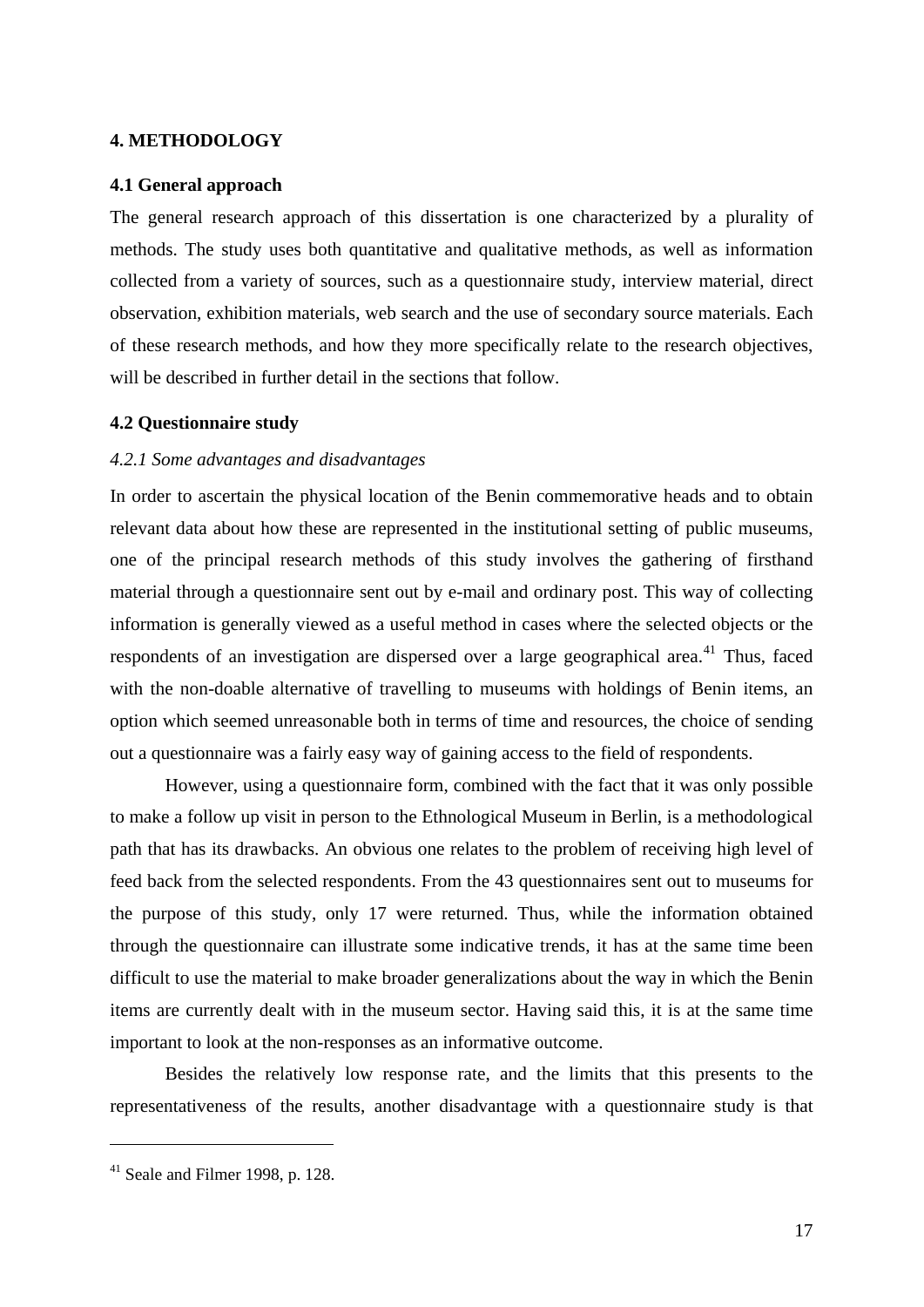<span id="page-17-0"></span>through its standardized procedure it does not allow for the inclusion of too many questions, nor for further elaboration around the subject matter, in comparison with the methodological strategies applied in in-depth interviews done in person or by telephone.<sup>[42](#page-17-1)</sup> Hence, looking at the replies received from the museum community with holdings of Benin bronze heads it should be emphasized that although some answers are more comprehensive others are kept rather brief.

Additionally, the lack of more detailed information is naturally linked to the very nature of conducting a questionnaire study. Through its reliance on the written word by museum professionals it obviously excludes a number of aspects that possibly would have come through in the use of direct observations. Such aspects would have been informative in many regards, not least when it comes to the subtle, and therefore more complex, messages involved in the exhibition context. Relevant factors in this regard are, for example, the variety of messages conveyed through the design and installation of objects, choice of lighting and sound, as well as the arrangement of artefacts in relation to others.<sup>[43](#page-17-2)</sup> Although these are all aspects that come into play in an exhibition, and therefore impact on the viewer's visual experience of the objects exhibited, it is difficult to include them in a questionnaire study.

#### *4.2.2 The respondents*

Since, to my knowledge, there does not exist a comprehensive list of museums with Benin bronze heads, the present study has made use of the published work by Dark (1975) in order to identify the relevant respondents. His study 'Benin Bronze Heads: Styles and Chronology' includes a list of museums and collections with holdings of Benin material.<sup>[44](#page-17-3)</sup> However, since Dark specifically examines the bronze heads, one could assume that the list refers to this particular category of objects. Another weakness with the listing is that it gives only very rudimentary information, simply specifying the name and the geographical location of each collection without providing any further details about issues such as the size of the holdings.

Based on Dark's study, the task of locating and acquiring the necessary contact details to the particular museums was made through the tedious efforts of web searching. It should here be noted that it in this process sometimes was difficult to locate a number of museums that had changed names or had been subject to reorganisations, in addition to those museums that do not keep their own websites.

<sup>42</sup> Seale and Filmer 1998, pp. 127-128.

<span id="page-17-2"></span><span id="page-17-1"></span><sup>&</sup>lt;sup>43</sup> Karp 1991, pp. 13-14.

<span id="page-17-3"></span><sup>&</sup>lt;sup>44</sup> Dark 1975, pp. 90-91. The list's heading is "References to Museums and Collections of Benin Art".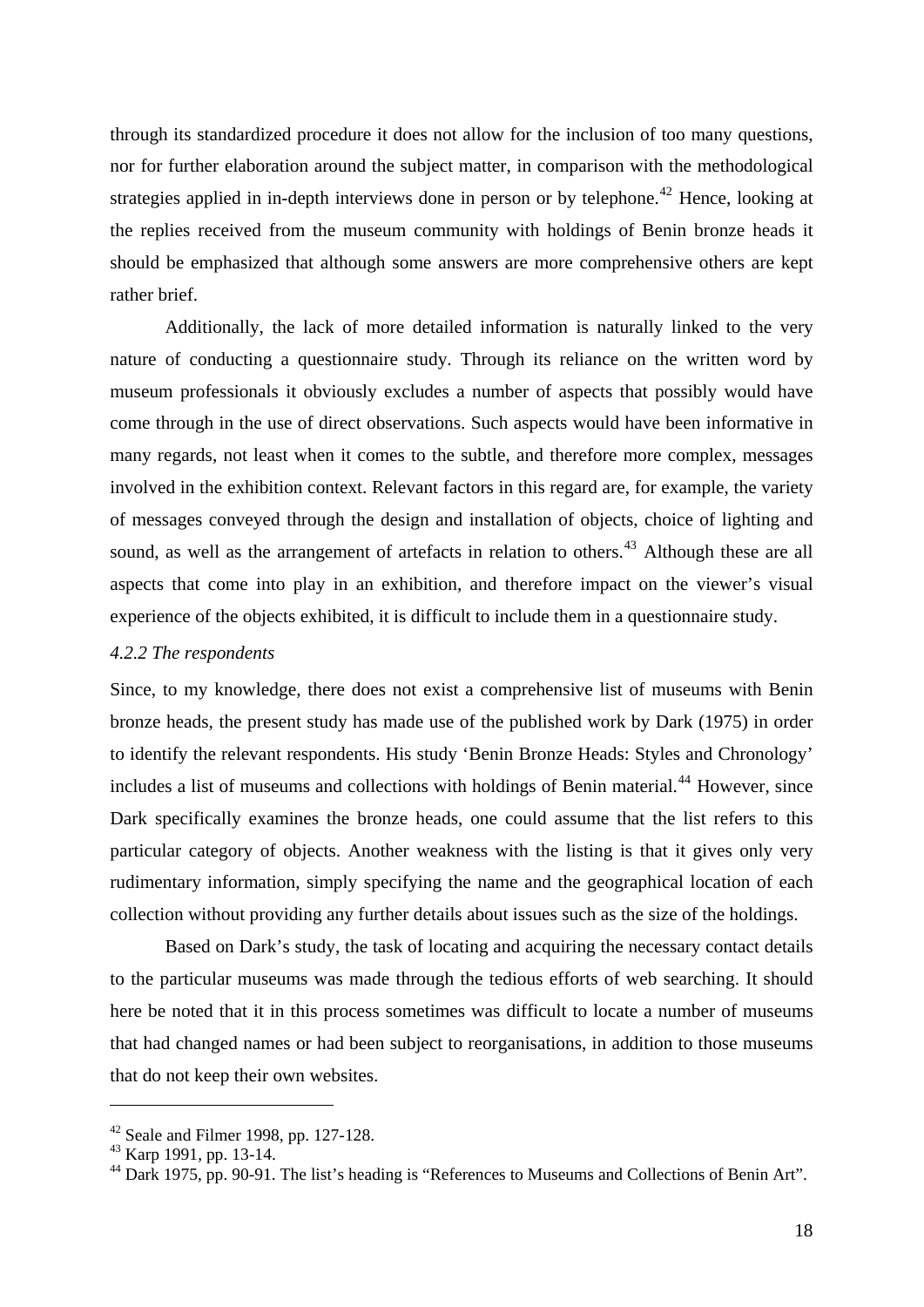#### <span id="page-18-0"></span>*4.2.3 The questions*

The questions asked in the questionnaire form were formulated on the basis of the two key themes of the thesis, in other words the issues of representation and accessibility. Choosing between the alternatives of asking open, closed and pre-coded questions to cover these aspects, the use of open questions was found most useful since it allows for more informative answers.[45](#page-18-1) The letter of introduction, in which my research and myself was introduced, and the questionnaire form are here appended.<sup>[46](#page-18-2)</sup>

Of the two areas of questioning, the first one was designed to collect information about the number of Benin bronze heads held in the museum collection and how many of these were on public display in exhibitions, in addition to questions about the availability of languages. These aspects relate to the issue of accessibility.

The purpose of the second area of questions was to ask the respondents about the way the artefacts are shown in the exhibition context, in other words how the making of various cultural representations are carried out through the work of public displays. In processing and analysing the data obtained, the first area of questions was easily transferred into numbers of objects and the availability of languages, while the data from the second set of questions were used to look for information that stood out as generally interesting and relevant. A more detailed analysis was then made on the basis of this process.

# **4.3 Web search**

<u>.</u>

The aim of the web search was to systematically examine whether the objects are presented on museums web pages. Providing means of accessibility, the web has become an increasingly important medium for museums in their mandate of serving the general public, particularly an international audience. This is not to say that everyone has the opportunity to access the internet, but rather that many more people can visit a museum via the web than in person.

The museums consulted for the web search were those that through the questionnaire study had confirmed their holdings of Benin bronze heads.

#### **4.4 Qualitative interview and observation**

To gain a greater understanding of the nature and history of the Benin artefacts, the way they are displayed in the exhibition forum and to explore some professional attitudes, a visit was

<span id="page-18-1"></span><sup>45</sup> Seale and Filmer 1998, pp. 130-131.

<span id="page-18-2"></span><sup>46</sup> See Appendix 1: Letter of introduction; Appendix 2: Questionnaire form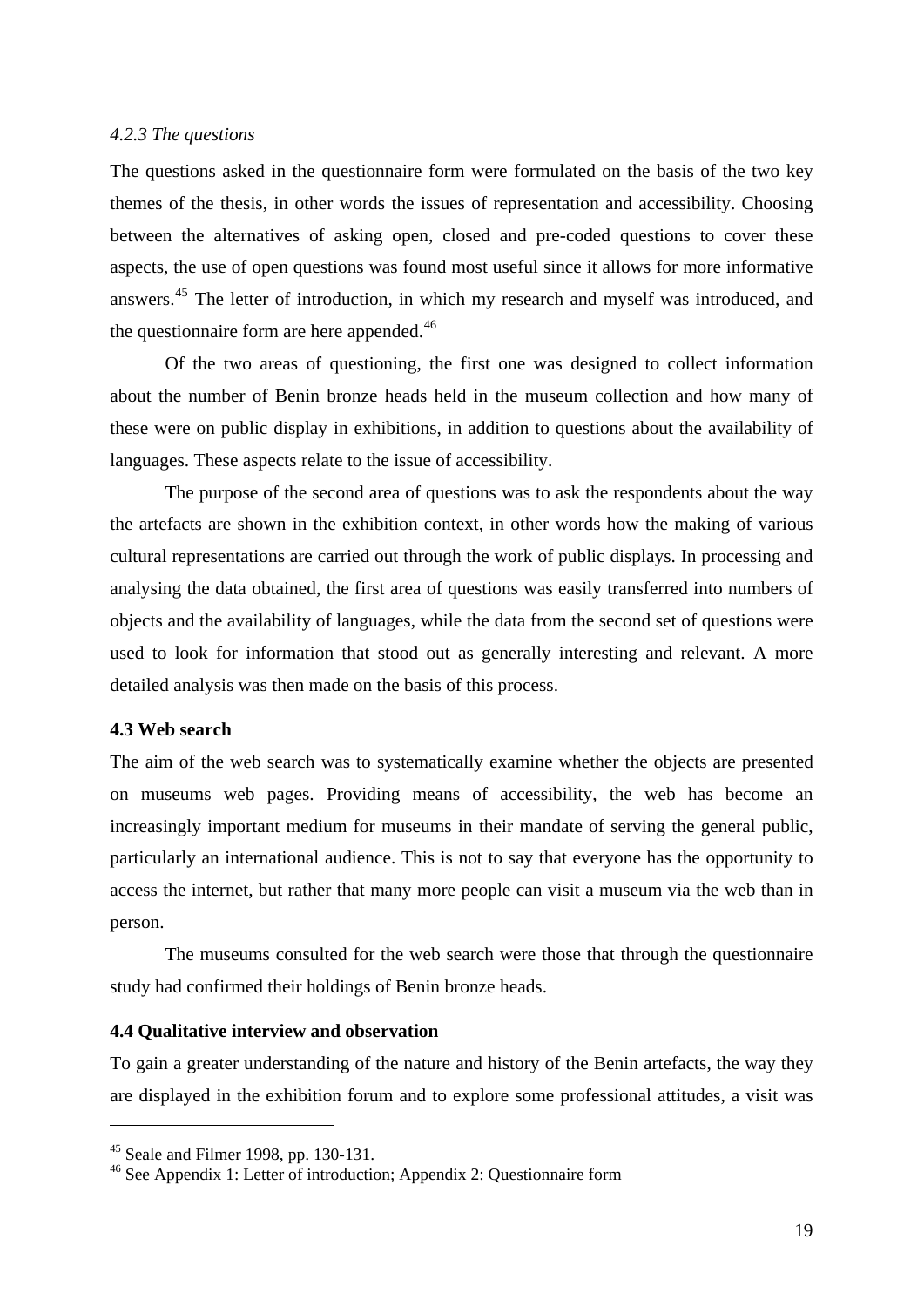<span id="page-19-0"></span>made to the Ethnological Museum in Berlin.<sup>[47](#page-19-1)</sup> This museum was not only chosen since it is renowned for having one of the largest collections of Benin artefacts, but it was also thought that the visit could provide important addition information to the literature on Benin bronzes encountered earlier on in my own research process, much of which has been written by scholars in Britain and the United States.

At the Ethnological Museum, presently situated on the outskirts of what used to be West Berlin, a face-to-face interview was carried out with Peter Junge, Head of the Africa Department and the Department of Communications.<sup>[48](#page-19-2)</sup> It had mainly the form of an unstructured interview in order to allow for much greater flexibility and depth about the topic, although the previously sent out questionnaire was used as the starting point. The interview was recorded via handwritten notes, and was furthermore supported by exhibition material that presented the main ideas of the displays. It should additionally be pointed out that the interview was centred around not only the commemorative heads but the collection of Benin bronzes at large. The interview was followed by the observation of the artefacts on display in *Art from Africa*, an exhibition which opened to the public on 27 August 2005.

# **4.5 The use of secondary sources**

As well as using various primary materials, the dissertation has used a range of data deriving from secondary sources. This has not only provided me with relevant information about the specific topic and the theoretical discourses at large, but has generally been helpful in the process of placing my study into the wider field of existing research.

In the light of the large body of literature available on the Benin society and its material culture, a major concern that had to be taken into account at an early stage of my research process was to make a careful selection of written materials that reflected both width and depth and as such was both balanced and representative. In this context it should be mentioned that the global imbalances of influence and resources of today are of course also found in the academic field, a situation which in large part explains the dominance of scholarly research from Western universities and museums.

<span id="page-19-1"></span> $47$  My visit to the Ethnological Museum in Berlin took place on 24 April 2006.

<span id="page-19-2"></span><sup>48</sup> Ph.D. in Ethnology, 1979, Free University, Berlin.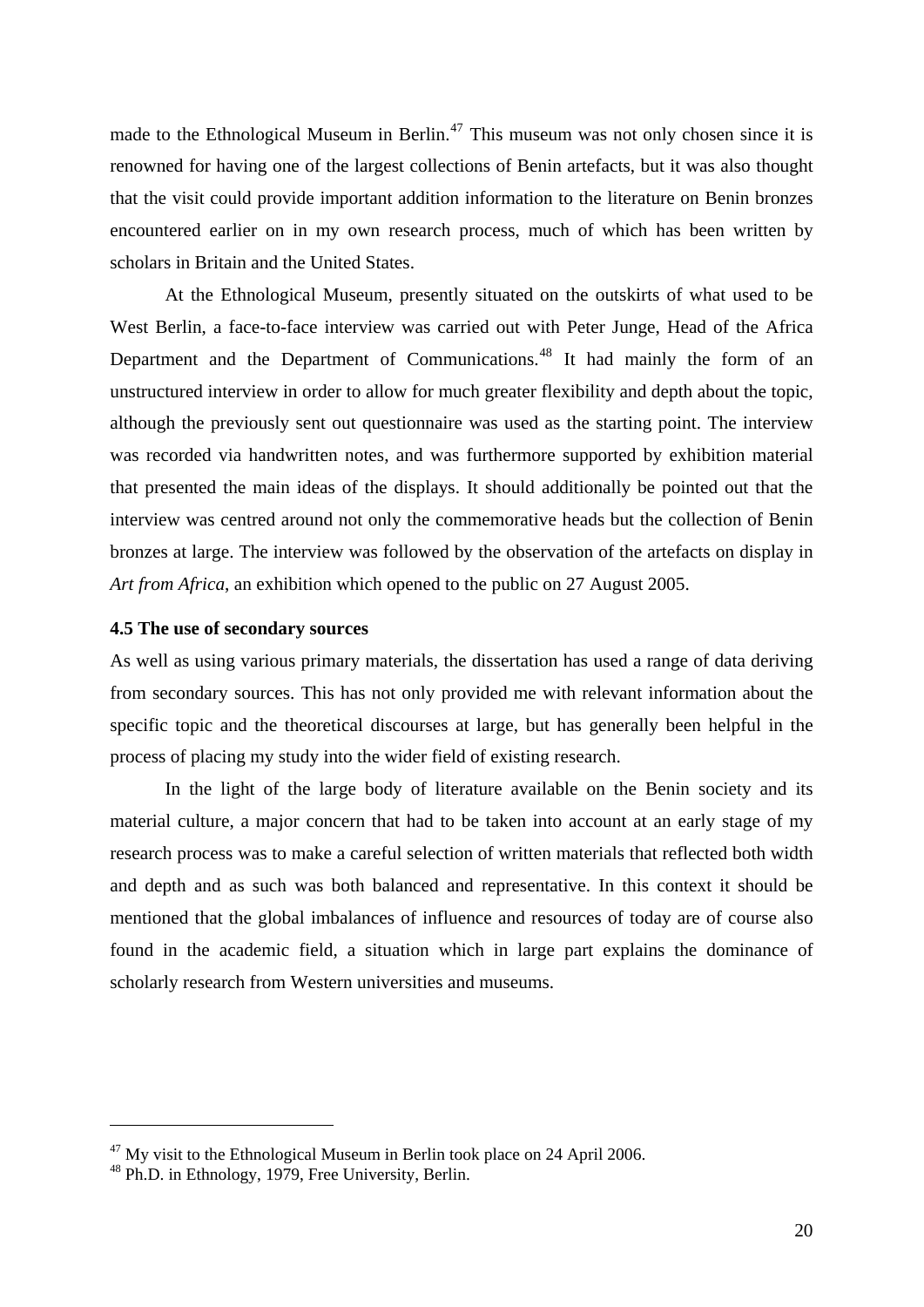#### <span id="page-20-0"></span>**5. HISTORY AND NATURE OF THE BENIN OBJECTS**

# **5.1 Initial comments on their characteristics**

Although often referred to as the Benin bronzes when discussing the large collection of artefacts originally made in the kingdom of Benin and taken as war booty in 1897, the term 'bronze' is a somewhat misleading terminology for a number of reasons. To begin with, it gives the impression that these objects only consist of items made of metal. It is in this context worth pointing out that what was appropriated and brought to Europe in connection with the British raid in 1897 were not only metal works but also artefacts made in other materials such as wood, ceramics, ivory, leather, beads and cloth.<sup>[49](#page-20-1)</sup> When examining the materials of the commemorative heads it is, for example, possible to identify different types, most of them being of bronze or brass while some are of wood, terracotta and ivory.<sup>[50](#page-20-2)</sup>

Secondly, the term 'bronze' is a misnomer since it seems to indicate that these objects are all castings made of bronze, i.e. an alloy mainly of copper and tin. Metallurgical analyses of later date have, however, shown that they have a different composition, generally an alloy of copper, zinc and lead in various proportions.<sup>[51](#page-20-3)</sup> Often they are referred to as items of brass, i.e. made of copper and zinc.

#### **5.2 Place of origin**

The historical context surrounding the collection of bronzes can be traced back to the social, political and religious life of the ancient kingdom of Benin in West Africa with Benin City as its capital, not to be confused with what is now the modern state of Benin. The history of the kingdom, as mentioned earlier, is generally considered to date back to the 14<sup>th</sup> century or somewhat earlier with the installation of the first Oba.

However, due to the conquest of Benin City as a result of the so called British punitive raid<sup>[52](#page-20-4)</sup> of 1897 the kingdom ceased to exist as an independent empire. The raid was staged as a result of the murder of a number of British officials. It was when the British trade delegation, under the direction of the vice-consul G. R. Philips, insisted on a visit to the king, despite being told that it was not an appropriate time due to a sacred ceremony, that some of the

<span id="page-20-1"></span> $49$  Ben-Amos 1999, p. 21.

 $50$  Dark 1975, p. 25.

<span id="page-20-3"></span><span id="page-20-2"></span><sup>51</sup> Coombes 1994, p. 228 n.1.

<span id="page-20-4"></span> $52$  This historical event has become widely known as the 'punitive raid'. It is, however, a term which cannot claim to be neutral.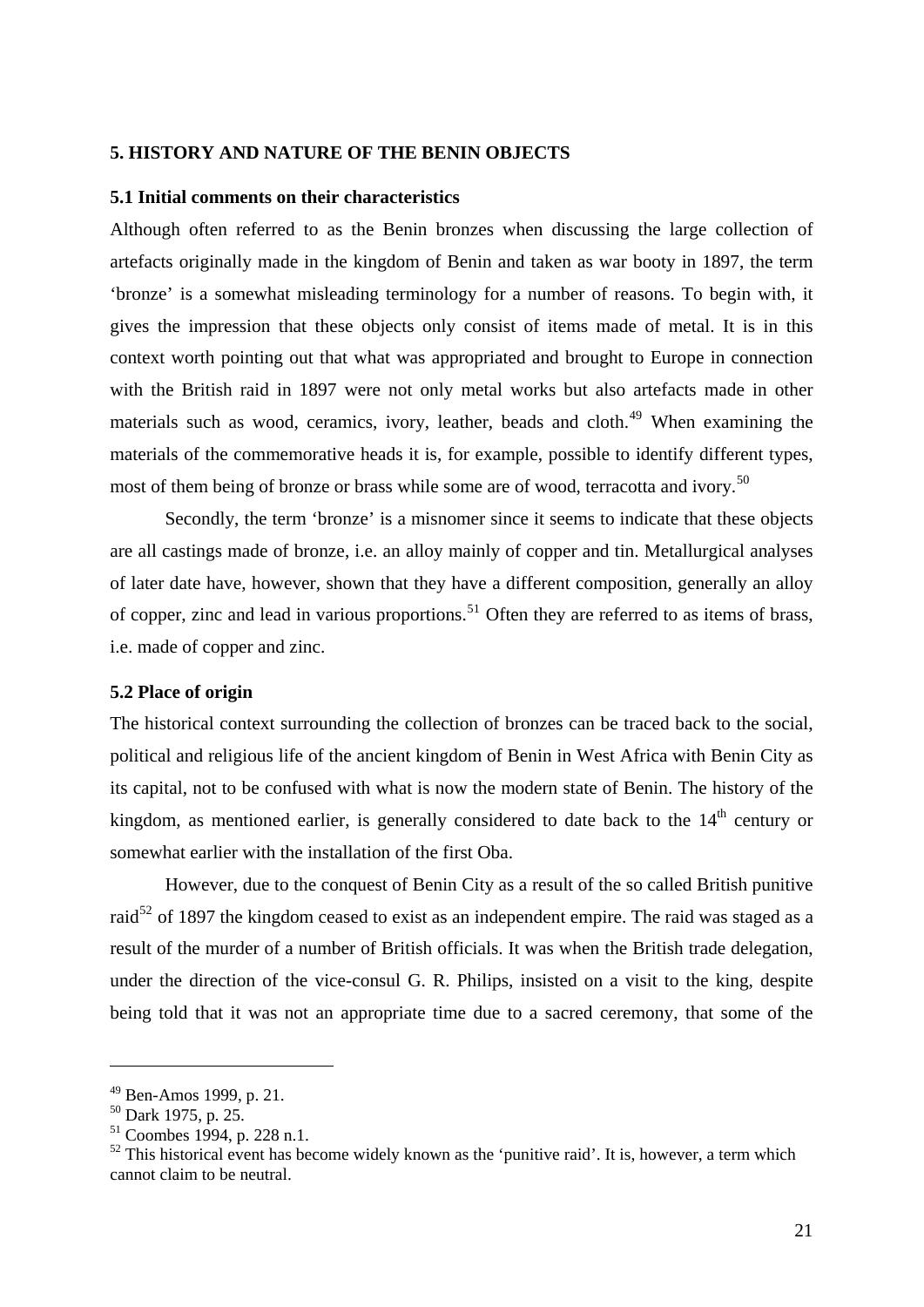<span id="page-21-0"></span>king's chiefs arranged an ambush. The attackers killed most of the delegation, and as a consequence the British decided to launch a raid as an act of revenge. $53$ 

The raid took place at a time when the Benin kingdom, according to the European view, was portrayed as a violent empire where slavery and human sacrifice rituals were practiced.[54](#page-21-2) More broadly it also needs be understood in the historical context of European colonialism, more particularly the partition of the African continent towards the end of the nineteenth century. It was during this period in history that the overwhelming part of the African continent was colonized, a process which only took about twenty years and which was almost completed by the year 1900.<sup>[55](#page-21-3)</sup> In the case of Benin specifically, it was to a large extent the king's monopoly on ivory and other trading goods that constituted a major obstacle to the British interests of economic and political expansion in the West African region.<sup>[56](#page-21-4)</sup>

Besides the appropriation of thousands of artefacts, the events of 1897 thus brought about a number of other fundamental consequences, such as the removal and exile of the king as well as the incorporation of the Benin kingdom into the wider political context of the British Protectorate of Nigeria, an area which after the colonial withdrawal in 1960 became the independent state of Nigeria. As a result, what once used to make up the territory of the kingdom of Benin is now part of southwest Nigeria, and Benin City is today the capital of the Edo State in Nigeria.<sup>[57](#page-21-5)</sup>

# **5.3 Treasures of the royal palace**

Looking at the history of the bronzes and other artefact from the Benin empire it needs to be emphasized that these cultural objects used to play a significant part in the particular setting of a highly centralized monarchical system. Benin was in the pre-colonial era an independent empire headed by an Oba and his court, and it was in the realm of the divine ruler that the political and spiritual powers were concentrated. This was a situation that also applied to the creating of cultural material within the Benin society.

Thus, found under the authority of the monarch and the chiefs were members of specialist guilds that were engaged in the production of bronzes, ivories and other artefacts for the royal palace, some intended for the palace walls and shrines while others were items of

<span id="page-21-1"></span><sup>53</sup> Greenfield 1995, p. 120.

<span id="page-21-2"></span><sup>&</sup>lt;sup>54</sup> Freyer 1987, p. 10.

<span id="page-21-3"></span> $55$  Davidson 1994, pp. 4-5. It is worth mentioning that only Ethiopia and to some extent Liberia remained outside colonial rule in Africa.

<span id="page-21-4"></span><sup>56</sup> Coombes 1994, pp. 9-11.

<span id="page-21-5"></span><sup>57</sup> Ben-Amos 1995, p. 9.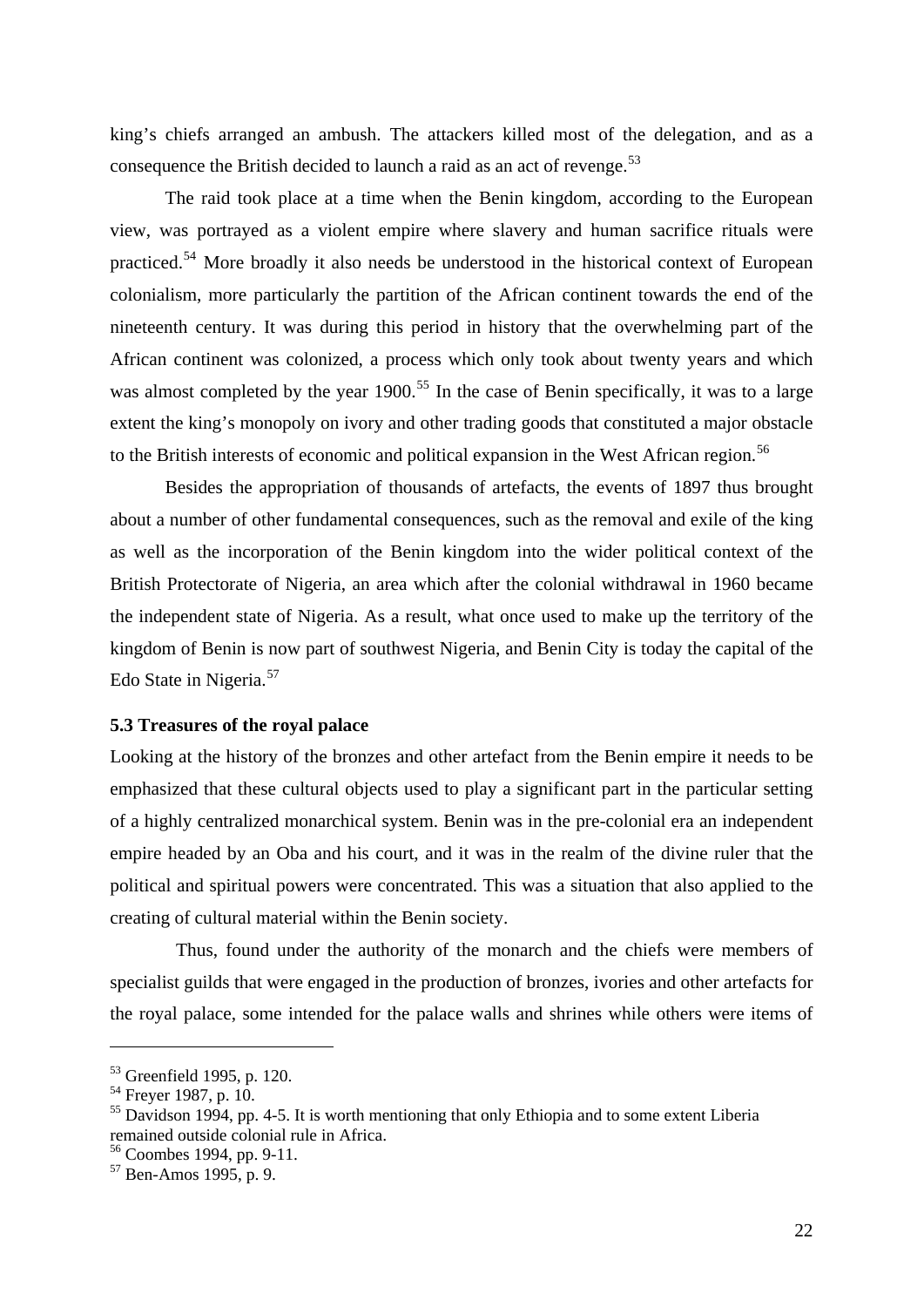<span id="page-22-0"></span>regalia.[58](#page-22-1) These creations were not only made for the king, but also exclusively owned by him.<sup>[59](#page-22-2)</sup> Largely commemorative and ceremonial in function, the Benin items are thus artistic and technical achievements that symbolises a great deal of wealth and status. In other words, their character is one which is far from the supposed primitiveness that typifies some of the past accounts. For example, in the book *Primitiv konst* (Primitive art) published in 1947 by the ethnographic museums in Stockholm and Gothenburg the cultural material of Benin is presented together with other so called primitive peoples.<sup>[60](#page-22-3)</sup>

# **5.4 Some contemporary aspects**

While the present study focuses on the Benin bronzes produced up to 1897, it is nonetheless necessary to briefly comment upon some contemporary aspects. The important point to note in this regard is that the wide range of cultural activities in Benin not only developed and formed part of pre-colonial times. These traditions have instead continued to play an active role in Benin society throughout the twentieth century up to and including that of contemporary times, partly as a result of the reinstallation of the Benin monarchy in 1914.<sup>[61](#page-22-4)</sup>

From this, it would be incorrect to assume that the culture of Benin is a vanished and dead culture of the past. A more appropriate description would be to say that the artistic and cultural life has survived and adapted to changing circumstances under which new forms have developed as part of a contemporary society. Most notable among these developments is the fact that the productions by the casters and artists today no longer are restricted to the monarchical domain, but that the market has opened up to include a wider public, not least the local tourist market.<sup>[62](#page-22-5)</sup>

Contemporary aspects on various forms of artistic achievements in Benin is, however, a subject matter that has received very little scholarly or curatorial interest over the years, let alone been documented in writings. Nevadomsky, with a broad interest in Benin works, foregrounds these issues in the article 'Casting in Contemporary Benin Art', recently published in *African Arts*. Reflecting upon the situation, mainly explaining the lack of information and research as a result of both disinterest and dislike for modern creations in academic circles, he describes the sorry state of affairs by stating "[t]here is no repository of

<span id="page-22-1"></span><sup>58</sup> Freyer 1987, p. 9-10.

<span id="page-22-2"></span><sup>59</sup> Greenfield 1995, p. 120.

<span id="page-22-3"></span><sup>60</sup> Statens etnografiska museum, Stockholm / Etnografiska museet, Göteborg, 1947.

<span id="page-22-4"></span> $61$  Frever 1987, p. 18.

<span id="page-22-5"></span> $62$  Nevadomsky 2005, p. 74.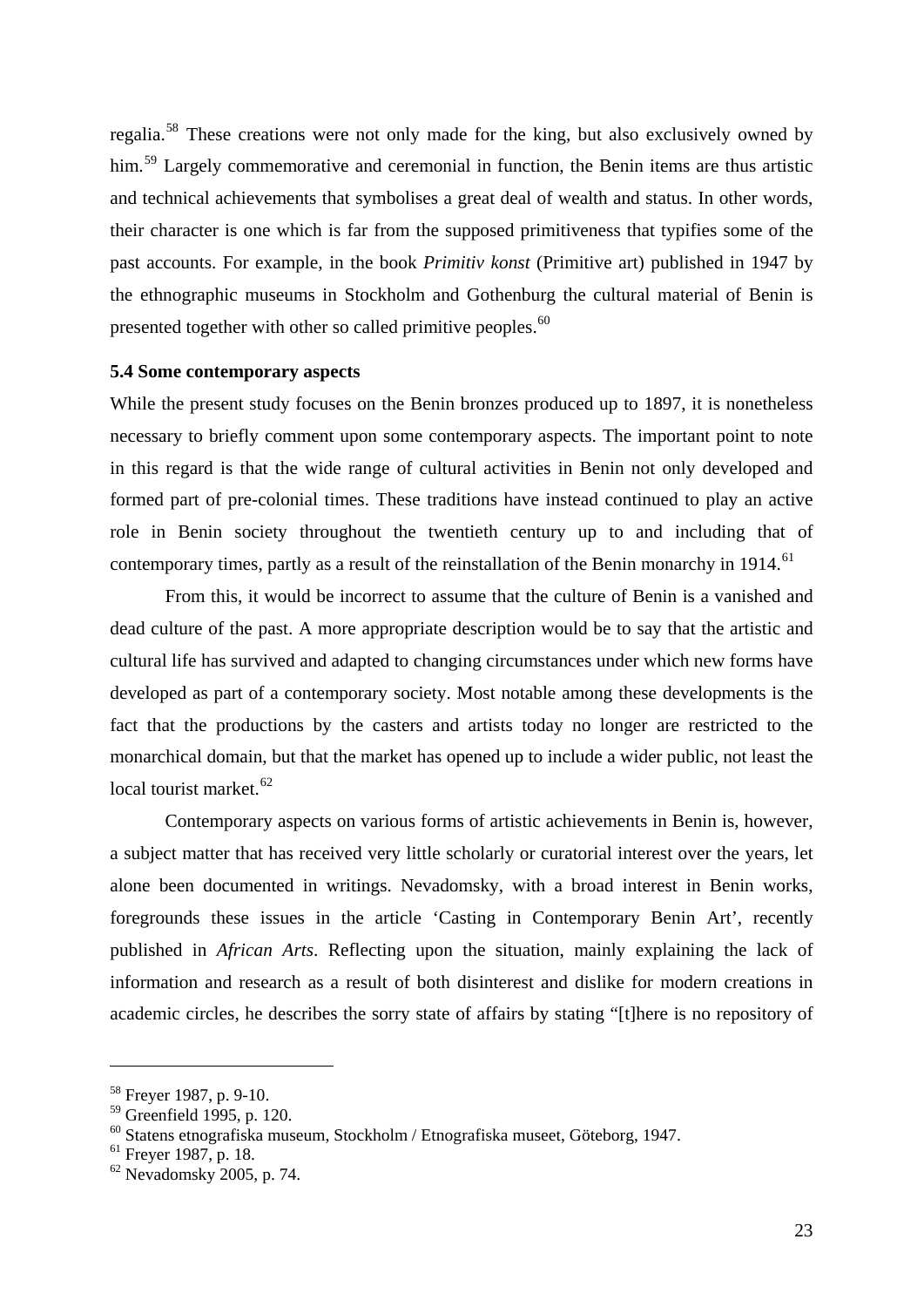<span id="page-23-0"></span>twentieth century Benin art".<sup>[63](#page-23-1)</sup> Along the same lines, Nevadomsky points out that only a few museums in Europe and the United States these days recognizes the power of modern forms of Benin productions in their exhibition work.<sup>[64](#page-23-2)</sup>

# **5.5 The return of objects**

If the contemporary aspects around the Benin society and its cultural achievements have received little attention from the community of academic scholars and museum professionals over the years, the debate over the bronzes' current location in relation to their place of origin has been a subject surrounded by far more interest and controversy. Often viewed as the sheer repatriation icon of the African continent, the corpus of artefacts from the Benin empire has in the international restitution debate been put forward as a case alongside other high profile cases such as the Parthenon sculptures.

On the African continent, the debates on the value of the artistic cultural heritage became increasingly influential when the struggles for independence from European colonial control started to bear fruit from the early 1960s. Providing the necessary ground for the question of cultural identity to be placed on the national agenda of the newly independent states, political demands for self-governance were then supplemented by cultural aims in the process of national development.<sup>[65](#page-23-3)</sup> In the case of Nigeria, independence was declared on 1 October 1960, in the year that was proclaimed 'Africa Year' by the United Nations, and with it came initiatives to highlight the country's art and culture history.<sup>[66](#page-23-4)</sup>

The decision by the Nigerian government to build a National Museum in Benin City should be seen against this background. The new institution had its roots in earlier museum establishments locally, but it was not until June 1973 that the National Museum, of modern design and located in the commercial centre of Benin City, was opened.<sup>[67](#page-23-5)</sup>

Preceding the opening of the museum was, however, the problem of assembling Benin artefacts that could be shown to the public. As a way of dealing with this situation, Nigeria decided to make an appeal for restitution through the International Council of Museums (ICOM) at its General Assembly, asking for donations from those museum institutions with

<span id="page-23-1"></span><sup>63</sup> Nevadomsky 2005, p. 69.

<span id="page-23-2"></span><sup>64</sup> Nevadomsky 2005, p. 69.

<span id="page-23-3"></span> $65$  Eyo 1994, pp. 332-334.

<span id="page-23-4"></span><sup>66</sup> Davidson 1994, p. 137.

<span id="page-23-5"></span><sup>67</sup> Kaplan 1994, p. 55.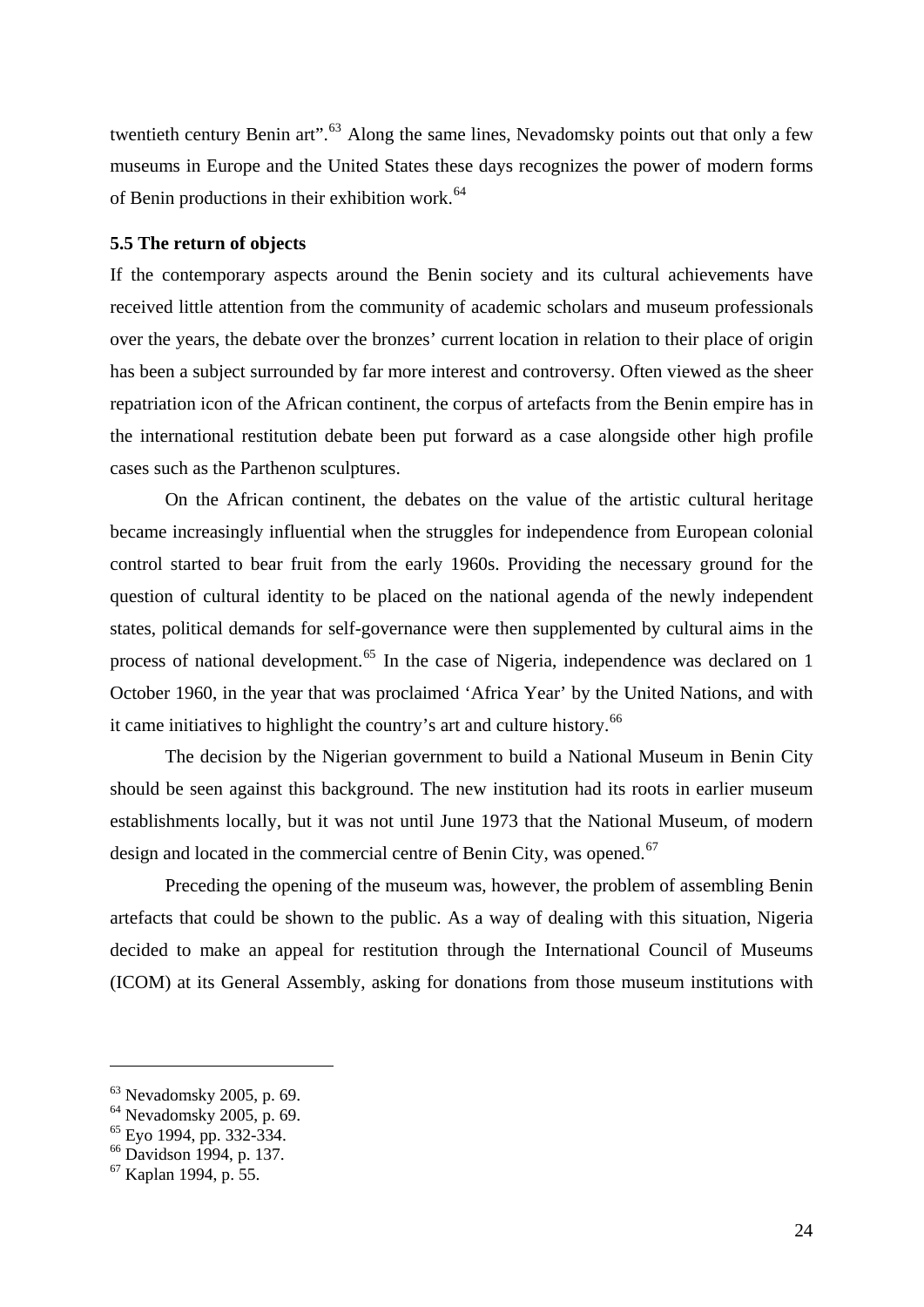large holdings of Benin works, although out of this general appeal to the world community of museums came no response.<sup>[68](#page-24-0)</sup>

In addition, Nigeria has over the years been involved in the purchase of Benin bronzes as a way to bring back artefacts. This process began in the 1950s when the British Museum started to sell off a considerable number of bronzes, most of which were bought by Nigeria. These sales have in more recent time become a controversial issue, highlighted and commented upon in the British media as a result of the release of a declassified report. According to the media coverage, the position of the British Museum is that it now regrets these sales.<sup>[69](#page-24-1)</sup>

<span id="page-24-0"></span><sup>68</sup> Shyllon 2003, p. 136.

<span id="page-24-1"></span><sup>69</sup> BBC News, 'Benin bronzes sold to Nigeria', dated 27 March 2002, found at <http://news.bbc.co.uk/2/hi/entertainment/1896535.stm> (11-02-2006)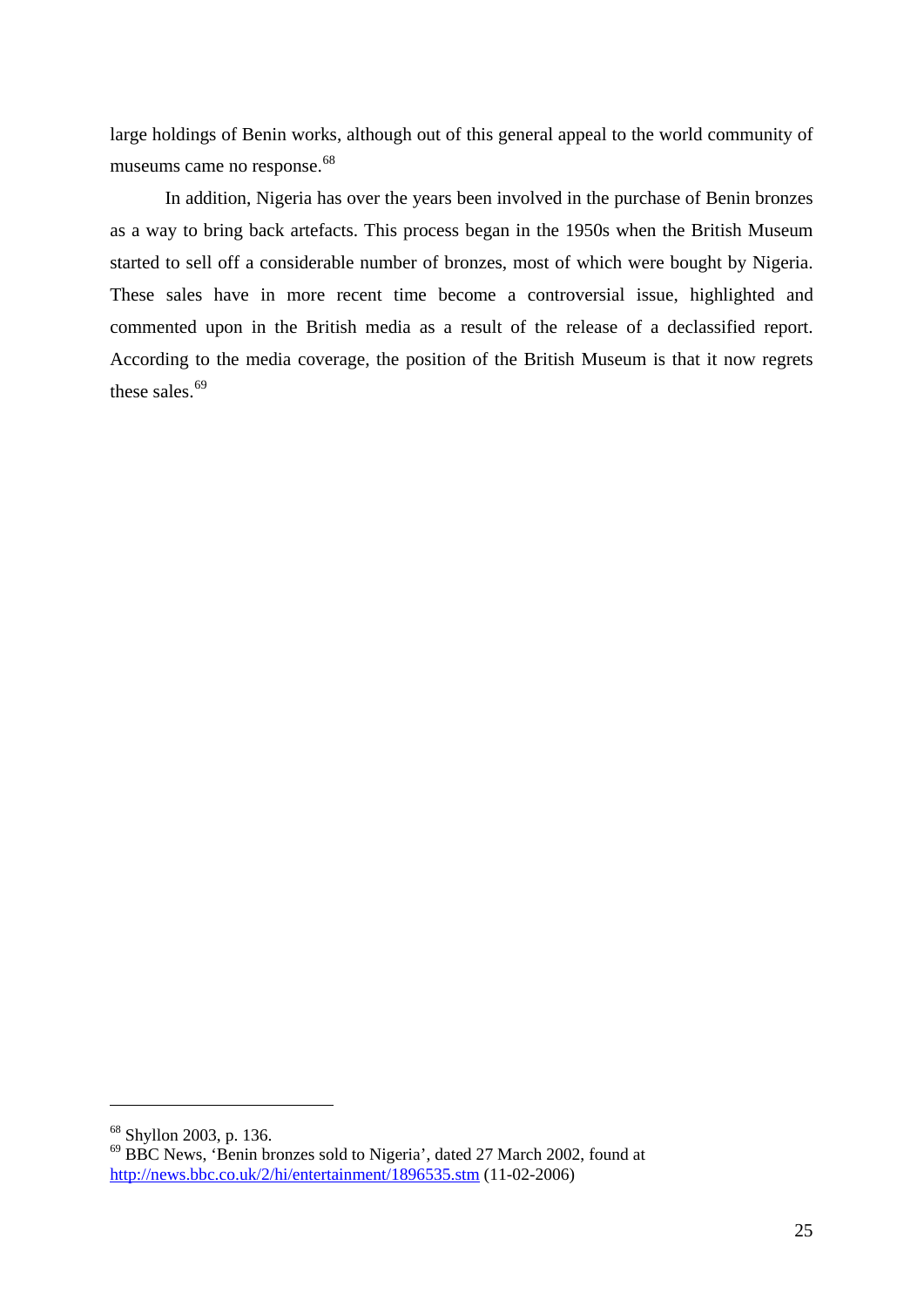# <span id="page-25-0"></span>**6. THE LOCATION OF THE BENIN BRONZE HEADS**

# **6.1 List of museums**

Below is an outline of the 43 museums that formed part of the questionnaire study carried out for the purpose of this dissertation, with details about the received information about the number of heads in the museums' collections and on public display. It should be noted that the listings includes both the responding as well as the non-responding museums, although all of them, according to Dark's study from 1975, have holdings of Benin material.<sup>[70](#page-25-1)</sup>

Table 1. List of museums, which responded to the questionnaire

| Name and location of<br>museums                                    | <b>Number of heads in</b><br>the collection      | Number of heads on public<br>display                                         |
|--------------------------------------------------------------------|--------------------------------------------------|------------------------------------------------------------------------------|
| <b>GERMANY</b>                                                     |                                                  |                                                                              |
| Linden-Museum Stuttgart,<br>Stuttgart, Germany                     | 4 heads                                          | 4 heads                                                                      |
| Übersee-Museum Bremen,<br>Bremen, Germany                          | 3 heads                                          | 2 heads at exhibition, 1 head public<br>depot (open for public once a month) |
| Rautenstrauch-Joest-Museum<br>für Völkerkunde, Cologne,<br>Germany | 5 heads (4 metal, 1 wood)                        | None                                                                         |
| Museum für Kunst und<br>Gewerbe, Hamburg, Germany                  | 1 head                                           | None                                                                         |
| Museum für Völkerkunde<br>Hamburg, Germany                         | Reply: Africa showroom<br>dismantled and packed. |                                                                              |
| Staatliches Museum für<br>Völkerkunde München,<br>München, Germany | 3 heads                                          | 2 heads                                                                      |
| Ethnologisches Museum,<br>Berlin, Germany                          | 20 heads                                         | 5 heads                                                                      |
| <b>SWITZERLAND</b>                                                 |                                                  |                                                                              |
| Museum Rietberg, Zürich (art<br>museum), Switzerland               | 1 head                                           | 1 head                                                                       |
| Museum der Kulturen, Basel,<br>Switzerland                         | 1 head                                           | None                                                                         |
| UK                                                                 |                                                  |                                                                              |
| National Museums of Scotland,<br>Edinburgh, UK                     | 4 heads                                          | None. Benin material will be used in<br>new displays from the year 2011.     |

<span id="page-25-1"></span>70 See Dark 1975, pp. 90-91.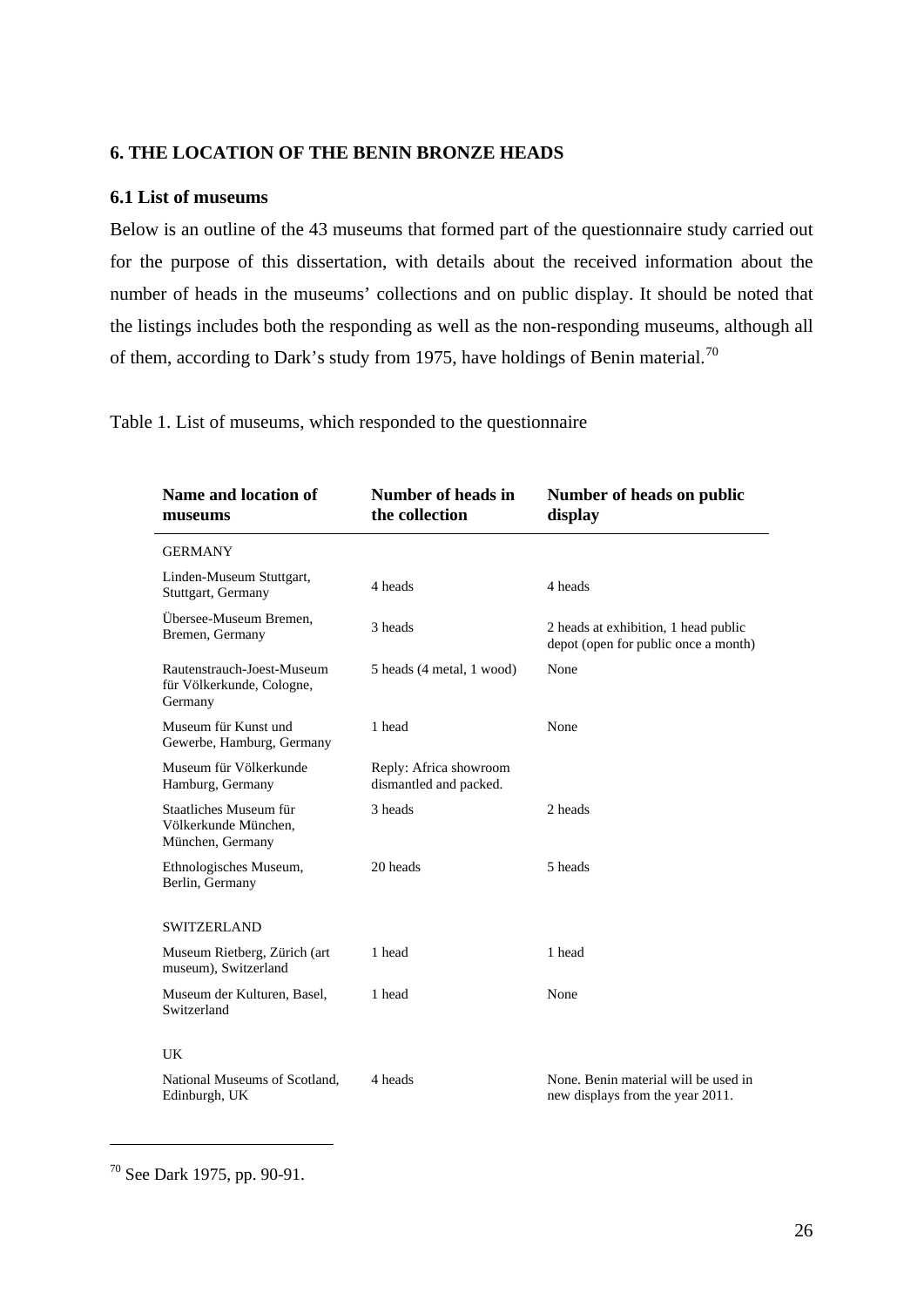| <b>TOTAL NUMBER OF HEADS</b>                                     | In collections: 71 heads                                                      | On display: 33 heads                                                                                                                                                    |
|------------------------------------------------------------------|-------------------------------------------------------------------------------|-------------------------------------------------------------------------------------------------------------------------------------------------------------------------|
| The Metropolitan Museum of<br>Art, New York, USA                 | 17 heads                                                                      | 9 heads                                                                                                                                                                 |
| <b>USA</b>                                                       |                                                                               |                                                                                                                                                                         |
| World Museum Liverpool,<br>Liverpool, UK                         | 5 heads plus 1 fragment<br>(damaged during the<br>WWII), and 1 recent<br>copy | 5 heads                                                                                                                                                                 |
| Kelvingrove Museum and Art<br>Gallery, Glasgow, UK <sup>71</sup> | 3 heads                                                                       | 2 heads will be on display at the re-<br>developed Kelvingrove Museum and<br>Art Gallery, 1 head currently on<br>display at St Mungo Museum of<br>Religion Life and Art |
| Royal Albert Memorial<br>Museum & Art Gallery, Exeter,<br>UK     | 1 head                                                                        | 1 head                                                                                                                                                                  |
| Marischal Museum, University<br>of Aberdeen, Aberdeen, UK        | 1 head                                                                        | None (a replica of a head is on public<br>display)                                                                                                                      |
| Pitt Rivers Museum, Oxford,<br>UK                                | 1 head                                                                        | 1 head                                                                                                                                                                  |
| Bristol's Museums, Galleries<br>and Archives, Bristol, UK        | 1 head                                                                        | None                                                                                                                                                                    |

Table 2. List of museums, which did not respond to the questionnaire

|  |  | Name and location of museums |
|--|--|------------------------------|
|--|--|------------------------------|

| <b>AUSTRIA</b><br>Museum für Völkerkunde, Vienna,<br>Austria                      | Closed for reconstruction<br>1/3/2004-spring 2007 |
|-----------------------------------------------------------------------------------|---------------------------------------------------|
| <b>DENMARK</b><br>National Museum, Copenhagen,<br>Denmark                         | No reply                                          |
| <b>GERMANY</b><br>Staatliches Museum für Volkerkunde<br>Dresden, Dresden, Germany | No reply                                          |
| The Museum der Weltkulturen,<br>Frankfurt, Germany                                | No reply                                          |
| Museum für Volkerkunde, Leipzig,<br>Germany                                       | No reply                                          |
| Reiss-Engelhorn-Museen, Mannheim,<br>Germany                                      | No reply                                          |

<span id="page-26-0"></span> $71$  Closed since June 2003, the Kelvingrove is due to reopen to the public in the summer 2006.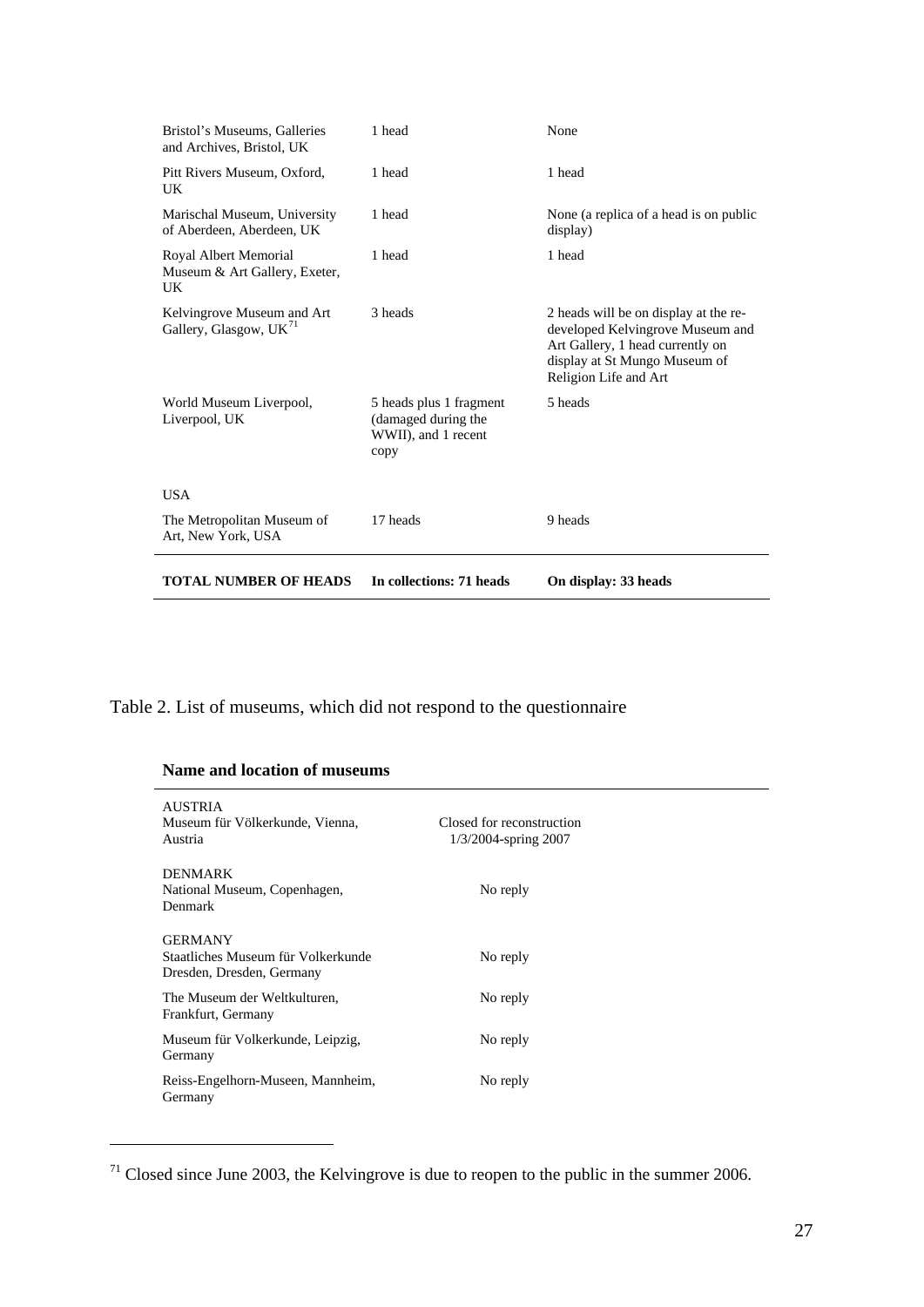| <b>HOLLAND</b><br>National Museum of Ethnology, Leiden,<br>Holland                         | No reply |
|--------------------------------------------------------------------------------------------|----------|
| <b>IRELAND</b><br>National Museum of Ireland, Dublin,<br>Ireland                           | No reply |
| NIGERIA<br>Benin Museum, Benin City, Nigeria                                               | No reply |
| National Museum, Lagos, Nigeria                                                            | No reply |
| Jos Museum, Jos, Nigeria                                                                   | No reply |
| <b>SWEDEN</b><br>Museum of Ethnography, Stockholm,<br>Sweden $72$                          | No reply |
| <b>SWITZERLAND</b><br>Völkerkundemuseum der Universität<br>Zürich, Zürich, Switzerland     | No reply |
| UK<br>Brighton Museum and Art Gallery,<br>Brighton, UK                                     | No reply |
| The British Museum, London, UK                                                             | No reply |
| <b>USA</b><br>Brooklyn Museum, Brooklyn, USA                                               | No reply |
| Albright-Knox Art Gallery, New York,<br><b>USA</b>                                         | No reply |
| Peabody Museum of Archaeology and<br>Ethnology, Cambridge, USA                             | No reply |
| American Museum of Natural History,<br>New York, USA                                       | No reply |
| The Field Museum, Chigago, USA                                                             | No reply |
| The Baltimore Museum of Art,<br>Baltimore, USA                                             | No reply |
| The Detroit Institute of Arts, Detroit,<br><b>USA</b>                                      | No reply |
| The Saint Louis Art Museum, St. Louis,<br><b>USA</b>                                       | No reply |
| <b>UCLA Fowler Museum of Cultural</b><br>History, Los Angeles, USA                         | No reply |
| University of Pennsylvania Museum of<br>Archaeology and Anthropology,<br>Philadelphia, USA | No reply |
| National Museum of African Art<br>Smithsonian Institution, Washington,<br><b>USA</b>       | No reply |

<span id="page-27-0"></span> $72$  The Museum of World Culture in Gothenburg has one Benin bronze head on loan from the Ethnographic Museum in Stockholm. The object forms part of the Horizon exhibition.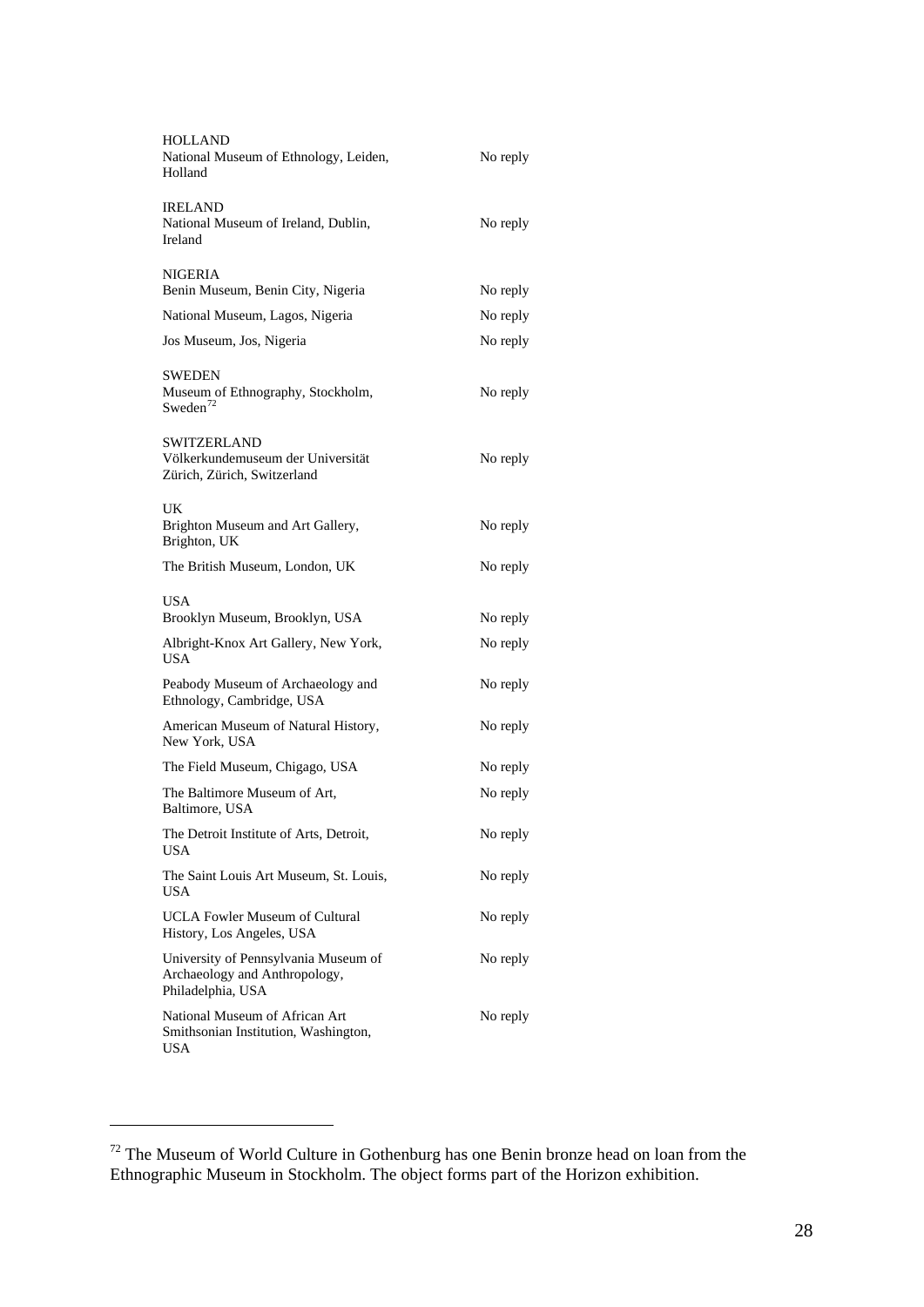#### <span id="page-28-0"></span>**6.2 Comments on the list**

Glancing though the list above there are a number of aspects that should be highlighted in more detail. To begin with, it is interesting to observe that many different types of museums are represented, from art museums to ethnographic and even natural history museums. This in itself is a revealing piece of information since it gives some idea about the underlying philosophy of how the collecting and acquisition of material from non-European cultures has been perceived and carried out in the museum sector in the past, an issue which still has major relevance for the contemporary thinking about the value of cultural artefacts.

With regard to the geographical location there are several other noticeable features. The obvious one is that the collections of Benin heads are strongly concentrated to museum collections in Western Europe and the United States. The often-heard statement about the collections of Benin material being dispersed all over the world is thus a point of description that should be expressed with some moderation.

Furthermore, looking at the artefacts on a country basis it comes as no surprise that a large part of the Benin objects are to be found in museums in Great Britain, since it was the British who initially brought them to London. Instead, what is more intriguing is the extent of artefacts in various museums in Germany. In fact, the largest collection of Benin items is today found at the Ethnological Museum in Berlin. In a recent publication from the museum, it is stated that "The Ethnological Museum is fortunate to hold the largest and arguably the most important collection of Benin art in the world."[73](#page-28-1)

The reasons for this huge quantity of Benin objects in German museums can be traced back to the events following the so called punitive raid of 1897. After the fall of Benin, and as the objects arrived in England, it was decided that they would be sold off to the international market of cultural material to cover the costs of the raid. This was done through frequently held sales at the auctions houses in London within a rather short period of time after the objects had been appropriated. In addition to the availability itself, there was an immense interest among the network of German ethnologist for the Benin artefacts at the time. Indeed, it was generally felt among German collectors that they in fact were more appreciative of these treasures that the British.<sup>[74](#page-28-2)</sup>

<span id="page-28-1"></span><sup>73</sup> Willett 2002, p. 46.

<span id="page-28-2"></span><sup>74</sup> Penny 2002, pp. 71-79.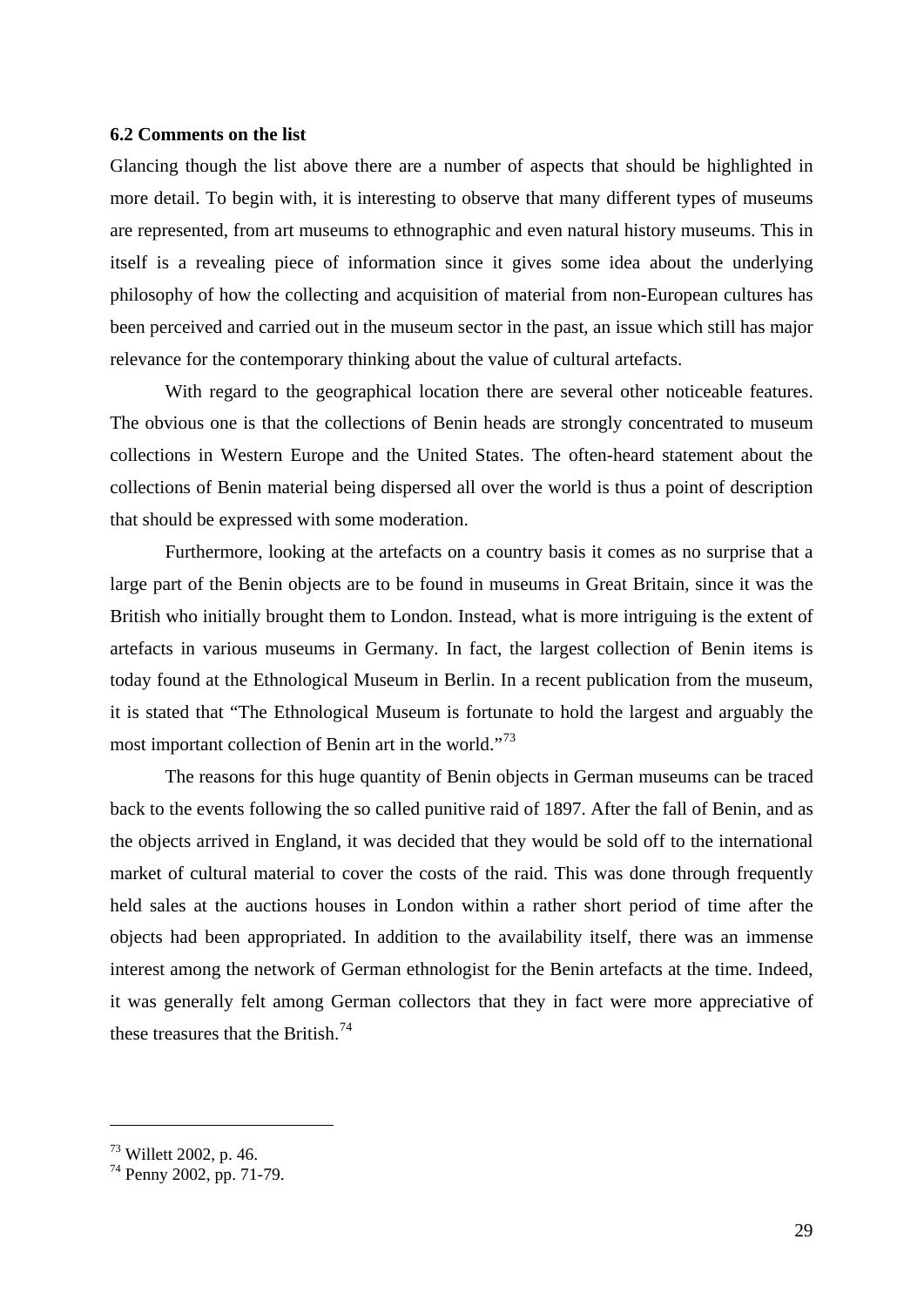# <span id="page-29-0"></span>**7. HOW THE OBJECTS ARE REPRESENTED VIA EXHIBITIONS**

# **7.1 Displayed in the context of repatriation**

1

As was shown in the long list of museums above, the Marischal Museum at the University of Aberdeen has only one Benin bronze head in its collection. Though it is not on public display, a plaster replica of a bronze head is currently on view at the museum's entrance.

While the museum has not provided any specific information in the questionnaire form about the manner in which the replica is presented, it has supplied material about the way the museum recently used its original Benin bronze head as part of an exhibition about repatriation.

The exhibition entitled *Going home – museums and repatriation* was on display from 2 November 2003 – 25 January 2004. It focused on a number of repatriation cases, such a sacred head-dress to the Blood Tribe/Kainai Nation in Canada, the replica of the Lakota Ghost Dance Shirt as an illustrative example of the successful return of the original shirt, the collection of Moko mokai (Maori tattooed heads) as well as the case of the Parthenon sculptures. With regard to the Benin bronze head, the following text was presented:

> Benin bronze head: Soldiers in the British Punitive Expedition of 1897 looted bronze sculptures from Benin City in Nigeria. They are now in museums and private collections throughout the world, where they have been used to show that African art is far from primitive.

> Since independence in 1960, the Nigerian Government and the Oba of Benin have been asking for their return. However, most museums have resisted, pointing out that the National Museum of Nigeria has one of the best collections in the world. Another concern has been a number of thefts from West African museums which have led to material appearing on the black market, while the president of Nigeria took a bronze head from the museum to present as a gift to the Queen.<sup>[75](#page-29-1)</sup>

Although a short text cannot claim to give a comprehensive picture of all the relevant details, it is interesting to pay attention to the selection of information in this text. From this point of view there are a number of comments to be made. One is the complete absence of references

<span id="page-29-1"></span><sup>75</sup> Copy of text about the Benin bronze head, on display in the exhibition *Going home – museums and repatriation*. Questionnaire feed back from Neil Curtis, Marischal Museum, University of Aberdeen, April 2006.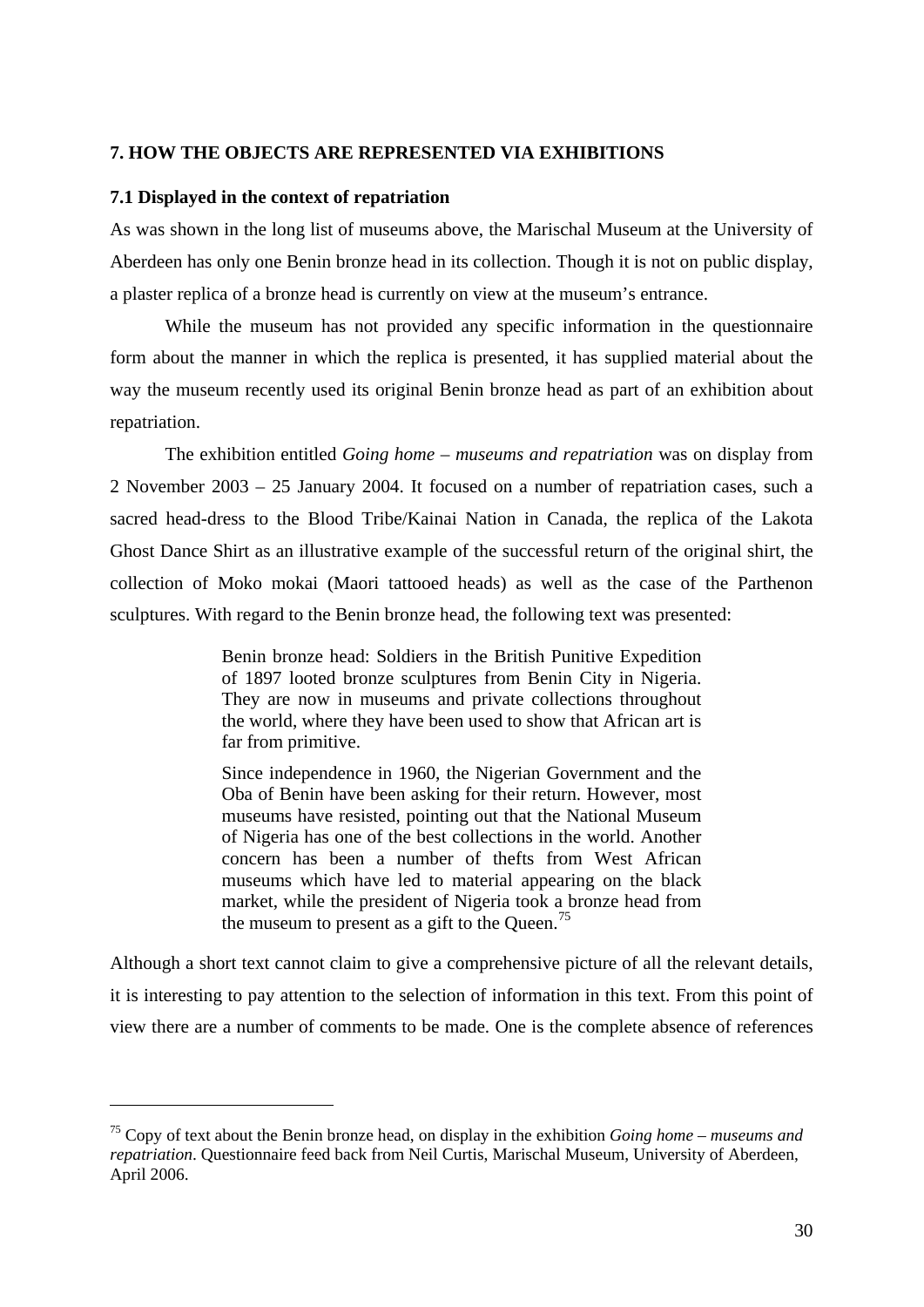<span id="page-30-0"></span>to the time period before the raid of 1897, as if the bronze sculptures had had no function before the British brought them to Europe.

The statement about the way in which they have been used in museums and private collections over the years furthermore supports this view since it in an indirect way seem to indicate that these objects since appropriation have had an important role to play in showing that the peoples who were in fact the subject of the looting are not to be associated with primitiveness. That African art has been presented as far from primitive is in addition a statement that would need some rephrasing. As has been noted earlier in this study, museums have not refrained from using the notion of primitive art to describe African art in the past.

Worth noting is also the parallel that can be drawn between the looting in the past and the thefts of more recent times, although the consequences of these acts are not reflected upon in the text. While many of the Benin objects were in fact auctioned off to the international market of material culture after the raid in 1897, as has been described previously, today cultural objects similarly end up on the global market of collectors.

Finally, with regard the debate about the value and importance attached to the bronzes it is evident that the text only mentions the reasons for *not* handing the objects back. Nigeria's reasons for requesting the repatriation of these artefacts are left out of the discussion. This highlights the problems when the museum 'voice' is used to speak about an issue which for the museum may be seen as sensitive.

# **7.2 Presented in their historical and contemporary contexts**

1

While the Marischal Museum at the University of Aberdeen brings up the important topic of museums and repatriation, however without giving proper attention to the complexity around these matters, there are other examples of exhibitions that present the significance of the bronzes by placing them in their historical and contemporary contexts. The Kelvingrove Museum and Art Gallery in Glasgow has taken such a contextual approach.

Alison Kelly, curator of the Benin story for the new displays in Kelvingrove,  $76$ explains in the questionnaire that the exhibits, which are planned to open in the summer 2006, intend to look at the function and meaning of the bronzes in their religious, political and social context.<sup>[77](#page-30-2)</sup> Referring to the original intention of their creation, pointing out that these

<span id="page-30-1"></span><sup>76</sup> E-mail correspondence with Mark O'Neill, Head of Glasgow Museums, 13 March 2006.

<span id="page-30-2"></span> $77$  Since the museum has not yet open, Kelly Alison was not able to provide information about what languages will be available in the galleries.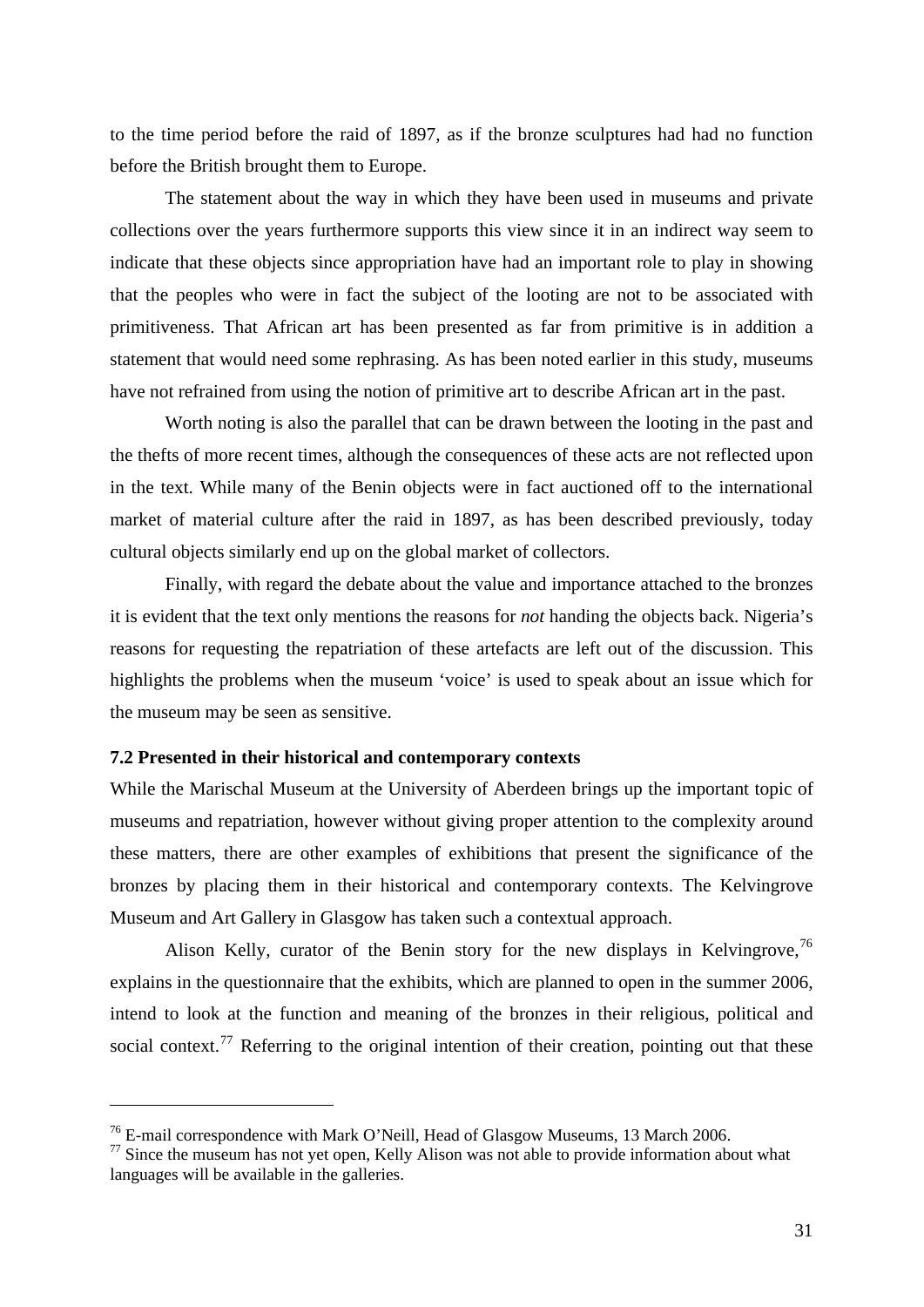objects would have been found on religious shrines within the royal palace, the displays will clearly bring into focus the contextual setting prior to the event of 1897.<sup>[78](#page-31-0)</sup>

Additionally, it is interesting to note that the displays in Kelvingrove will focus on the ways in which Benin and its material culture were narrated and represented to the Western audience after the destructive looting in 1897. Quoting Alison Kelly, she writes that:

> The punitive raid is dealt with and is pertains to the story both of how the Bronzes came to the 'West' and also the stereotype that existed (and still exists) of African religions. The destruction and looting was later justified on account of the Benin people partaking in human sacrifice. It was this side of Benin religion that was highlighted in the media. After the looting it took some time before western scholars could accept that these bronzes came from a native African tradition of casting. In western society they were admired for their beauty but became divorced from their original religious context, which was interpreted as being degenerate.<sup>[79](#page-31-1)</sup>

From the text above, it seems probable to assume that the ideas of the previously mentioned publication by Coombes have been used as a source of reference, particularly with regard to the conceptual ideas around degeneracy. It is here useful to draw attention to what was outlined already at the outset of this dissertation, namely Coombes' argument that the images of Africa during the late nineteenth and early twentieth centuries were centred on a 'discourse on degeneracy'.[80](#page-31-2)

As an example of the derogatory and racist mindset of that time one could in passing tell the infamous story about the German ethnographer Frobenius, who on a visit to West Africa in 1910 found brass and terracotta heads of such significance that he thought that he had discovered the site of ancient Atlantis. These events are briefly described and commented upon by Nigel Barley of the British Museum who states that this explanation "seemed to [Frobenius] much more likely than the – to us – obvious inference that such works could simply have been made by local African artists".  $81$ 

Returning to the Kelvingrove Museum in Glasgow, it is also worth pointing out that these displays clearly are driven by the objective to highlight the links of continuity between

<span id="page-31-0"></span><sup>&</sup>lt;sup>78</sup> Ouestionnaire feed back from Kelly Alison, Curator, Kelvingrove Museum and Art Gallery, Glasgow, received in March-April 2006.

<span id="page-31-1"></span> $79$  Questionnaire feed back from Kelly Alison, Curator, Kelvingrove Museum and Art Gallery, Glasgow, received in March-April 2006.

<span id="page-31-2"></span><sup>80</sup> Coombes 1994, pp. 11-15, 23-24.

<span id="page-31-3"></span><sup>81</sup> Barley 2000, pp. 101-102.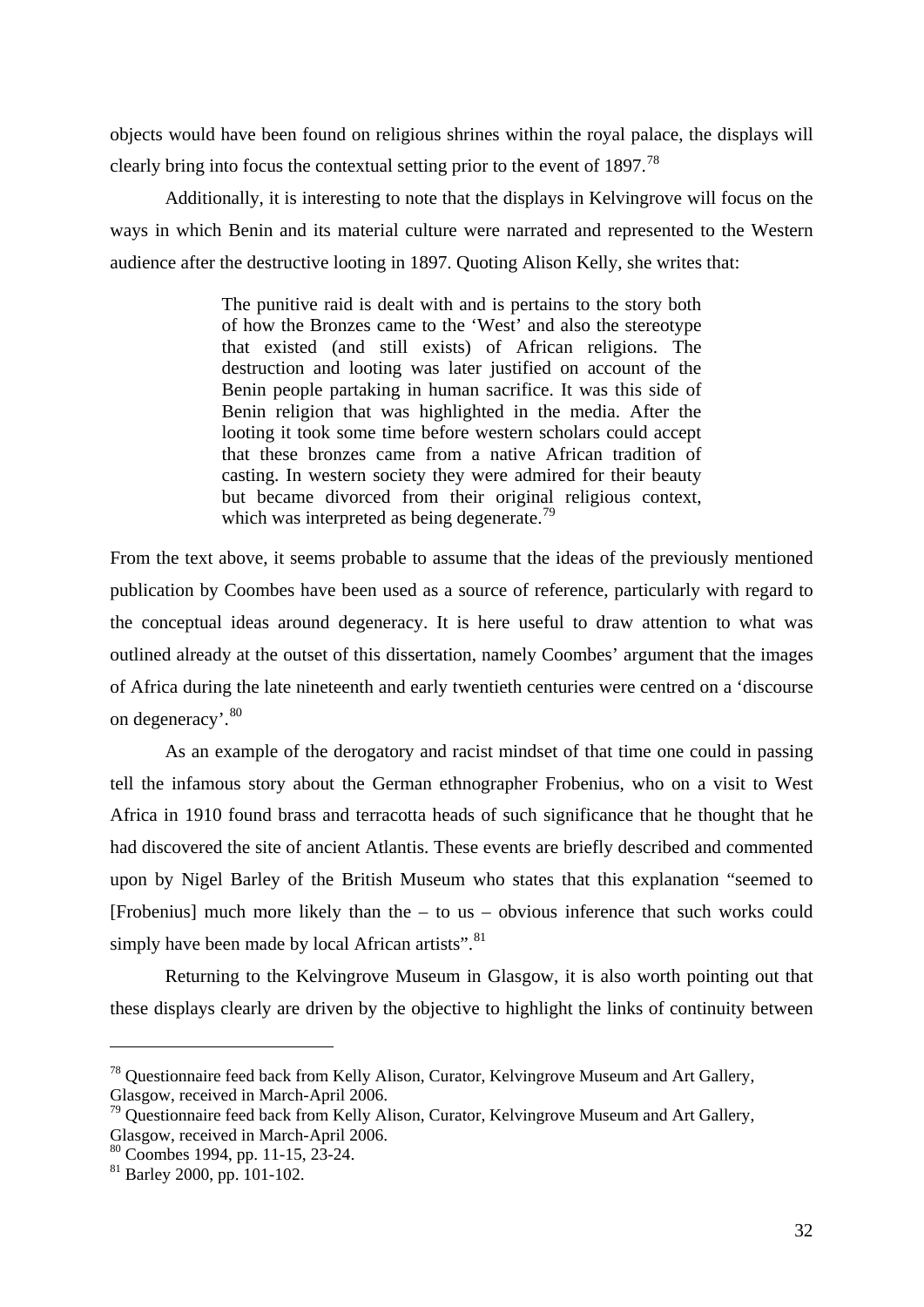<span id="page-32-0"></span>past and modern times. Not only is the Oba recognized as an important figure in contemporary Benin, but the Glasgow Museums have also been engaged in the commission of a contemporary item of brass casting. During the summer 2005, the artist Lucky Oboh designed a sculpture entitled 'The Pot of Life' which was then cast by Ikpomwosa Inneh in Benin City. The curator Alison Kelly explains that this exhibition approach is a way to "raise awareness of both the surviving tradition of the 'Lost wax method' and the varieties of religious experience in contemporary Benin".<sup>[82](#page-32-1)</sup>

Against the background of Nevadomsky's viewpoint, i.e. that only very few scholars and museums in Europe and the United States are interested in including modern forms of Benin productions in their work, it thus seems that the Kelvingrove Museum has embarked upon a rather uncommon approach as how to present artefacts from Benin. What is communicated is the link between historical and contemporary meanings of cultural artefacts, while at the same time acknowledging the so called punitive raid.

## **7.3 Forming part of an overarching theme**

1

At the Ethnographic Museum in Stockholm, a number of Benin artefacts are currently forming part of an exhibition on *The City*. [83](#page-32-2) The exhibition focuses on a selection of significant cities around the world, among others Jerusalem, Benares (Varanasi), Peking and Benin City.

In the Benin section, the exhibited artefacts, among these three commemorative heads, are displayed to describe the city as an administrative and religious centre of the kingship. The exhibition texts highlight the importance of the royal palace and its significant art works in Benin City, and detailed descriptions are given about the powers of the Oba. The shorter texts are available in both Swedish and English, however, the longer ones are only in Swedish. This is surprising, or rather appalling, since the museum is part of the Swedish government museum authority with a mandate to deal with world cultures.<sup>[84](#page-32-3)</sup>

In the exhibition, the central role of Benin City is underlined both in its historical and contemporary contexts. In one of the captions, for example, it is stated that the city throughout its history has been the centre of the kingdom. To place the artefacts in their

<span id="page-32-1"></span> $82$  Questionnaire feed back from Kelly Alison, Curator, Kelvingrove Museum and Art Gallery, Glasgow, received in March-April 2006.

<span id="page-32-2"></span> $83$  Since the museum did not respond to my questionnaire, this section is based mainly on a description of the exhibition supplied by Staffan Lundén. He visited the exhibition on 27 April 2006.

<span id="page-32-3"></span><sup>&</sup>lt;sup>84</sup> In Swedish, Statens Museer för Världskultur (The National Museums of World Culture).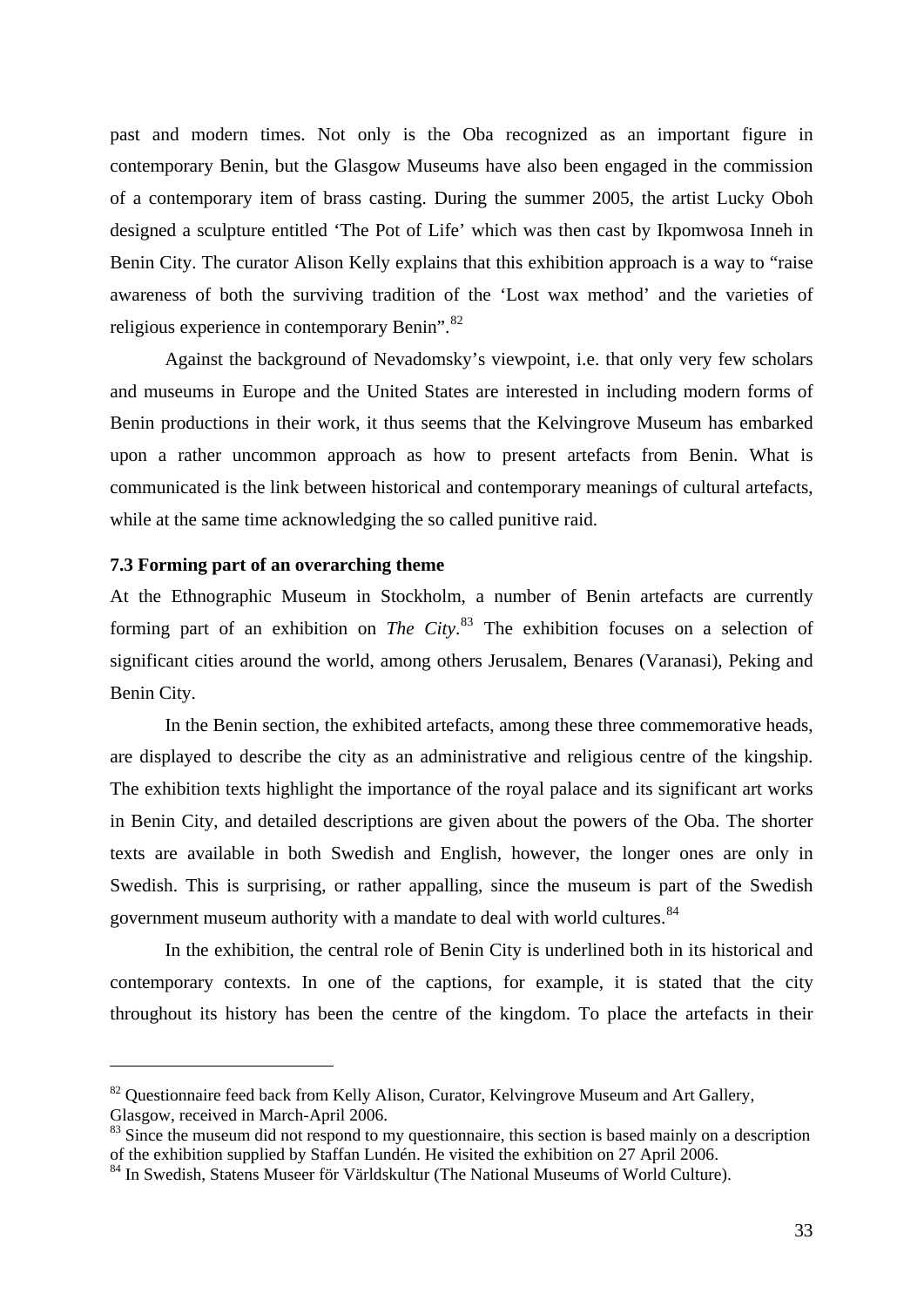<span id="page-33-0"></span>contextual setting is important. Yet, the strong emphasis on the continuity between historical and contemporary times gives the impression that the city and its people have not undergone considerable changes in the past. It is as if the events of 1897, when the kingdom in fact ceased to exist as an independent empire due to the colonial takeover, did not have an impact on the social fabric of society. The critical period of colonial rule is in this way erased from the broader historical understanding of the Benin culture.

Although it is unfortunate that the exhibition avoids the sensitive issue of the 1897 event and thus the whole question of who has the right to own their cultural objects, it should at the same time be pointed out that the exhibit gains from its thematic approach. That the Benin bronzes are well placed to be part of an exhibition about cities need not to be further elaborated upon. The objects were, as has been pointed out previously, originally part of an urban royal court setting.

Additionally, the exhibition philosophy of choosing an overarching theme is appropriate from another perspective. In the main, it presents an opportunity of how to deal with some of the difficulties associated with the exhibiting and display of 'other cultures', an issue which has become the subject of much attention in more recent years. Ulla Wagner of the Ethnographic museum in Stockholm explains in her article 'Presenting «The other» - Dilemmas for Ethnographic Museums' that the museum has taken this thematic approach in the exhibition to allow for more integration between 'us and them'. To avoid 'the exotic' in the representation of others, the exhibition thus attempts to stress the comparative understanding by placing 'us and them' within the same frame. $85$ 

## **7.4 Shown as works of art**

The exhibition *Art from Africa*, on display at the Ethnological Museum in Berlin since 27 August 2005, has taken yet another exhibition approach. Here, the presentation of artefacts and texts has been done through the usage of a combination of different display traditions, although without any elaborate technical installations. While presented in the context of a museum with a long history of ethnological collections, the exhibition has chosen to focus on the artistic and cultural importance of Africa by stressing the individual objects' character as works of art.<sup>[86](#page-33-2)</sup>

<span id="page-33-1"></span><sup>85</sup> Wagner 1998, pp. 88-90.

<span id="page-33-2"></span><sup>&</sup>lt;sup>86</sup> Interview with Peter Junge, Ethnological Museum, Berlin, 24 April 2006.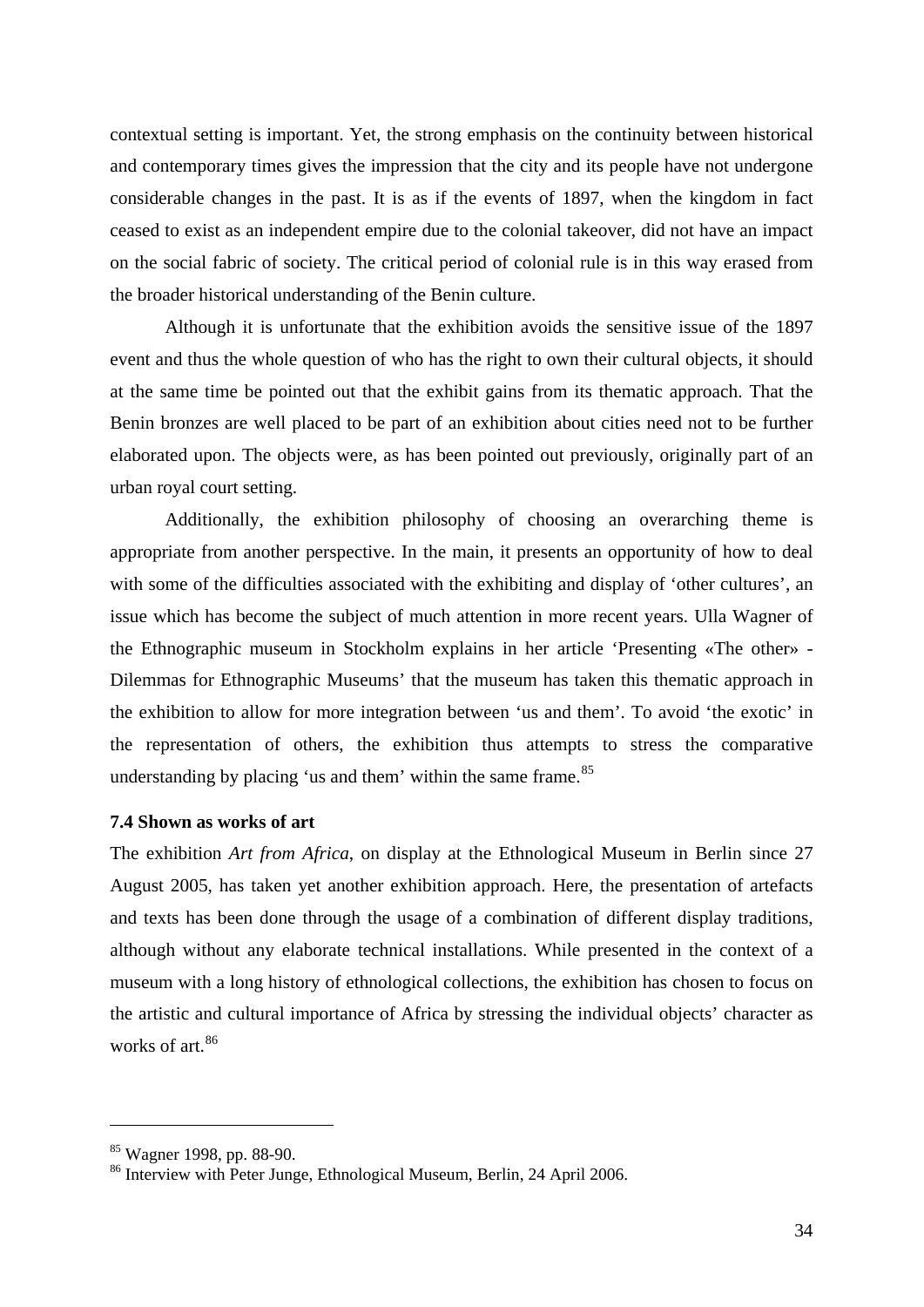On the one hand the traditional features of a typical art exhibition comes out strongly. The objects are shown individually and in isolation, spotlighted and in a dark setting. On the other hand, introductory panels, a map of Africa, as well as labels for each artefact have been included in order to further contextualize the topic. For an art style installation it is thus interesting to note that the exhibition has included many additional objects as well as rather long written texts. $87$  On display in the exhibition are about two hundred objects from the museum's Africa collection.[88](#page-34-1)

It should in this context be pointing out that the museum has an extensive collection from Africa, amounting to some 75,000 objects in total. Internationally it is particularly renowned for its collections from the kingdom of Benin, Cameroon, the Congo and East Africa.<sup>[89](#page-34-2)</sup> A central figure for the acquisition of these collections was the ethnologist Felix von Luschan, the curator of the Africa and Oceania collections from 1885-1911. More than anyone else he is the person behind the impressive holdings of Benin artefacts that are now found in the museum's collection.<sup>[90](#page-34-3)</sup>

With regard to the current exhibition, Peter Junge explains that it attempts to give an impression of the artefacts as works of art. Identified as a major theme is therefore aspects of African art history. The exhibition looks at both the stylistic developments of African art and its stylistic contemporaneity, in other words how art of African cultures has developed over time and in relation to other cultures during the same period of time. Highlighting these issues the exhibition attempts to convey the message that African art is neither primitive nor without history.<sup>[91](#page-34-4)</sup> These statements are emphasized already in the one page exhibition folder. It reads as follows:

> The idea of isolated ethnic groups without history is a European colonial heritage. Africa like every other continent had its own historical development, which can be seen also in the history of art. African societies were interconnected by trade and other forms of exchange. Economic relations existed also with Europe, the Mediterranean, Arabia, and India. These were accompanied by exchange in artistic forms.<sup>[92](#page-34-5)</sup>

<span id="page-34-0"></span><sup>87</sup> My observation of the exhibition *Art from Africa*, Ethnological Museum, Berlin, 24 April 2006.

<span id="page-34-1"></span><sup>88</sup> Exhibition folder "Kunst aus Afrika", Ethnological Museum, Berlin.

<span id="page-34-2"></span> $89$  Junge, Peter (ed.), p. 293.

<span id="page-34-3"></span><sup>&</sup>lt;sup>90</sup> Interview with Peter Junge, Ethnological Museum, Berlin, 24 April 2006.

<span id="page-34-4"></span><sup>&</sup>lt;sup>91</sup> Interview with Peter Junge, Ethnological Museum, Berlin, 24 April 2006.

<span id="page-34-5"></span><sup>&</sup>lt;sup>92</sup> Exhibition folder "Kunst aus Afrika", Ethnological Museum, Berlin.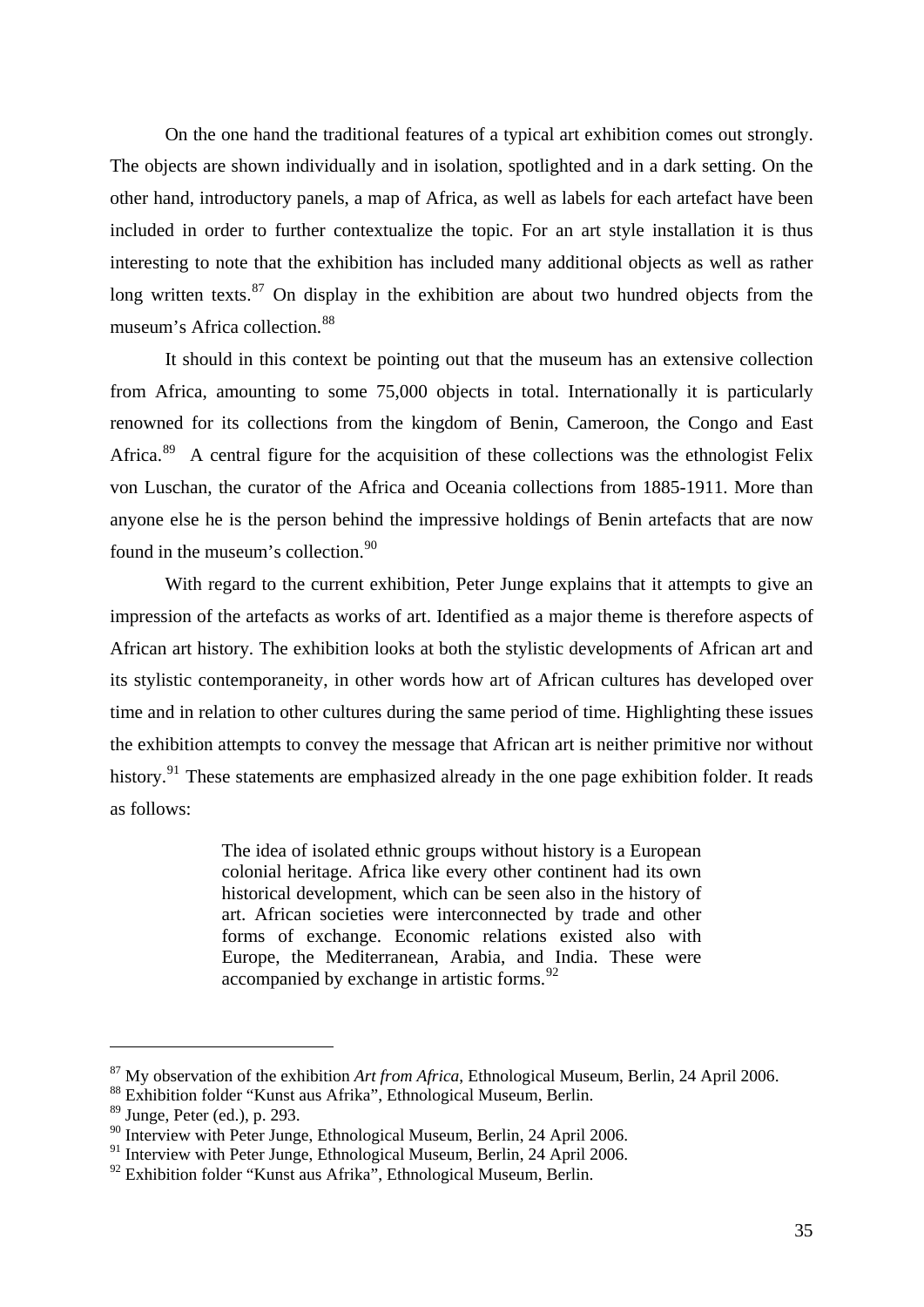The text above makes clear that works of art need not to be de-contextualized, but can be understood as one aspect of a broader cultural history. Looking at issues of accessibility in terms of languages, the exhibition includes information in both German and English. The introductory panels of the main sections of the exhibitions as well as the audio guides are in both languages, while the texts of the individual objects are in German only.

Concerning the question of accessibility it is important to note that the Ethnological Museum, forming part of the State Museums of Berlin, is one of the signatories of the Declaration on the Importance and Value of Universal Museums.<sup>[93](#page-35-0)</sup> Asking Junge about the history of the acquisition of the Benin objects and which community of visitors the museum is serving, his viewpoint was generally that these artefacts were bought, that Nigeria has made no recent claims, and that the museum now keeps them for the international public.

In this context, Junge mentioned that the current exhibition on Africa, although slightly different, had been on display in Brazil, as part of an international exhibition project. Shown in Rio de Janeiro, Brasília and São Paulo during 2003-2004, it had then attracted more than one million visitors. As a sign of its success, Junge pointed out that the exhibition, which partly aimed to underline Africa's importance for Brazil, had been seen by a very large number of people coming from very poor living conditions.<sup>[94](#page-35-1)</sup>

In connection with the question of serving an international public, it was also mentioned by Junge that there is currently a museum cooperation project around a forthcoming exhibition around the Benin artefacts. The key museums of this project, which started in 2000-2001, are the museums in Vienna, Bonn and Berlin, although other museums may lend objects for the exhibition as well. It will be a touring exhibition, and is planned to open in Vienna in May  $2007.<sup>95</sup>$  $2007.<sup>95</sup>$  $2007.<sup>95</sup>$ 

Summing up the presentations and the ideas within the Berlin museum, it is difficult to be critical about the way the exhibition presents the Benin objects as works of art since it also contextualises the artefacts. Thus, in the discussion whether to stress context or objects, it seems that a combination between the two can be a convincing way to help shape people's images of other cultures.

<span id="page-35-0"></span><sup>93 &</sup>quot;Declaration on the Importance and Value of Universal Museums", published in *ICOM News*, No 1, 2004.

<span id="page-35-1"></span><sup>&</sup>lt;sup>94</sup> Interview with Peter Junge, Ethnological Museum, Berlin, 24 April 2006. See also the exhibition catalogue 'Arte Da África: Obras-Primas do Museu Ethnológico de Berlim' ('Art from Africa: Masterpieces of the Ethnological Museum, Berlin'), edited by Peter Junge.

<span id="page-35-2"></span><sup>&</sup>lt;sup>95</sup> Interview with Peter Junge, Ethnological Museum, Berlin, 24 April 2006.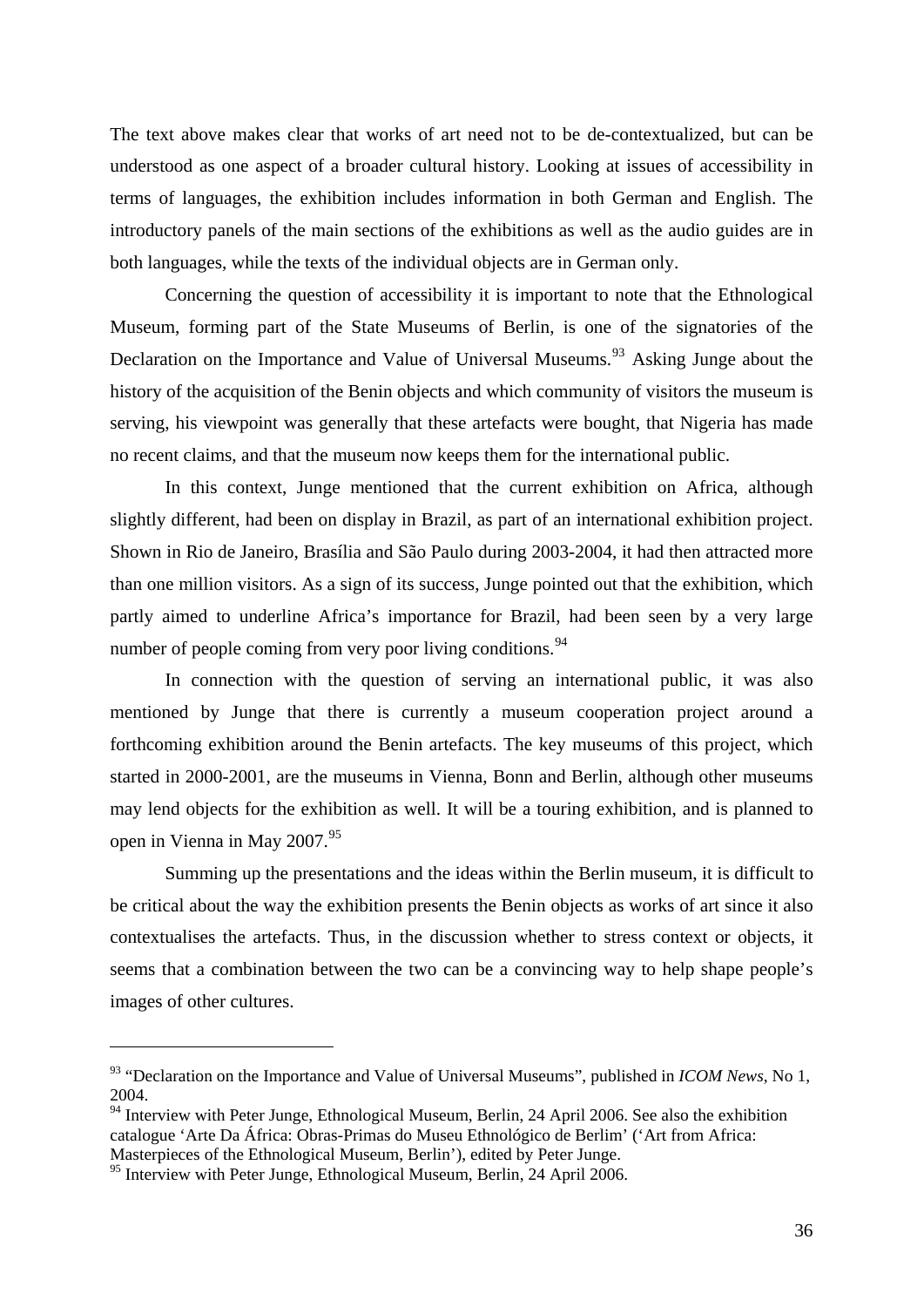## <span id="page-36-0"></span>**8. WEBSITES AND A NOTE ON LANGUAGE**

Looking at the websites of those museums that had confirmed their holdings of Benin bronzes via the questionnaire, the web search was carried out in order to examine the degree of accessibility via the internet.

From this one can draw the conclusion that many museums do not use this channel of information to reach a wider audience. Although some presented their exhibitions or collections in general terms, there are only few that describe the Benin collections. In Germany the situation is worse since many museums have little information in English. For example, in the case of the Staatliches Museum für Völkerkunde München, there is only an English summery about the museum.<sup>[96](#page-36-1)</sup>

Concerning the two museums in Switzerland, the question of language provides better access to the websites. However, while the Museum Rietberg mentions the Benin bronzes in passing saying that it has  $17<sup>th</sup>$  century bronzes of the royal capital Benin in Nigeria<sup>[97](#page-36-2)</sup>, the Museum der Kulturen only have general information on Africa.<sup>[98](#page-36-3)</sup>

While there are a number of less-informative websites in the UK as well, for example Bristol's Museums, Galleries and Archives and the National Museums of Scotland, there are also two major exceptions. One is Pitt Rivers Museum.<sup>[99](#page-36-4)</sup> It has a good collection site, from which one can access the objects catalogue. The database provides detailed documentation. Missing, however, is an image of the museum's only bronze head.

The second museum to mention in the UK is the World Museum Liverpool. In comparison with Pitt Rivers Museum, it has a less academic way of presenting the Benin bronzes. Including beautiful pictures, the website gives informative captions about the kingdom, the Oba and the artefacts in an attempt to interpret a wider history. Worth noting is that the museum has in its collections an altar head which dates back to as early as the  $15<sup>th</sup>$ century. As explained on the website, this item thus dates back to the earliest period of bronze sculpture in Benin.<sup>[100](#page-36-5)</sup>

<span id="page-36-1"></span><sup>96</sup> See<http://www.voelkerkundemuseum-muenchen.de/inhalt/html/home.html> (20-04-2006)

<span id="page-36-2"></span> $97$  See [http://www.rietberg.ch](http://www.rietberg.ch/) (10-05-2006)

<span id="page-36-3"></span><sup>98</sup> See<http://www.mkb.ch/en/home.html>(20-04-2006)

<span id="page-36-4"></span><sup>99</sup> See<http://www.prm.ox.ac.uk/> (20-04-2006)

<span id="page-36-5"></span> $100$  See

[http://www.liverpoolmuseums.org.uk/wml/humanworld/worldcultures/africa/theedokingdom/altarhead](http://www.liverpoolmuseums.org.uk/wml/humanworld/worldcultures/africa/theedokingdom/altarhead.asp)  $\frac{0.085}{0.042006}$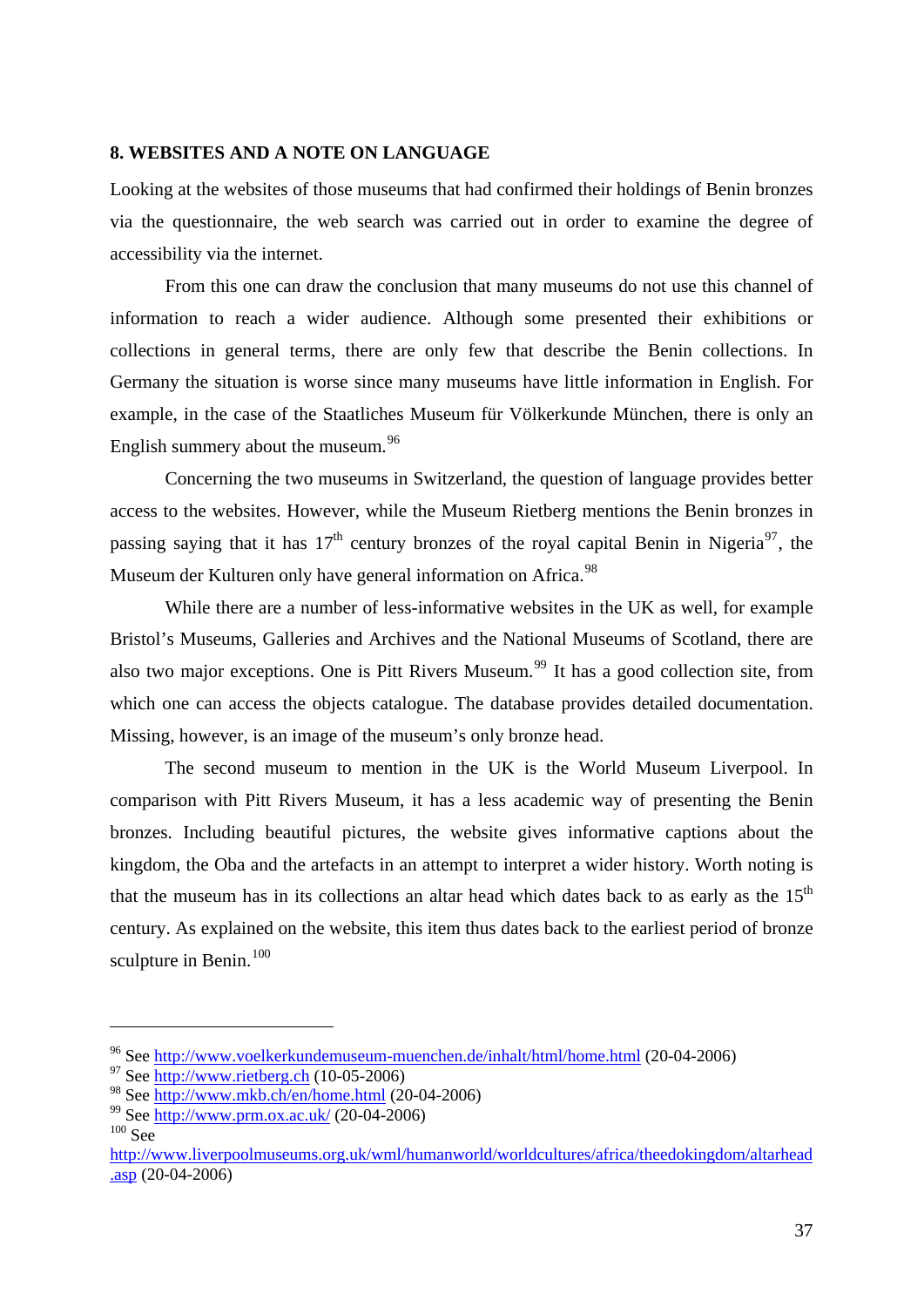In addition to its easily accessible website, the World Museum Liverpool is interesting from another point of view as well, namely the question of languages in the exhibition context. While for example Pitt Rivers and Royal Albert Memorial Museum provide information in English only, the museum in Liverpool has in the questionnaire form stated that it provides leaflets with brief information on ten key objects in nine languages, namely Albanian, Arabic, Chinese, Czech, French, Portuguese, Russian, Spanish and Somali.<sup>[101](#page-37-0)</sup> Without knowing whether the Benin items are included in these ten objects, it is still clear that the institution makes efforts to live up to its name of being a world museum.

Lastly, on the website of the Metropolitan Museum of Art in New York the information about the Benin artefacts is outlined in both text and images. One head of an Oba is found under 'Collection Highlights', which consist of one hundred specially selected works of art. The museum also provides a 'Timeline of Art History'. It highlights many of the Benin items in the collection along with some contextual information.<sup>[102](#page-37-1)</sup>

<span id="page-37-0"></span><sup>&</sup>lt;sup>101</sup> Questionnaire feed back from Zachary Kindon, Curator of African collections, World Museum Liverpool, National Museums Liverpool, received April 2006.

<span id="page-37-1"></span><sup>&</sup>lt;sup>102</sup> See <http://www.metmuseum.org/home.asp>(20-04-2006)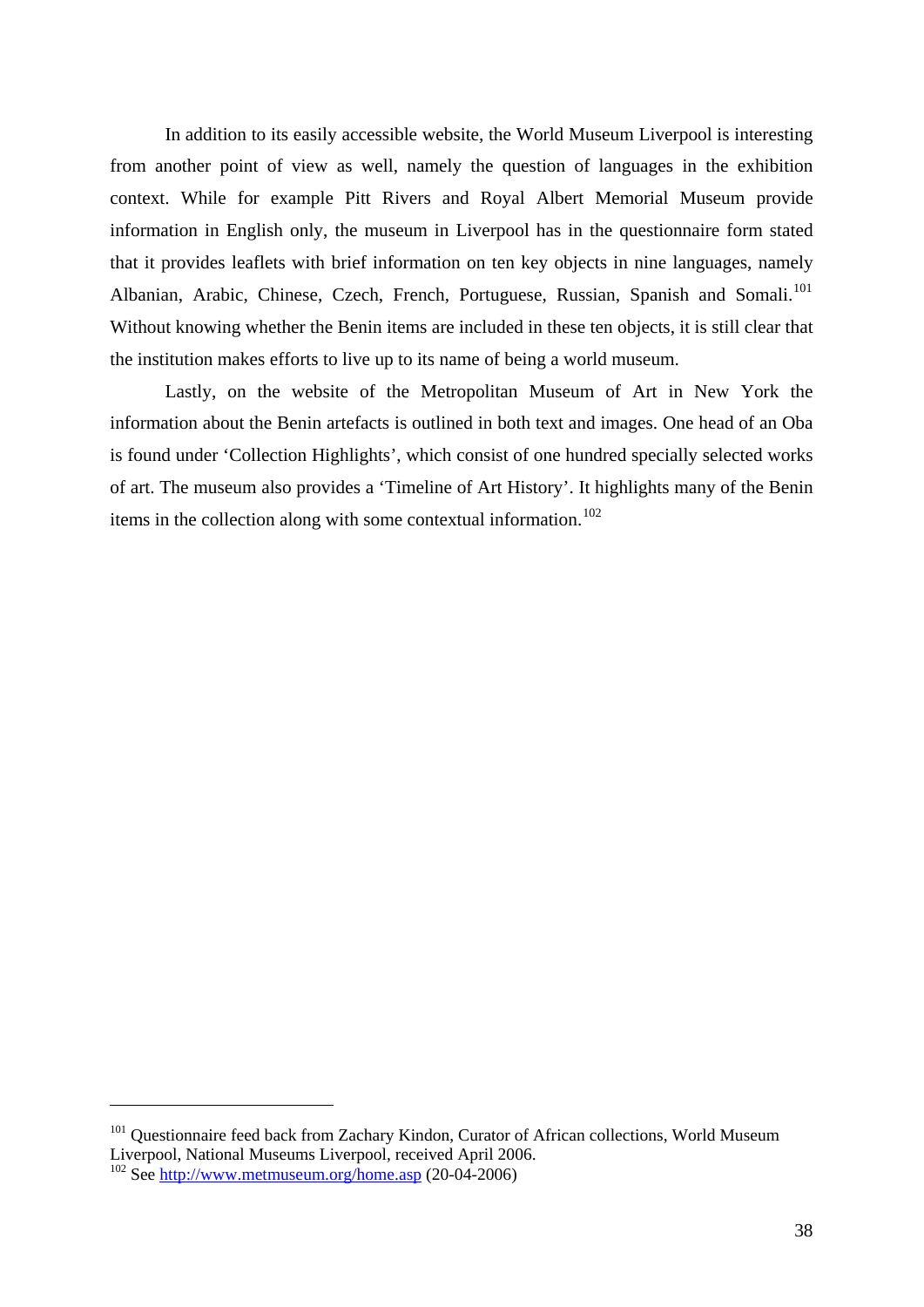# <span id="page-38-0"></span>**9. CONCLUSIONS AND FINAL REMARKS**

#### **9.1 To define the history and nature of the collection of Benin bronzes**

The first objective of this study was to define the history and nature of the collection of Benin bronzes. This section has shown that the bronzes can be seen as both treasured and contested objects with a complex history. It can be stated they are 'sensitive' objects in the sense that their interpretation is caught up in the larger discussion on how to look upon cultures, in other words whether the cultures in which these objects were produced are to be regarded as advanced or primitive. Linked to this is also the discussion about the bronzes' uncertain status, i.e. that they are neither art nor ethnography but in many ways both.

# **9.2 To locate the Benin bronze heads**

The appropriation of Benin artefacts in 1897 and the subsequent dispersal of artefacts explain why the bronzes are now found in many different museums. With the objective to locate them in order to gain some views on issues of representation and accessibility, the study has looked at a particular category of objects, namely the commemorative heads. Through a questionnaire, the study has locating 71 heads in various museums in Western Europe and the United States.

# **9.3 To investigate how the Benin bronze heads and associated Benin objects are represented via exhibitions**

The third objective was to investigate how the Benin objects are represented via exhibitions. The study has examined a number of exhibitions contexts, mainly based on data from the questionnaire study and interview material. The main conclusion to draw from this analysis is the museums offer a variety of interpretations about the meaning and value of the bronzes. The four exhibition contexts discussed has been identified as:

- Displayed in the context of repatriation
- Presented in their historical and contemporary contexts
- Forming part of an overarching theme
- Shown as works of art

Ironic to note was that it was in the exhibition on repatriation issues, in itself an important topic for the museum world to bring up, that the objects were interpreted from a very Western perspective, mainly pointing to the bronzes' contribution to the appreciation of African art in the West without giving information about the culture from which they derive.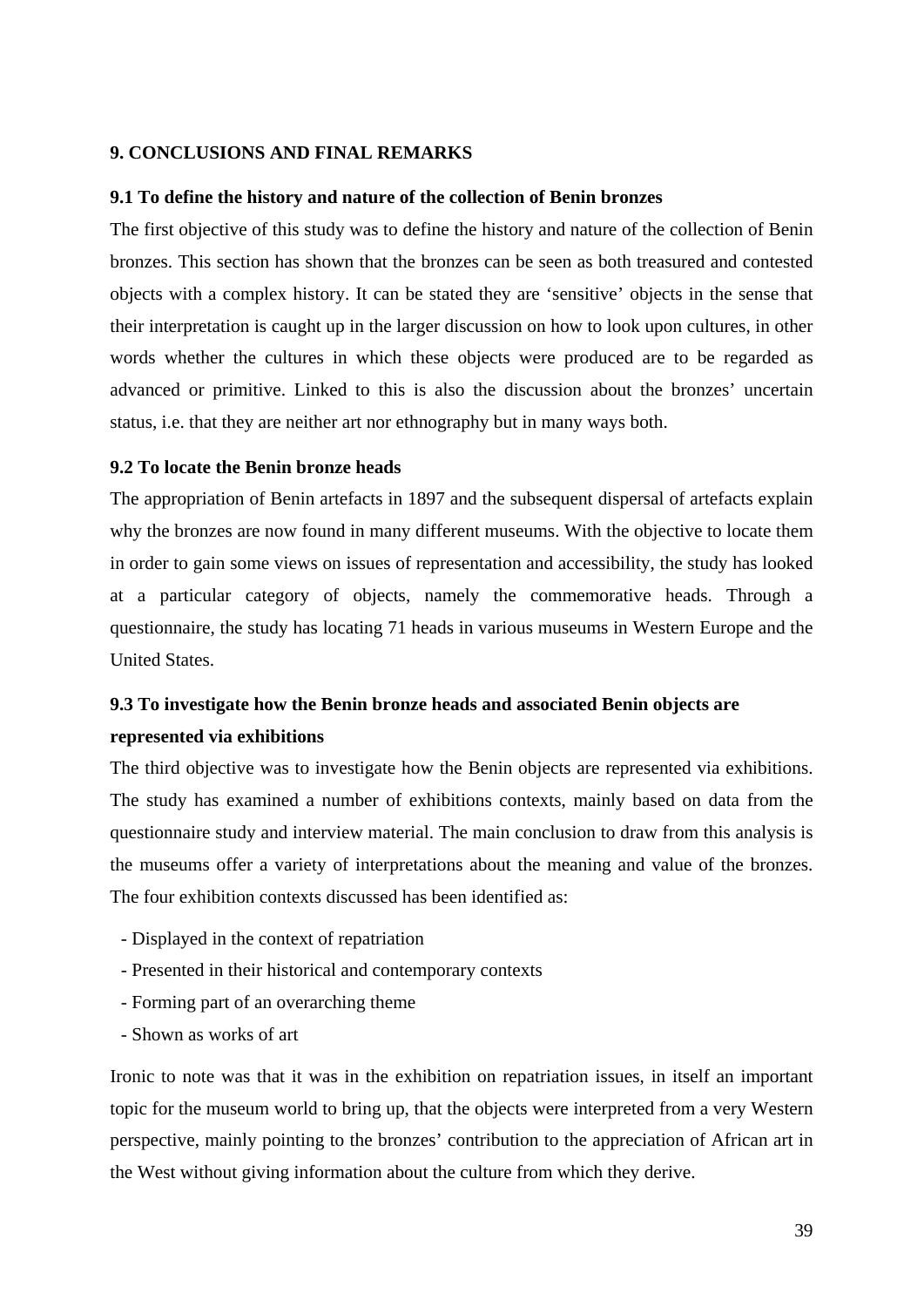#### <span id="page-39-0"></span>**9.4 To investigate how the Benin bronze heads are represented on museum websites**

As the fourth objective, a web search was carried out. It showed that only very few museums make their information about their Benin items accessible on the internet. This was particularly the case in German museums. Herein lies a major challenge if museums are to live up to their mandate of serving the public at large.

# **9.5 To explore attitudes of the museum profession to the representation of Benin bronzes**

Lastly, the study has explored some attitudes of the profession to the representation of Benin bronzes. From the analysis of the interview material and the voices coming through in the questionnaire study, it can be concluded that the Benin bronzes are subject to much attention and admiration.

### **9.6 Some concluding remarks**

It would be both interesting and relevant to make further studies on the collection of Benin bronzes in their contemporary settings, for example by making deeper analysis of only a few exhibitions, looking at additional installations, or using other methodological approaches. While this study has attempted to offer some perspectives on the selective narratives made through public displays it has for obvious reasons not accounted for the effects of this communication, in other words how the messages are perceived by museum visitors, neither how the processes of making representations are performed and implemented.

These types of questions open up a different set of questions, such as: Has there in the interpretive process been an interaction of cooperation between the curatorial staff and the culture(s) being represented? How influential has the voice of the scholarly trained academics been in relation to more subjective interpretations? And how do museum narratives impact upon social relations as well as ideological and philosophical assumptions in current global situations? These are some important questions that could be addressed in subsequent research.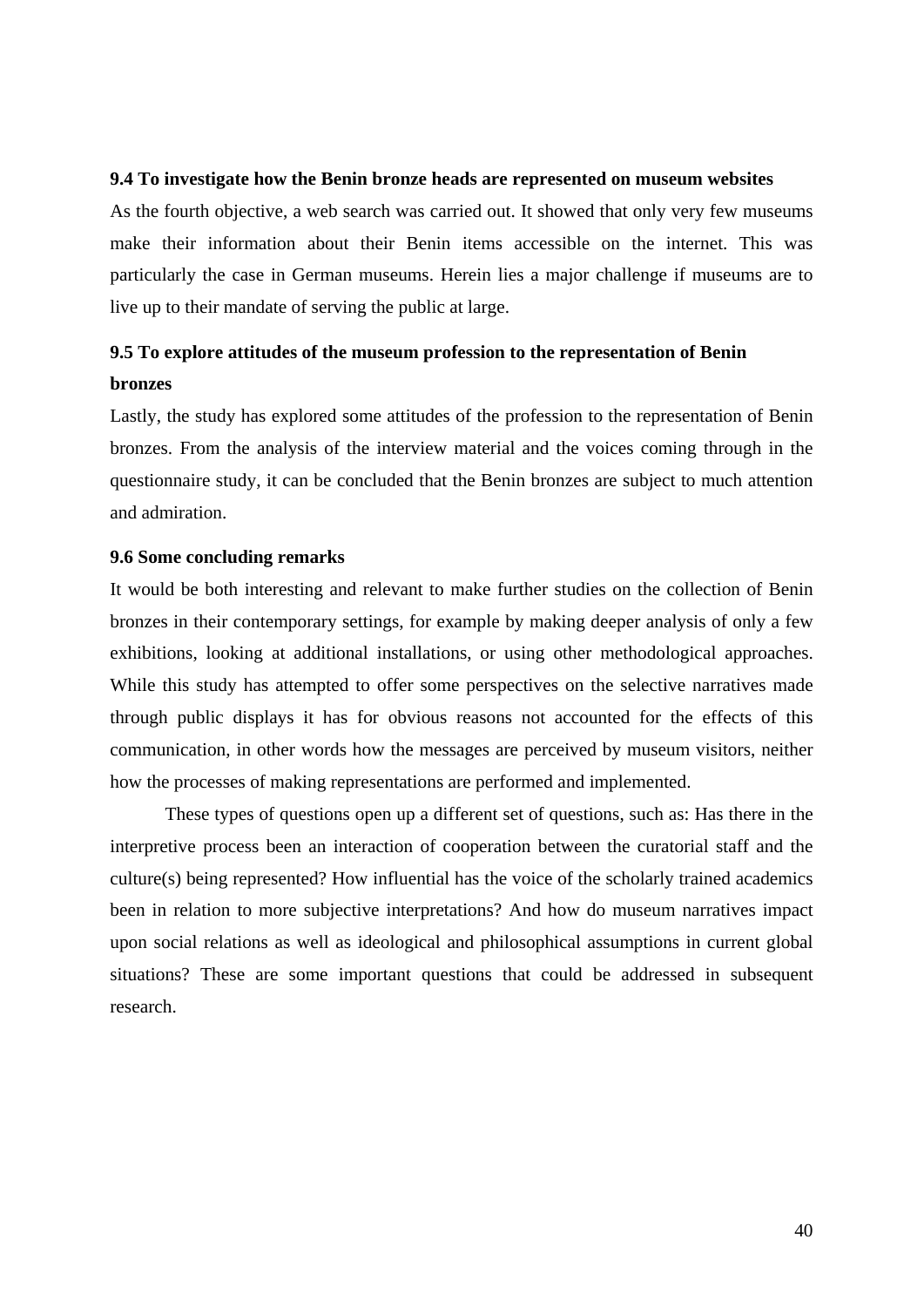# <span id="page-40-0"></span>**BIBLIOGRAPHY**

### **Books**

- Arnoldi, Mary Jo, 1997, 'Herbert Ward's "Ethnographic Sculptures" of Africans', in *Exhibiting Dilemmas: Issues of Representation at the Smithsonian*, edited by Amy Henderson and Adrienne L. Kaeppler, Smithsonian Institution Press, Washington and London.
- Barker, Francis, Peter Hulme and Margaret Iversen (eds), 1994, *Colonial discourse / postcolonial theory*, Manchester University Press, Manchester and New York.
- Barley, Nigel, 2000, 'West Africa', in *Africa: Arts and Cultures*, edited by John Mack, British Museum Press, London.
- Ben-Amos, Paula Girshick, 1971, 'Social Change in the Organization of Wood Carving in Benin City, Nigeria', Ph.D. thesis, Anthropology Department, Indiana University.
- Ben-Amos, Paula Girshick, 1995, *The Art of Benin*, British Museum Press, London.
- Ben-Amos, Paula Girshick, 1999, *Art, Innovation, and Politics in Eighteenth-Century Benin*, Indiana University Press, Bloomington & Indianapolis.
- Coombes, Annie E., 1994, *Reinventing Africa: Museums, Material Culture and Popular Imagination in Late Victorian and Edwardian England*, Yale University Press, New Haven and London.
- Crew, Spencer R. and James E. Sims, 1991, ' Locating Authenticity: Fragments of a Dialogue', in *Exhibiting Cultures: The Poetics and Politics of Museum Display*, edited by Ivan Karp and Steven D. Lavine, Smithsonian Institution Press, Washington and London.
- Dark, Philip J. C., 1975, 'Benin Bronze Heads: Styles and Chronology', in *African Images: Essays in African Iconology*, edited by Daniel F. McCall and Edna G. Bay, Africana Publishing Company, New York and London.
- Davalos, Karen Mary, 2004, 'Exhibiting Mestizaje: The Poetics and Experience of the Mexican Fine Arts Center Museum', in *Museum Studies: An Anthology of Contexts*, edited by Bettina Messias Carbonell, Blackwell Publishing, Oxford.
- Davidson, Basil, 1994 (third edition), *Modern Africa: A Social and Political History*, Longman Publishing, London and New York.
- Eyo, Ekpo, 1994, 'Repatriation of Cultural Heritage: The African Experience', in *Museums and the Making of "Ourselves": The Role of Objects in National Identity*, edited by Flora E.S. Kaplan, Leicester University Press, London and New York.
- Freyer, Bryna, 1987, *Royal Benin Art In the Collection of the National Museum of African Art*, Published for the National Museum of African Art by the Smithsonian Institution Press, Washington and London.
- Greenfield, Jeanette, 1995 (second edition), *The Return of Cultural Treasures*, Cambridge University Press, Cambridge.
- Hallam, Elizabeth and Brian V. Street (eds), 2000, *Cultural Encounters: Representing 'Otherness'*, Routledge, London and New York.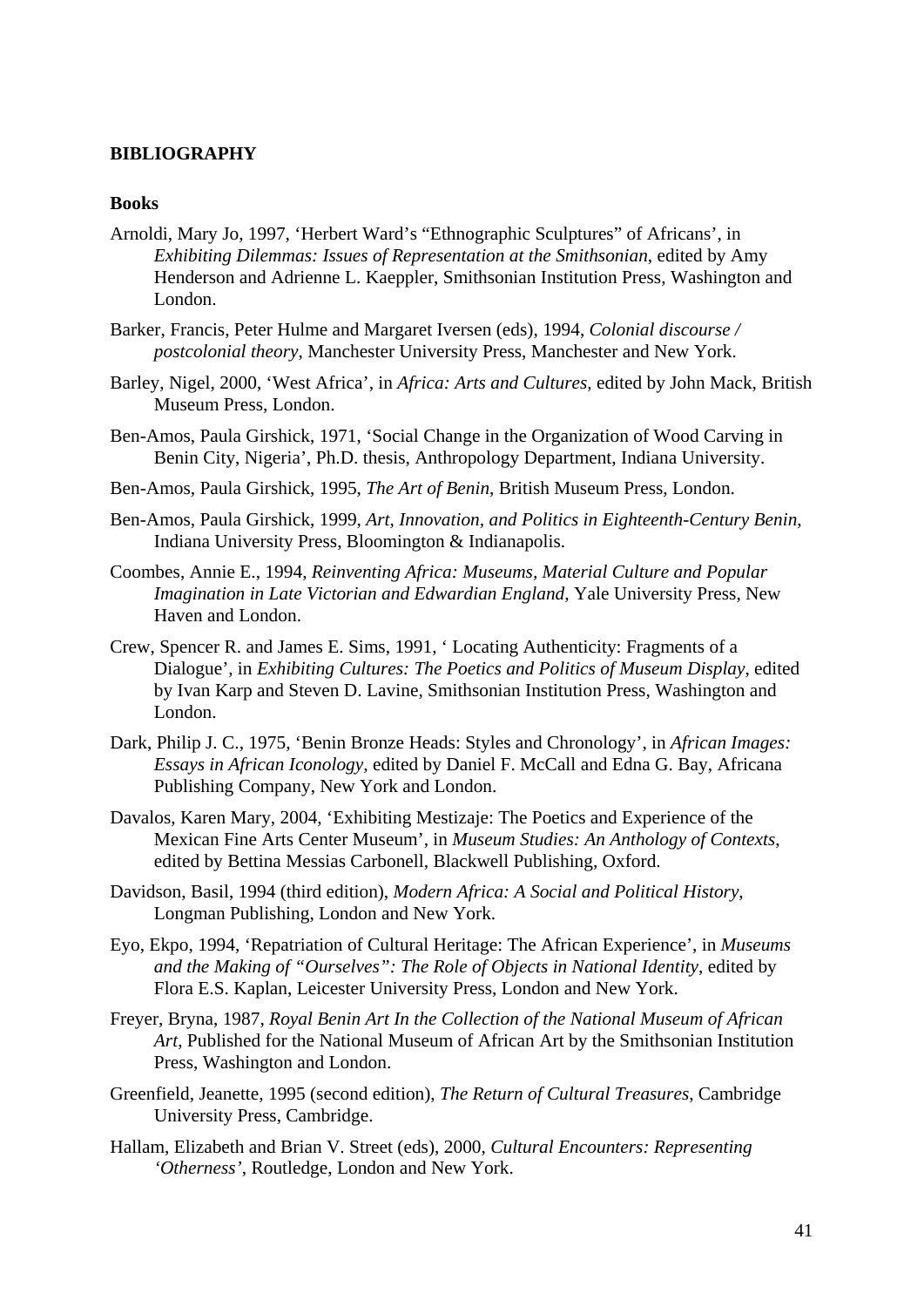- <span id="page-41-0"></span>Kaplan, Flora Edouwaye S.,1994, 'Nigerian Museums: Envisaging Culture as National Identity', in *Museums and the Making of "Ourselves": The Role of Objects in National Identity*, edited by Flora E.S. Kaplan, Leicester University Press, London and New York.
- Karp, Ivan, 1991, 'Culture and Representation', in *Exhibiting Cultures: The Poetics and Politics of Museum Display*, edited by Ivan Karp and Steven D. Lavine, Smithsonian Institution Press, Washington and London.
- Lidchi, Henrietta, 1997, 'The Poetics and the Politics of Exhibiting Other Cultures', in *Representation: Cultural Representations and Signifying Practices*, edited by Stuart Hall, Sage Publications/Open university, London.
- Marstine, Janet (ed.), 2006, *New Museum Theory and Practice: An Introduction*, Blackwell Publishing, Oxford.
- Junge, Peter (ed.), Catalogue to the exhibition 'Arte Da África: Obras-Primas do Museu Ethnológico de Berlim' ('Art from Africa: Masterpieces of the Ethnological Museum, Berlin'), exhibition shown in Rio de Janeiro, Brasília and São Paulo 2003-2004.
- Penny, H. Glenn, 2002, *Objects of Culture: Ethnology and Ethnographic Museums in Imperial Germany*, The University of North Carolina Press, Chapel Hill and London.
- Seale, Clive and Paul Filmer, 1998, 'Doing social surveys', in *Researching Society and Culture*, edited by Clive Seale, Sage Publications, London.
- Simpson, Moira G., 1996, *Making Representations: Museums in the Post-Colonial Era*, Routledge, London and New York.
- Statens etnografiska museum, Stockholm / Etnografiska museet, Göteborg, 1947, *Primitiv konst: Konst och konsthantverk hos primitiva folk*, Aktiebolaget Bokverk, Stockholm.
- Taylor, Charles, 1994, 'The Politics of Recognition', in *Multiculturalism: A Critical Reader*, edited by David Theo Goldberg, Blackwell Publishers, Oxford UK and Cambridge USA.
- Rowlands, Michael, 2006, 'Presentation and Politics: Introduction', in *Handbook of Material Culture*, edited by Christopher Tilley et al, Sage Publications, London.
- Vergo, Peter (ed.), 1989, *The New Museology*, Reaktion Books, London.
- Willett, Frank, 2002, 'Benin', in *Africa: Art and Culture. Masterpieces of African Art. Ethnological Museum Berlin*, edited by Hans-Joachim Koloss, Prestel Verlag, Munich.

# **Articles**

- 'Declaration on the Importance and Value of Universal Museums', published in *ICOM News*, No 1, 2004.
- Nevadomsky, Joseph, 'Casting in Contemporary Benin Art', *African Arts*, Volume XXXVIII, Number 2, 2005.
- O'Neill, Mark, 'Enlightenment museums: universal or merely global?', *Museum and Society*, 2(3) 190-202, Nov 2004.
- Ross, Max, 'Interpreting the new museology', *Museum and Society*, 2(2) 84-103, Jul 2004.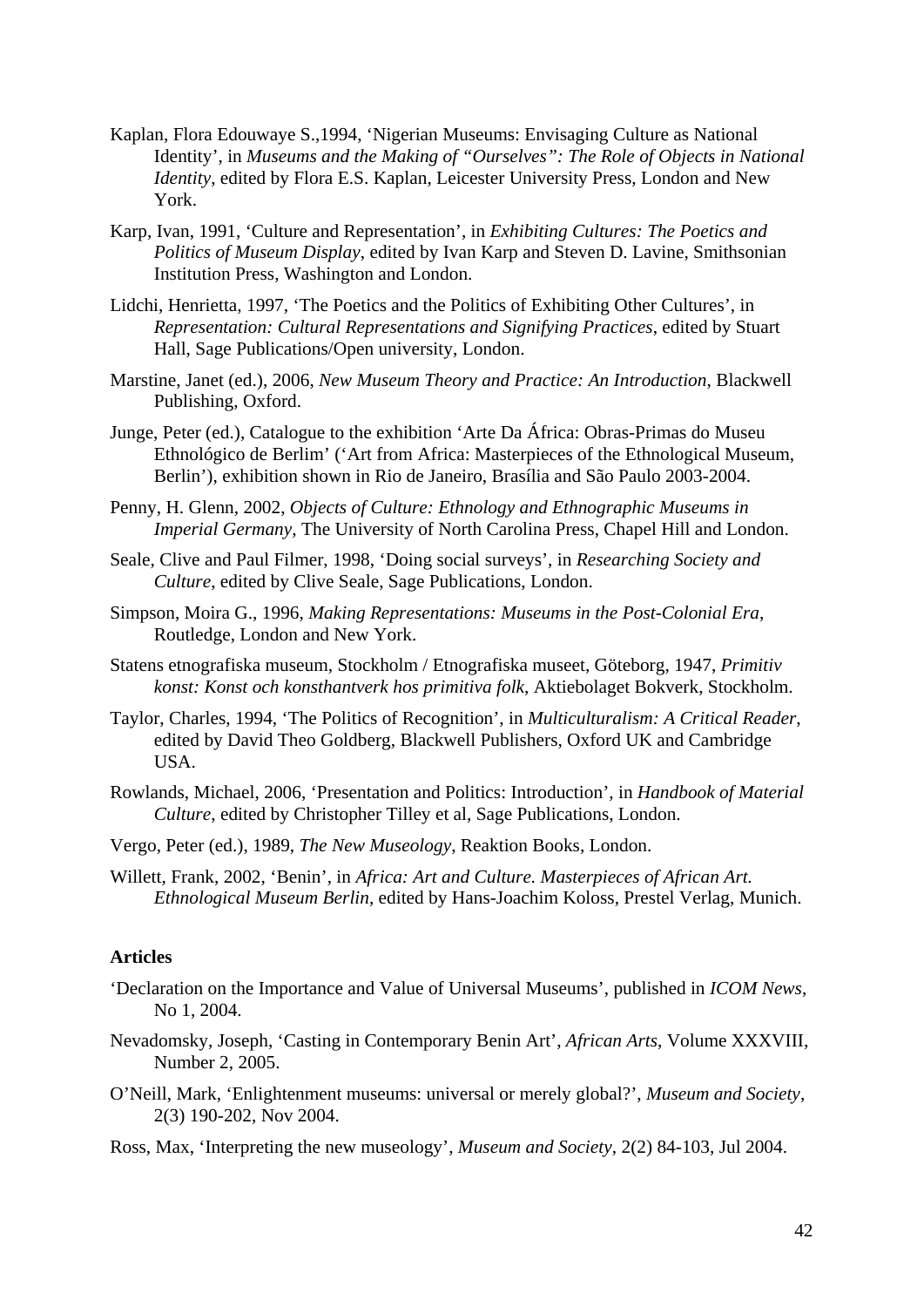- <span id="page-42-0"></span>Shyllon, Folarin, 'Negotiations for the return of Nok sculptures from France to Nigeria – An unrighteous conclusion', *Art Antiquity and Law*, Volume VIII, Issue 2, June 2003.
- Wagner, Ulla, 'Presenting «The other» Dilemmas for Ethnographic Museums', in *Nordisk Museologi*, No 2, 1998.
- Willett, Frank, Torsney, Ben and Mark Ritchie, 'Composition and Style: An Examination of the Benin "Bronze" Heads', *African Arts*, Volume XXVII, Number 3, 1994.

# **Interviews**

Peter Junge, Head of the Africa Department and the Department of Communications, Ethnological Museum, Berlin, 24 April 2006.

# **Websites**

Africa Reparations Movement <http://www.arm.arc.co.uk/home.html> (14-03-2006)

BBC News, 'Benin bronzes sold to Nigeria', dated 27 March 2002, found at <http://news.bbc.co.uk/2/hi/entertainment/1896535.stm>

<http://www.voelkerkundemuseum-muenchen.de/inhalt/html/home.html> (20-04-2006)

[http://www.rietberg.ch](http://www.rietberg.ch/) (10-05-2006)

<http://www.mkb.ch/en/home.html>(20-04-2006)

<http://www.prm.ox.ac.uk/>(20-04-2006)

[http://www.liverpoolmuseums.org.uk/wml/humanworld/worldcultures/africa/theedokingdom/](http://www.liverpoolmuseums.org.uk/wml/humanworld/worldcultures/africa/theedokingdom/altarhead.asp) [altarhead.asp](http://www.liverpoolmuseums.org.uk/wml/humanworld/worldcultures/africa/theedokingdom/altarhead.asp) (20-04-2006)

<http://www.metmuseum.org/home.asp> (20-04-2006)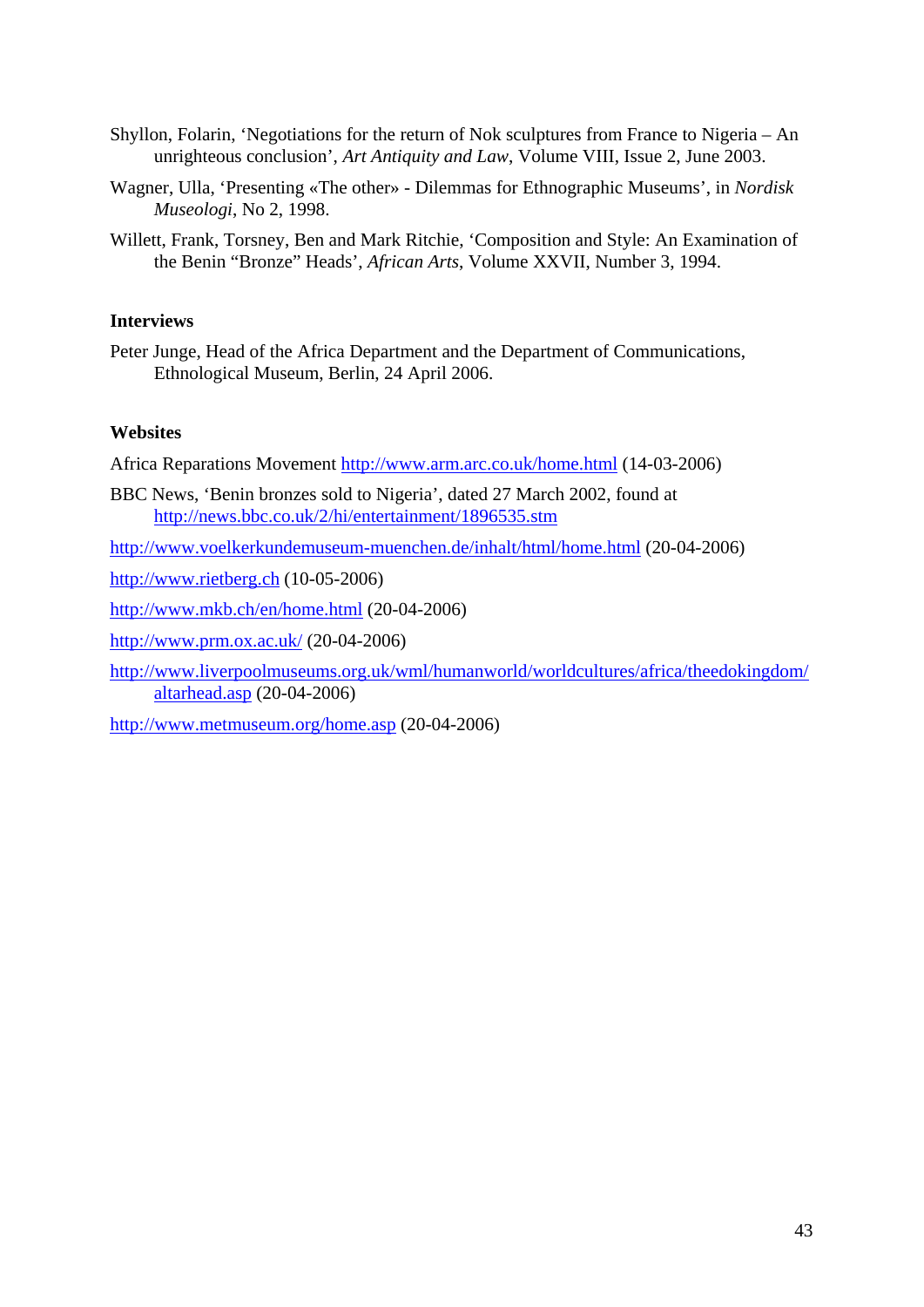Göteborg, xx March 2006

# <span id="page-43-0"></span>**Questionnaire to museums with collections of Benin Bronzes**

Dear Colleague,

My name is Charlotta Dohlvik. I am currently writing my Master's dissertation in International Museum Studies at Göteborg University, Sweden. The aim of my research is to investigate how the Benin Bronze Heads are presented and made accessible to the public in museums today.

Because the Benin Bronze Heads are spread throughout many museums it will not be possible for me to personally visit all the museums with holdings of this material.

Therefore this questionnaire is sent out to your museum and a number of other museums, which according to Philip J.C. Dark 'Benin Bronze Heads: Styles and Chronology' in *African Images: Essays in African Iconology*, (eds.) Daniel F. McCall and Edna G. Bay, Africana Publishing Company, New York/London 1975, have Benin Bronze Heads in their collections.

I would be very grateful for your assistance in filling out the questionnaire that follows and return it to me **before 10<sup>th</sup> of April**, either by e-mail, mail or fax:

**E-mail:** [cdohlvik@hotmail.com](mailto:cdohlvik@hotmail.com) 

**Postal address:** 

Charlotta Dohlvik c/o Staffan Lundén Museion, Göteborg University Box 111, SE 405 30 Göteborg, Sweden

**Fax no:** +46(0)31 773 57 23 (Att. Charlotta Dohlvik/Staffan Lundén)

Please note that your answers will be used for my research only and will not be distributed for further usage without your prior consent. Thanking you!

Yours sincerely,

Charlotta Dohlvik (cell phone: +46-(0)708 807 124)

For more information about the Programme: Master's Programme in International Museum Studies: http://www.museion.gu.se/museumstudies Department of Museion: [http://www.museion.gu.se](http://www.museion.gu.se/)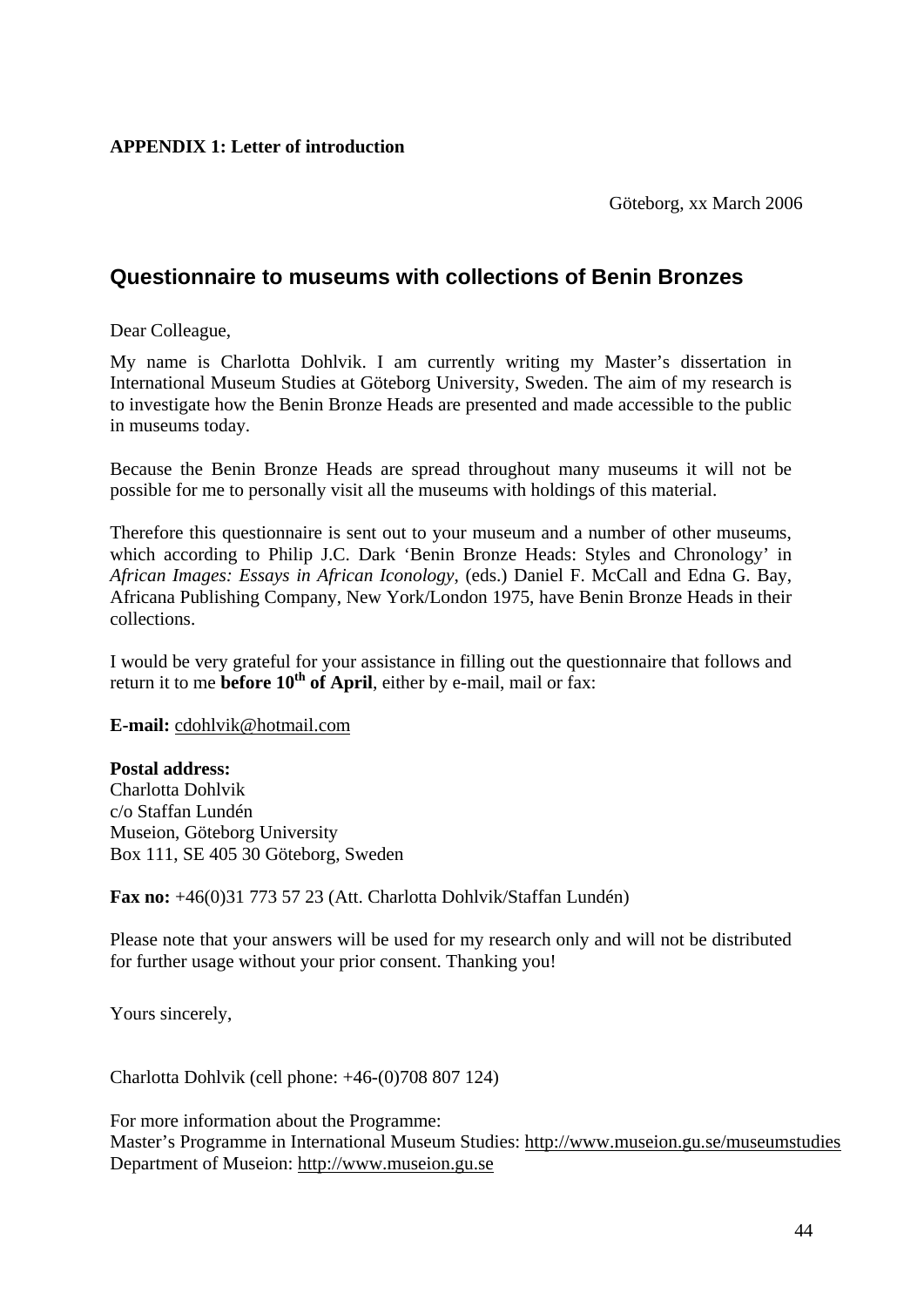# <span id="page-44-0"></span>**APPENDIX 2: Questionnaire form**

# Questionnaire to museums with collections of Benin Bronze Heads

# A) DETAILS OF YOUR MUSEUM

Museum's name:

Owner of museum (government, private, other):

Name of contact person:

E-mail:

Telephone:

Fax:

Address:

- B) QUESTIONS (if the space provided is not enough, please use the back of the sheet)
- **1)** How many and what type of Benin Bronze Heads do you have at your museum? (please specify if the objects are owned by the museum or on loan)
- **2)** How many Benin Bronze Heads do you currently have on public display?
- **3)** What kind of information does the exhibit have on: (alternatively, the questions 3 a-d may be answered by enclosing a transcript of the exhibition texts currently on display)
	- **(a)** the function and meaning(s) of the Benin Bronzes in Benin society prior to 1897